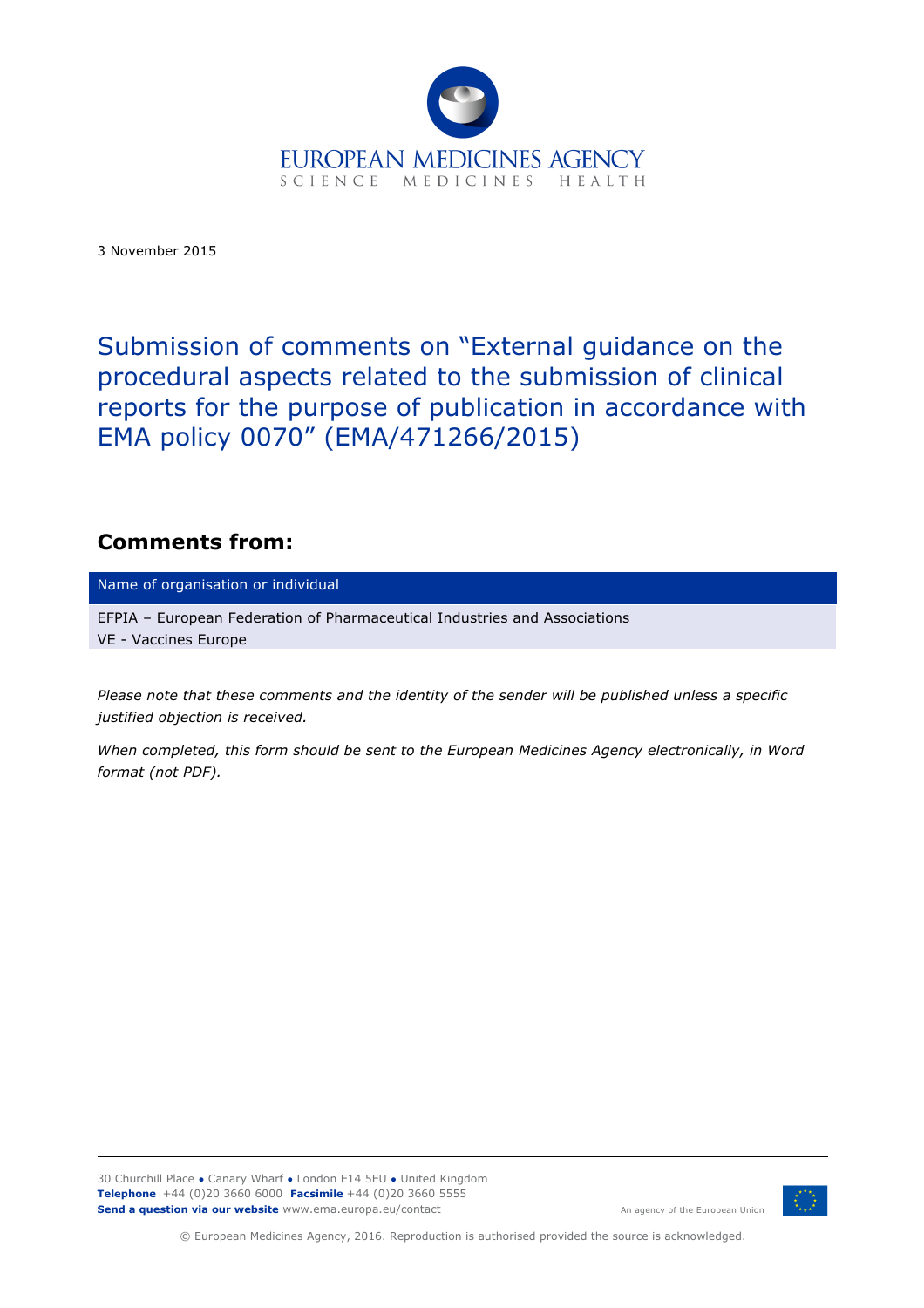# **1. General comments**

|                                    | Stakeholder number General comment (if any)                                                                                                                                                                                                                                                                                                                                                                                                                                                                                                                                                                                                                                                                                                                                                                                                                                                                                                                                                                                                                                                                                                                                                             | Outcome (if applicable)         |
|------------------------------------|---------------------------------------------------------------------------------------------------------------------------------------------------------------------------------------------------------------------------------------------------------------------------------------------------------------------------------------------------------------------------------------------------------------------------------------------------------------------------------------------------------------------------------------------------------------------------------------------------------------------------------------------------------------------------------------------------------------------------------------------------------------------------------------------------------------------------------------------------------------------------------------------------------------------------------------------------------------------------------------------------------------------------------------------------------------------------------------------------------------------------------------------------------------------------------------------------------|---------------------------------|
| (To be completed by<br>the Agency) |                                                                                                                                                                                                                                                                                                                                                                                                                                                                                                                                                                                                                                                                                                                                                                                                                                                                                                                                                                                                                                                                                                                                                                                                         | (To be completed by the Agency) |
|                                    | EFPIA and Vaccines Europe welcome the opportunity to provide comments<br>on the EMA's draft external guidance on procedural aspects related to<br>Policy 0070. Since both companies and the Agency are on a steep<br>"learning curve", we would welcome the opportunity for flexible<br>interactions with EMA to make these requirements workable.<br>In preparing these comments, we have taken into account the information<br>shared and the discussions that have taken place at the stakeholder<br>consultation meetings that EMA has held, as well as EMA's responses to<br>EFPIA's letter of 22 September. Detailed comments and proposals for<br>revisions are included in the section on specific comments, below. In<br>summary, the following major points concerning the content of the draft<br>guidance are noted:<br>Removal of prescriptive quidance<br>We welcome the EMA's confirmation, in its 7 October letter to EFPIA, that<br>"the draft External guidance does not contain prescriptive measures" and<br>that "MAHs/applicants should consider, also with regard to case narratives,<br>the best way on a case-by-case basis, to anonymise the information to be<br>published." |                                 |
|                                    |                                                                                                                                                                                                                                                                                                                                                                                                                                                                                                                                                                                                                                                                                                                                                                                                                                                                                                                                                                                                                                                                                                                                                                                                         |                                 |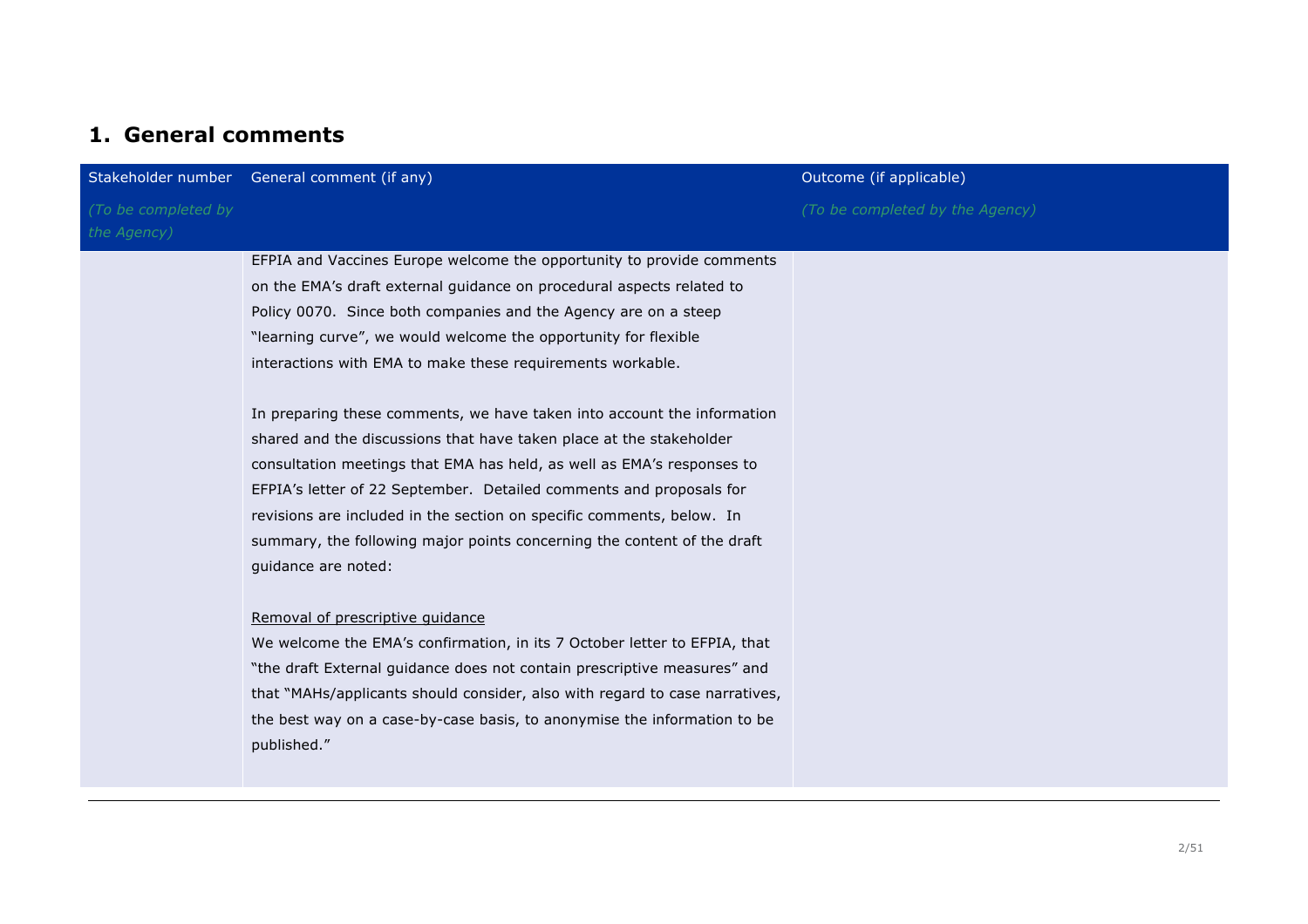| Stakeholder number                 | General comment (if any)                                                     | Outcome (if applicable)         |
|------------------------------------|------------------------------------------------------------------------------|---------------------------------|
| (To be completed by<br>the Agency) |                                                                              | (To be completed by the Agency) |
|                                    | In light of the above, the prescriptive guidance concerning the              |                                 |
|                                    | removal/redaction of case narratives should be deleted, to permit the        |                                 |
|                                    | MAH/applicant to decide upon the best approach for anonymisation.            |                                 |
|                                    | Clarity and consistency                                                      |                                 |
|                                    | On some aspects, there is a lack of clarity (e.g. on removal of patient      |                                 |
|                                    | listings) or there are inconsistencies (e.g. precise scope of Policy 0070)   |                                 |
|                                    | which could lead to a great deal of confusion if they are not addressed.     |                                 |
|                                    | Compliance with eCTD specifications                                          |                                 |
|                                    | There are several issues with the proposals for use of eCTD that need to be  |                                 |
|                                    | addressed, in order to ensure that submissions of redacted documents do      |                                 |
|                                    | not unnecessarily fail validation under eCTD specifications.                 |                                 |
|                                    | Cover letters                                                                |                                 |
|                                    | The cover letters need to be modified, to better reflect what the            |                                 |
|                                    | applicant/MAH is able to affirm and commit to.                               |                                 |
|                                    | <b>Anonymisation Report</b>                                                  |                                 |
|                                    | We welcome some of the changes that have been made to simplify the           |                                 |
|                                    | proposed anonymisation report template, following the targeted               |                                 |
|                                    | stakeholder consultation meeting of 7 September. We do, however,             |                                 |
|                                    | believe that there is the possibility for further improvement, to reduce the |                                 |
|                                    |                                                                              |                                 |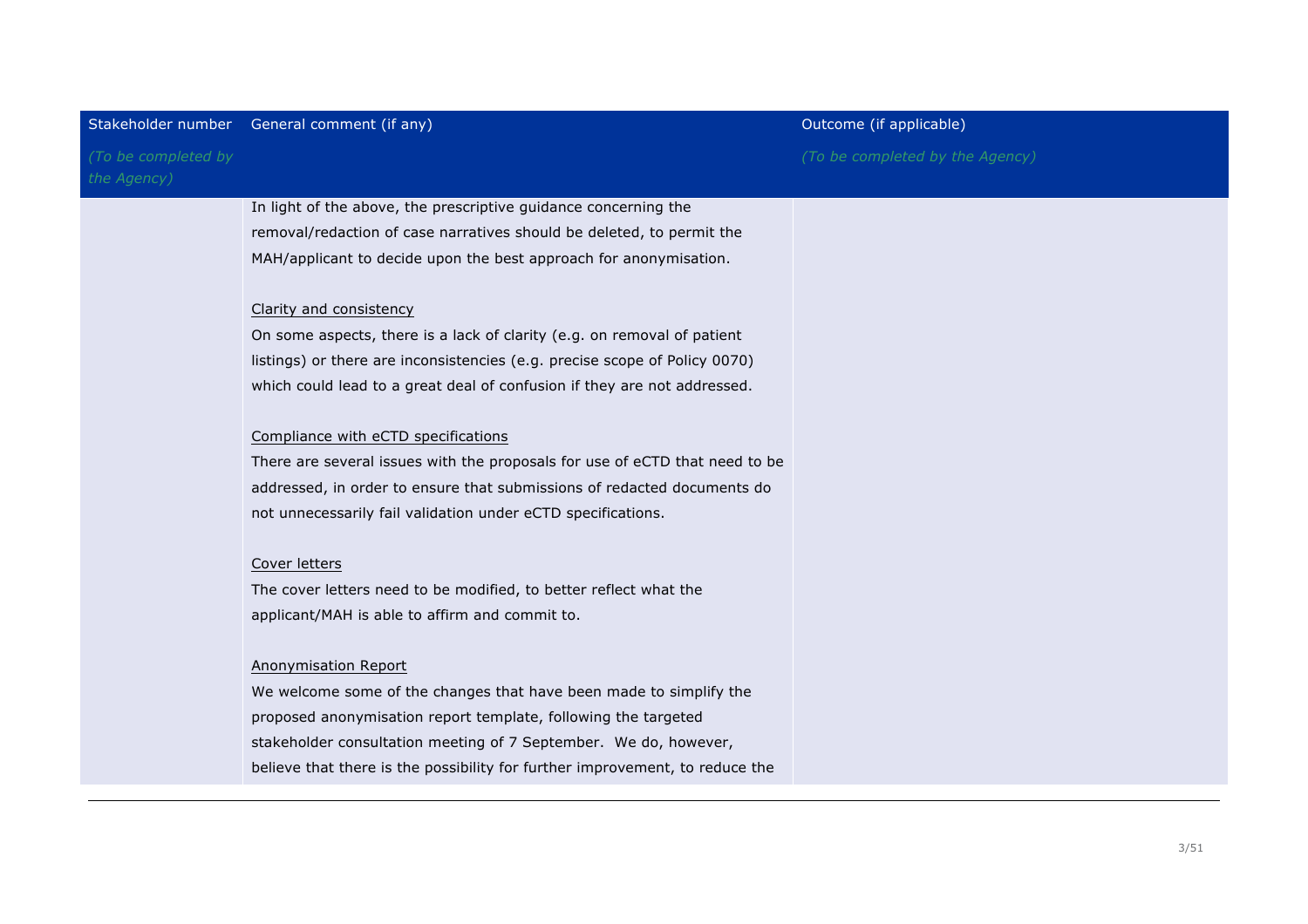|                                    | Stakeholder number General comment (if any)                                      | Outcome (if applicable)         |
|------------------------------------|----------------------------------------------------------------------------------|---------------------------------|
| (To be completed by<br>the Agency) |                                                                                  | (To be completed by the Agency) |
|                                    | potential for duplication of information and further simplify. In addition,      |                                 |
|                                    | we feel that the permanent availability of the published documents in the        |                                 |
|                                    | face of continually evolving and improving re-identification techniques          |                                 |
|                                    | deserves close attention; this aspect requires MAHs/applicants to err on         |                                 |
|                                    | the side of caution in order to durably safeguard patient-level information.     |                                 |
|                                    |                                                                                  |                                 |
|                                    | CCI justification table                                                          |                                 |
|                                    | The CCI justification table would benefit from some further improvements         |                                 |
|                                    | to the description of the information requested, to avoid unnecessary            |                                 |
|                                    | duplication of information.                                                      |                                 |
|                                    |                                                                                  |                                 |
|                                    | In addition, companies would appreciate receiving more guidance on how           |                                 |
|                                    | to clearly explain that disclosure of particular information would undermine     |                                 |
|                                    | the economic interest or competitive position of a company. This impact          |                                 |
|                                    | can only be clearly demonstrated after the damage has occurred. We               |                                 |
|                                    | believe that it is important that the precautionary principle is applied in this |                                 |
|                                    | case to ensure the damage does not occur, as any legal recourse is               |                                 |
|                                    | ineffective after the fact.                                                      |                                 |
|                                    |                                                                                  |                                 |
|                                    | Interim relief                                                                   |                                 |
|                                    | It would be helpful to describe in the guidance the options and the process      |                                 |
|                                    | the MAH has in case of a disagreement with the EMA redaction conclusion,         |                                 |
|                                    | and also to add this in the work-flow in the appendices.                         |                                 |
|                                    |                                                                                  |                                 |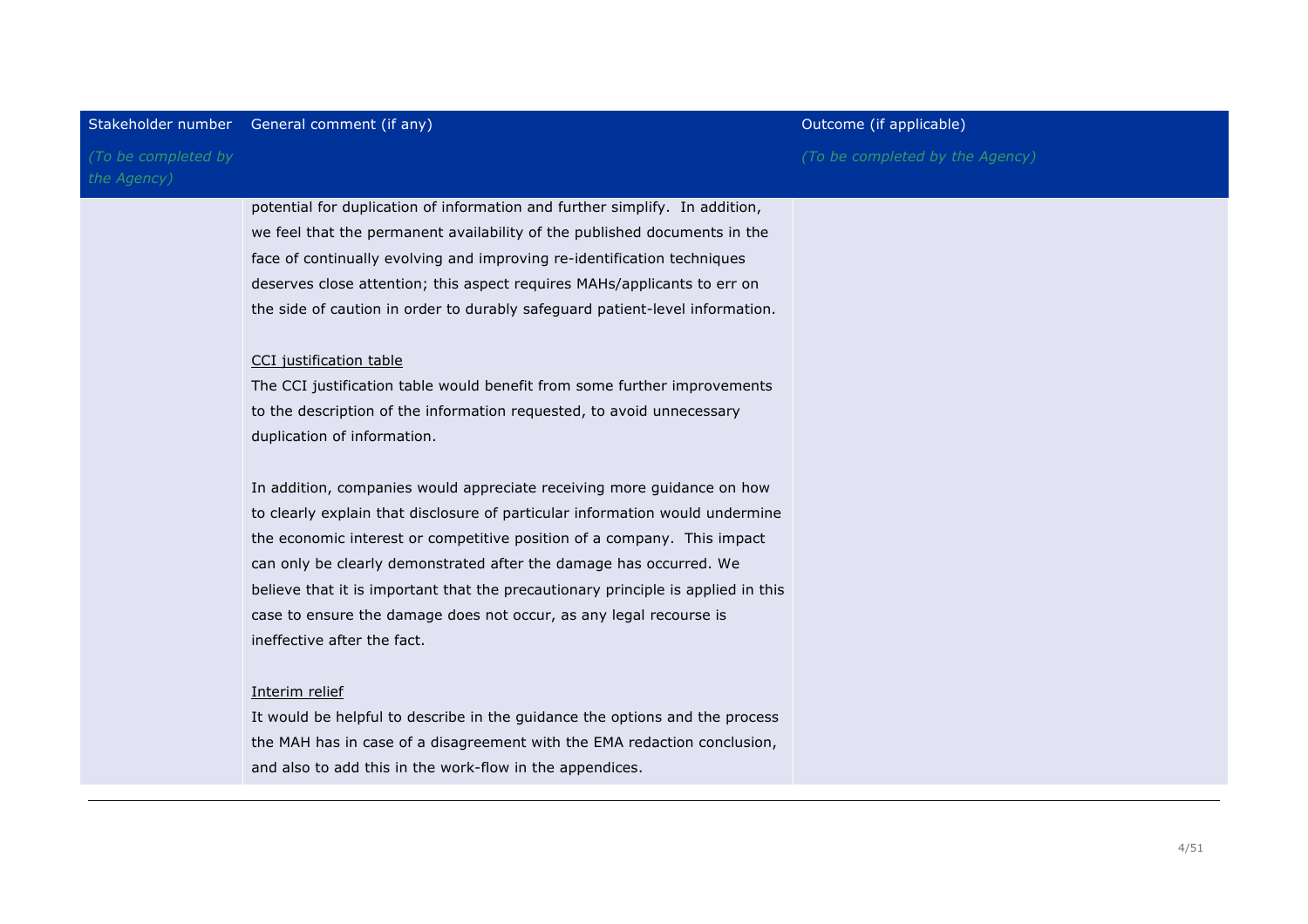|                                    | Stakeholder number General comment (if any)                                   | Outcome (if applicable)         |
|------------------------------------|-------------------------------------------------------------------------------|---------------------------------|
| (To be completed by<br>the Agency) |                                                                               | (To be completed by the Agency) |
|                                    | Applicability to Article 58 procedures                                        |                                 |
|                                    | The draft guidance does not address the publication of                        |                                 |
|                                    | redacted/anonymised clinical reports submitted via the Article 58             |                                 |
|                                    | procedure, for which no EC decision will be issued. The guidance and          |                                 |
|                                    | flowcharts should be revised to provide clarity for this submission type,     |                                 |
|                                    | should the Article 58 procedure fall under the scope of the Policy 0070.      |                                 |
|                                    |                                                                               |                                 |
|                                    | In addition to the above points concerning the content of the draft           |                                 |
|                                    | guidance, the following more general points regarding the implementation      |                                 |
|                                    | of Policy 0070 should also be considered:                                     |                                 |
|                                    |                                                                               |                                 |
|                                    | Review of experience and requirements                                         |                                 |
|                                    | Under Policy 0070, the proposed redaction process will mandate that each      |                                 |
|                                    | applicant submits 2 additional regulatory submission packages for each        |                                 |
|                                    | new product and all variations or extensions containing clinical data. Often, |                                 |
|                                    | the same team will be managing the regulatory submissions to the Agency       |                                 |
|                                    | as well as other global Regulators. This additional burden within a critical  |                                 |
|                                    | time period during the EU authorization process might have an impact on       |                                 |
|                                    | other marketing authorisation-related activities.                             |                                 |
|                                    |                                                                               |                                 |
|                                    | In order to measure the full impact of the new requirements, we propose       |                                 |
|                                    | that key metrics are discussed with stakeholders. The initial experience      |                                 |
|                                    | with implementation of Policy 0070 should be reviewed to determine if the     |                                 |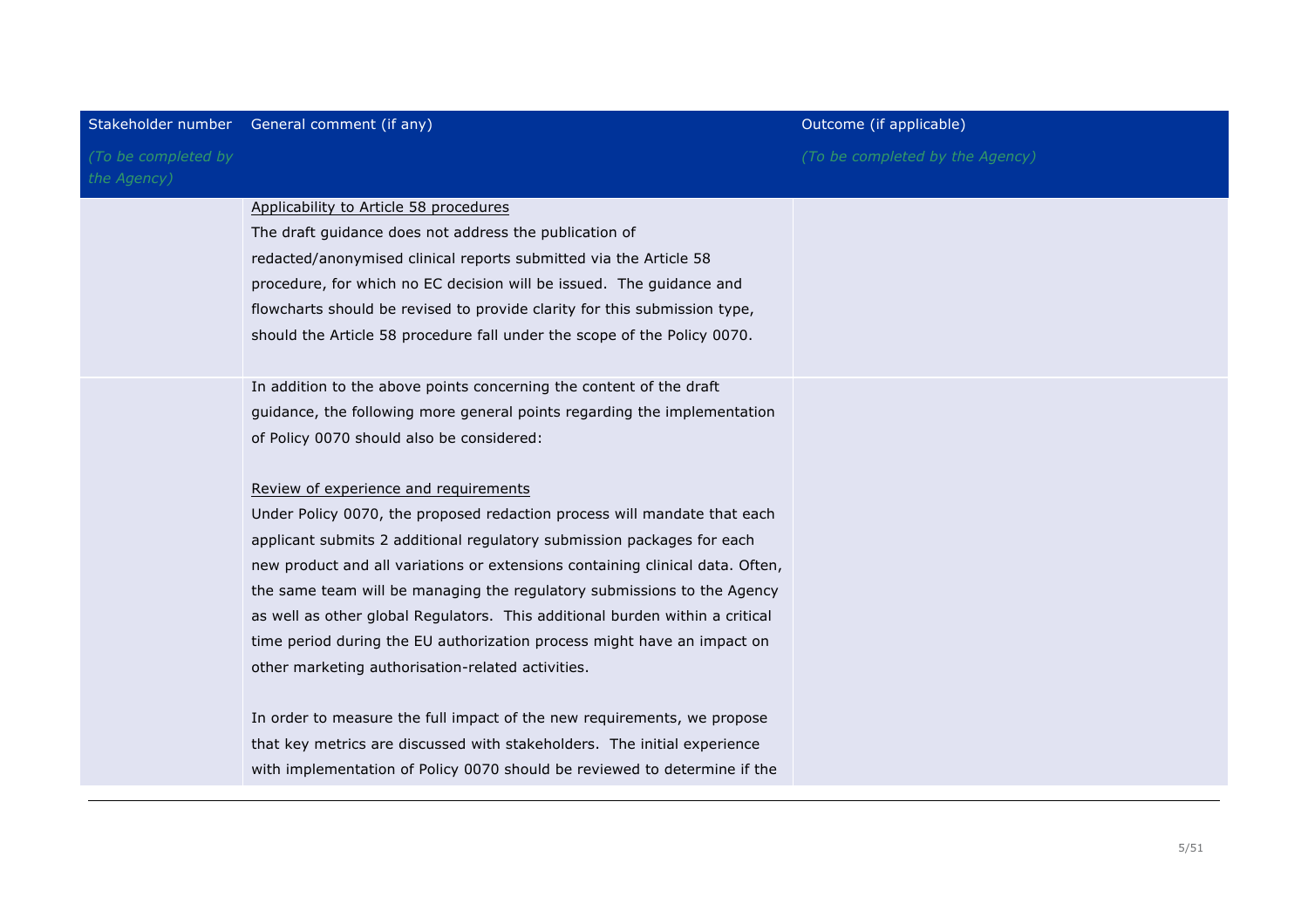## Stakeholder number General comment (if any) and the comment of the comment of the comment of the controller state of the controller state of the controller state of the controller state of the controller state of the contr

*(To be completed by the Agency)*

> objectives of the disclosure scheme are being met in a balanced manner. The procedures and requirements described in EMA's external guidances supporting Policy 0070 should then be revised if necessary. For example, as suggested in EFPIA's letter of 22 September, an alternative approach to the review of CCI redactions could be considered, with redaction of CCI only be reviewed when there is an Access to Documents request (under EMA's Policy 0043), instead of at the time of submission under policy 0070.

## Consistency with EU CT Regulation

Industry supports the provisions related to disclosure of information on clinical trials under the new EU Clinical Trials Regulation. While EMA Policy 0070 is being implemented, consistent and integrated processes should be developed at the same time for the implementation of the legal provisions regarding the publication of clinical study reports. It is essential for industry that there is close convergence and integration to reduce complexity and allow a comprehensive system that is operable and cost efficient. A simple and easy system can greatly facilitate stakeholder compliance.

## Implications for other jurisdictions

If the Agency has not already done so, we encourage it to actively seek input on the draft guidelines from other key regulatory agencies, to ensure that legal requirements in other jurisdictions and their impacts are

*(To be completed by the Agency)*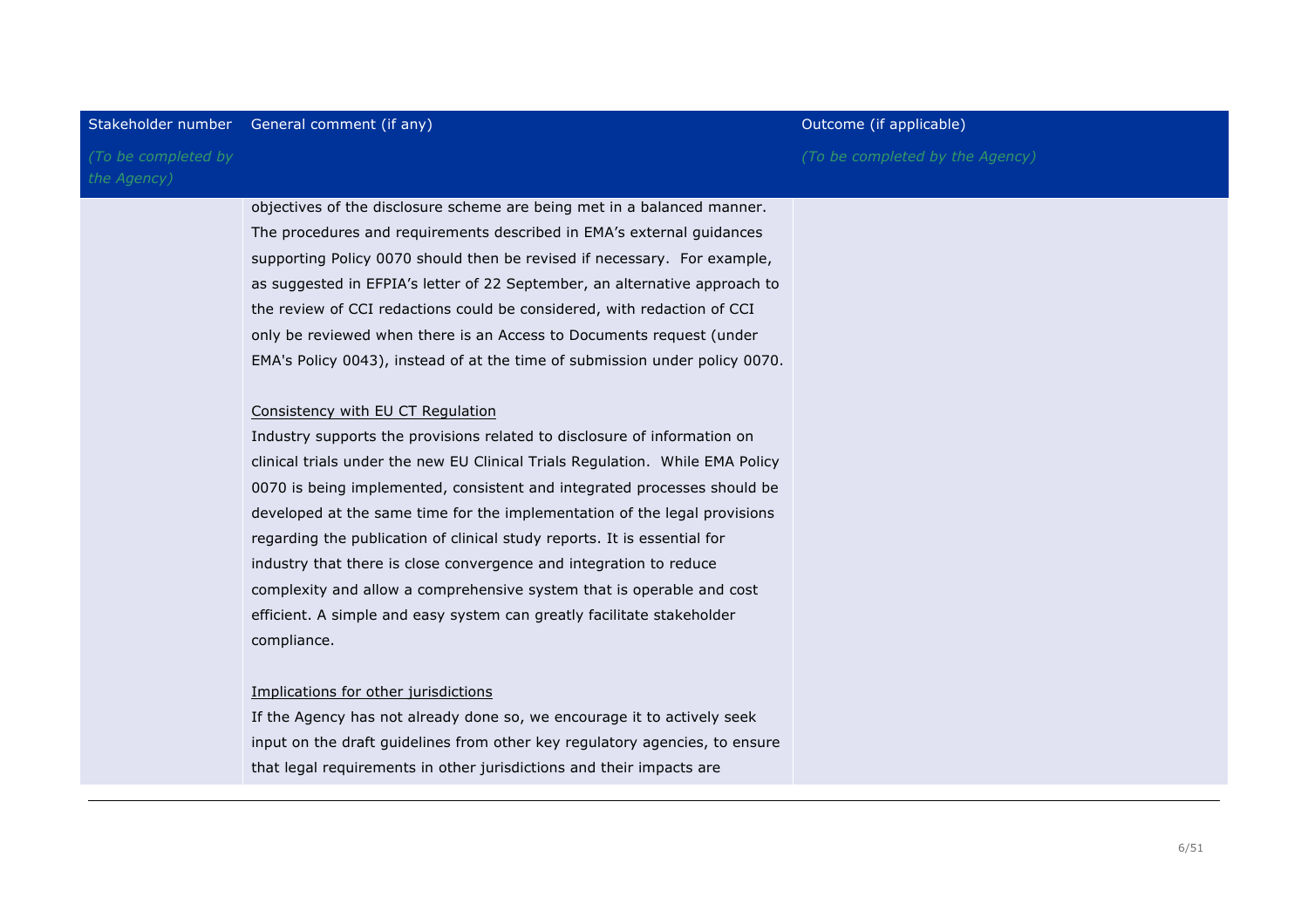| Stakeholder number                 | General comment (if any)                                                                                                                                                     | Outcome (if applicable)         |
|------------------------------------|------------------------------------------------------------------------------------------------------------------------------------------------------------------------------|---------------------------------|
| (To be completed by<br>the Agency) |                                                                                                                                                                              | (To be completed by the Agency) |
|                                    | considered, as all published documents will be globally available and<br>usable. It would be equally important for other Regulators to fully<br>understand the implications. |                                 |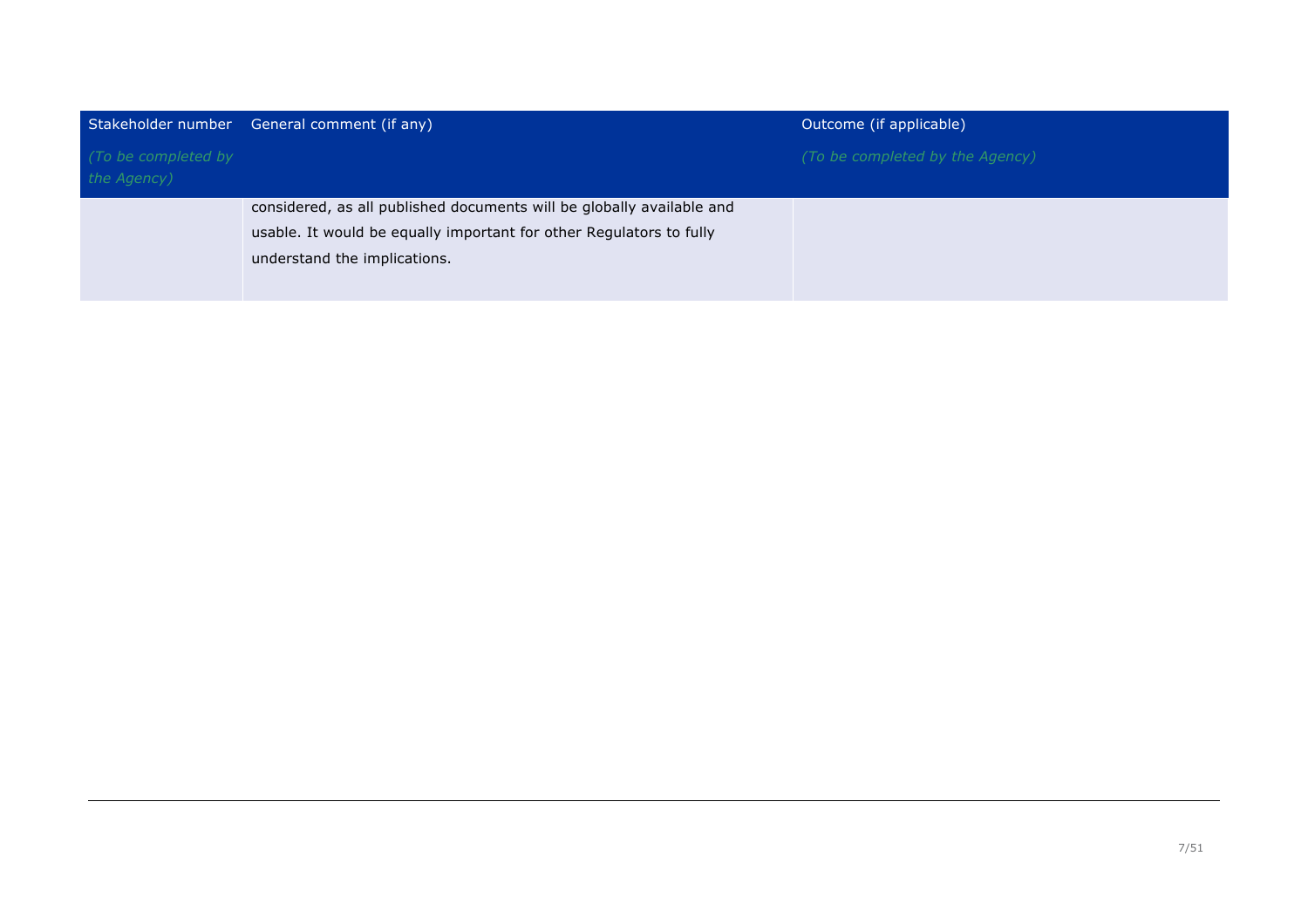# **2. Specific comments on text**

| Line<br>number(s)<br>of the<br>relevant text<br>(e.g. Lines<br>$20 - 23$ | Stakeholder<br>number<br>(To be<br>completed by<br>the Agency) | Comment and rationale; proposed changes<br>(If changes to the wording are suggested, they should be highlighted<br>using 'track changes')                                                                                                                                                                                                                                                                                                                                                                                                                                                                                           | Outcome<br>(To be completed by the Agency) |
|--------------------------------------------------------------------------|----------------------------------------------------------------|-------------------------------------------------------------------------------------------------------------------------------------------------------------------------------------------------------------------------------------------------------------------------------------------------------------------------------------------------------------------------------------------------------------------------------------------------------------------------------------------------------------------------------------------------------------------------------------------------------------------------------------|--------------------------------------------|
| $48 - 52$                                                                |                                                                | Comment: It is agreed repetition is not ideal, but referring to a definition<br>included in other documents may not be helpful, particularly as section<br>2.2 (types of documents subject to publication in Phase I) as currently<br>written may cause some confusion<br>Proposed change (if any): Clearly state the document types that are in<br>scope (see also comment below).                                                                                                                                                                                                                                                 |                                            |
| 53-104                                                                   |                                                                | Comment: This section is not easy to follow as currently written: the<br>bullets alternate between "are not considered subject to publication" and<br>"considered subject to publication". In addition, not all subsections of<br>Module 5.3 are mentioned: for example, it should be made clear that<br>Module 5.3.7 (case report forms and individual patient listings) is out of<br>scope, consistent with Appendix 16.2 of a CSR being out of scope.<br>Proposed change (if any):<br>Re-write the section so it is a clearer and more comprehensive<br>description of what is and is not considered subject to publication. EMA |                                            |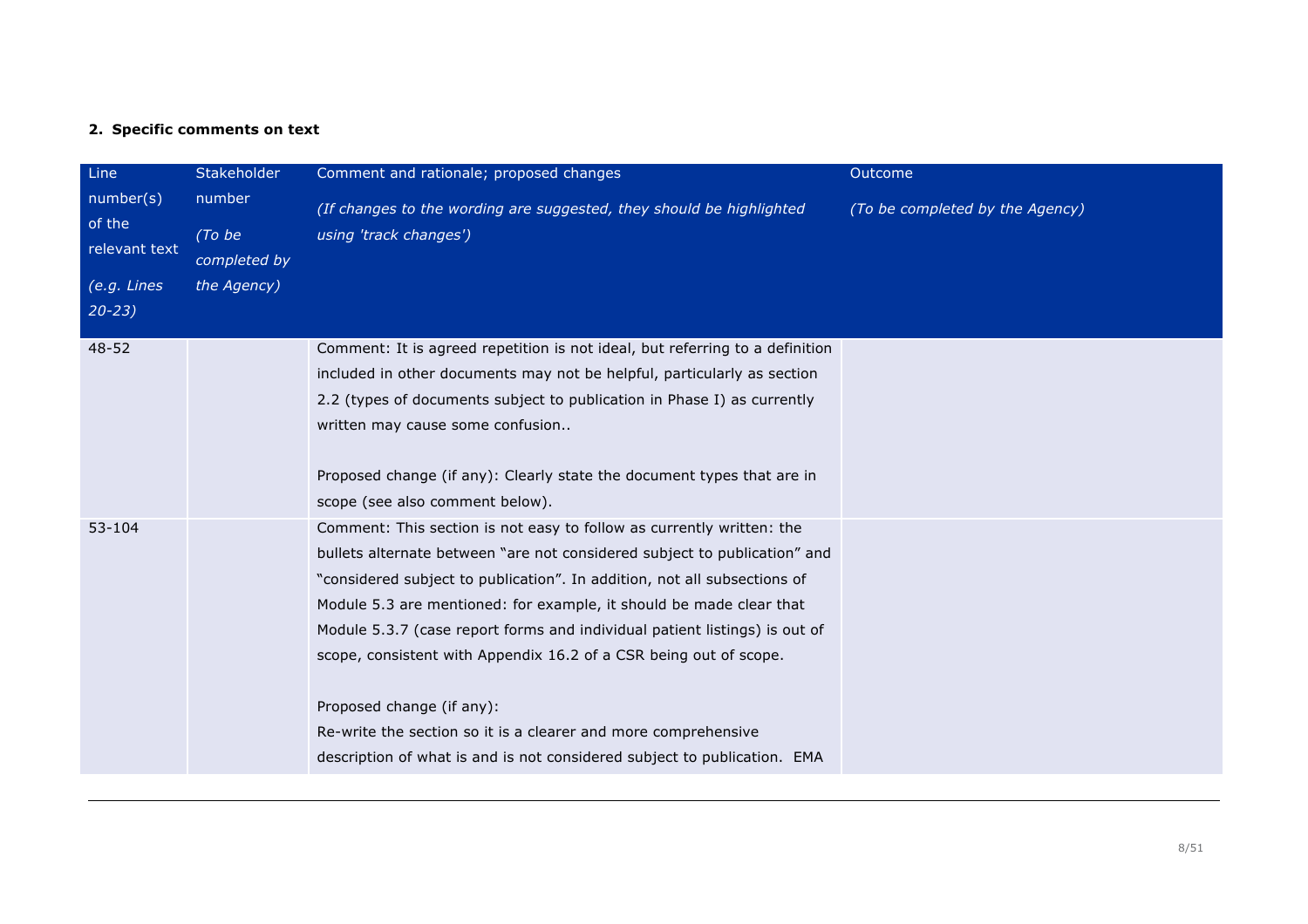| Line<br>number(s)<br>of the<br>relevant text<br>(e.g. Lines<br>$20 - 23$ | Stakeholder<br>number<br>(To be<br>completed by<br>the Agency) | Comment and rationale; proposed changes<br>(If changes to the wording are suggested, they should be highlighted<br>using 'track changes')                                                                                                                                                                                                                                                                                                                                                                                                                                                         | <b>Outcome</b><br>(To be completed by the Agency) |
|--------------------------------------------------------------------------|----------------------------------------------------------------|---------------------------------------------------------------------------------------------------------------------------------------------------------------------------------------------------------------------------------------------------------------------------------------------------------------------------------------------------------------------------------------------------------------------------------------------------------------------------------------------------------------------------------------------------------------------------------------------------|---------------------------------------------------|
|                                                                          |                                                                | could consider presenting the types of documents in a tabular format,<br>similar in format to the one in the HMA/EMA Guidance on the<br>identification of CCI and PPD within the structure of the MAA.                                                                                                                                                                                                                                                                                                                                                                                            |                                                   |
| 58-59                                                                    |                                                                | Comment: The US Integrated Summary of Safety (ISS) and Integrated<br>Summary of Efficacy (ISE), if included in the EU MAA dossier, are more<br>likely to be contained in Module 5.3 (under "Reports of Analyses of Data<br>from More than One Study"). The reference to their inclusion in module<br>2.7 may, therefore, cause confusion.<br>Proposed change (if any): Delete reference to US ISS and ISE in lines<br>58-59 (lines 65-67 confirm that these documents would be in scope if<br>included in 5.3).<br>Clarify what other "additional documents" (line 58) in 2.7 may be in<br>scope. |                                                   |
| 63                                                                       |                                                                | Comment: Studies involving human materials are sometimes included in<br>Module 5.3 (e.g. in 5.3.2). These studies are generally in vitro and do<br>not involve subjects per se and do not directly assess efficacy or safety.<br>It would be helpful for this section to further clarify that such biomaterial<br>studies are out of scope.                                                                                                                                                                                                                                                       |                                                   |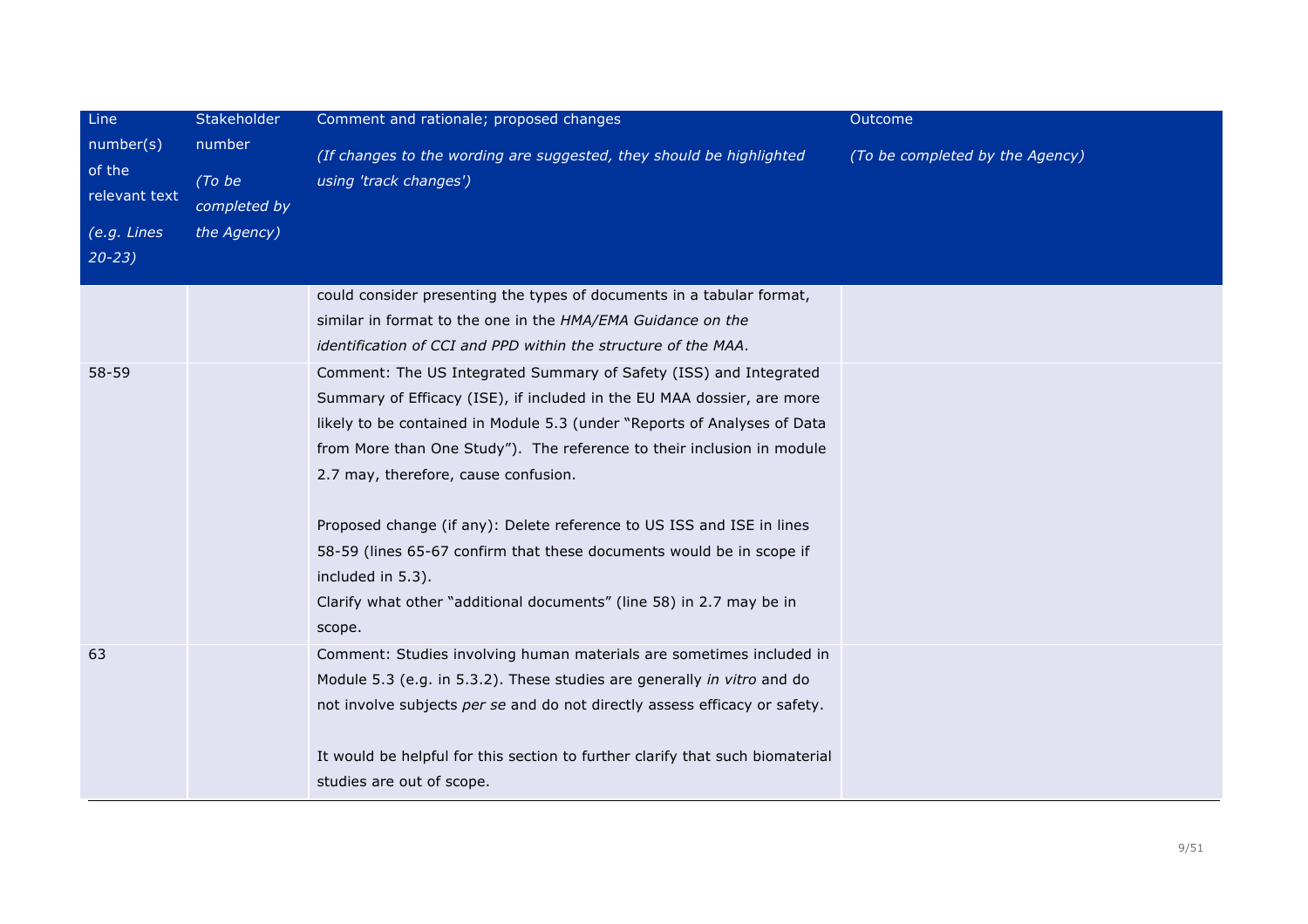| Line                                 | Stakeholder                      | Comment and rationale; proposed changes                                                        | Outcome                         |
|--------------------------------------|----------------------------------|------------------------------------------------------------------------------------------------|---------------------------------|
| number(s)<br>of the<br>relevant text | number<br>(To be<br>completed by | (If changes to the wording are suggested, they should be highlighted<br>using 'track changes') | (To be completed by the Agency) |
| $(e.g.$ Lines                        | the Agency)                      |                                                                                                |                                 |
| $20 - 23$                            |                                  |                                                                                                |                                 |
|                                      |                                  | Proposed change (if any):                                                                      |                                 |
|                                      |                                  | "studies not involving human subjects (including in vitro studies                              |                                 |
|                                      |                                  | involving human biomaterials) and PSURs/PBRERs. These types of                                 |                                 |
|                                      |                                  | documents are not CSRs and therefore they are not considered subject<br>to publication."       |                                 |
| 65-67                                |                                  | Comment: The structure of additional reports in module 5.3 will not                            |                                 |
|                                      |                                  | necessarily follow the ICH headings of a CSR. It should be confirmed                           |                                 |
|                                      |                                  | that if a section in an ICH format CSR is not to be prepared for                               |                                 |
|                                      |                                  | publication, e.g. an appendix defined as out of scope, the same is true                        |                                 |
|                                      |                                  | for these additional reports.                                                                  |                                 |
|                                      |                                  | Proposed change (if any):                                                                      |                                 |
|                                      |                                  | Confirm that the expectations for public disclosure of appendices from                         |                                 |
|                                      |                                  | reports that do not follow the ICH E3 CSR format are the same as for                           |                                 |
|                                      |                                  | those reports that do follow ICH E3.                                                           |                                 |
| 67-68                                |                                  | Comment: In line with the advice included on Reports of supportive                             |                                 |
|                                      |                                  | studies not including human subjects and on CTD section 5.3.1.4, it                            |                                 |
|                                      |                                  | should be clarified that "In vitro-In vivo Correlation Study Reports"                          |                                 |
|                                      |                                  | (Module 5.3.1.3) are not CSRs and therefore not in scope.                                      |                                 |
|                                      |                                  | Proposed change (if any):                                                                      |                                 |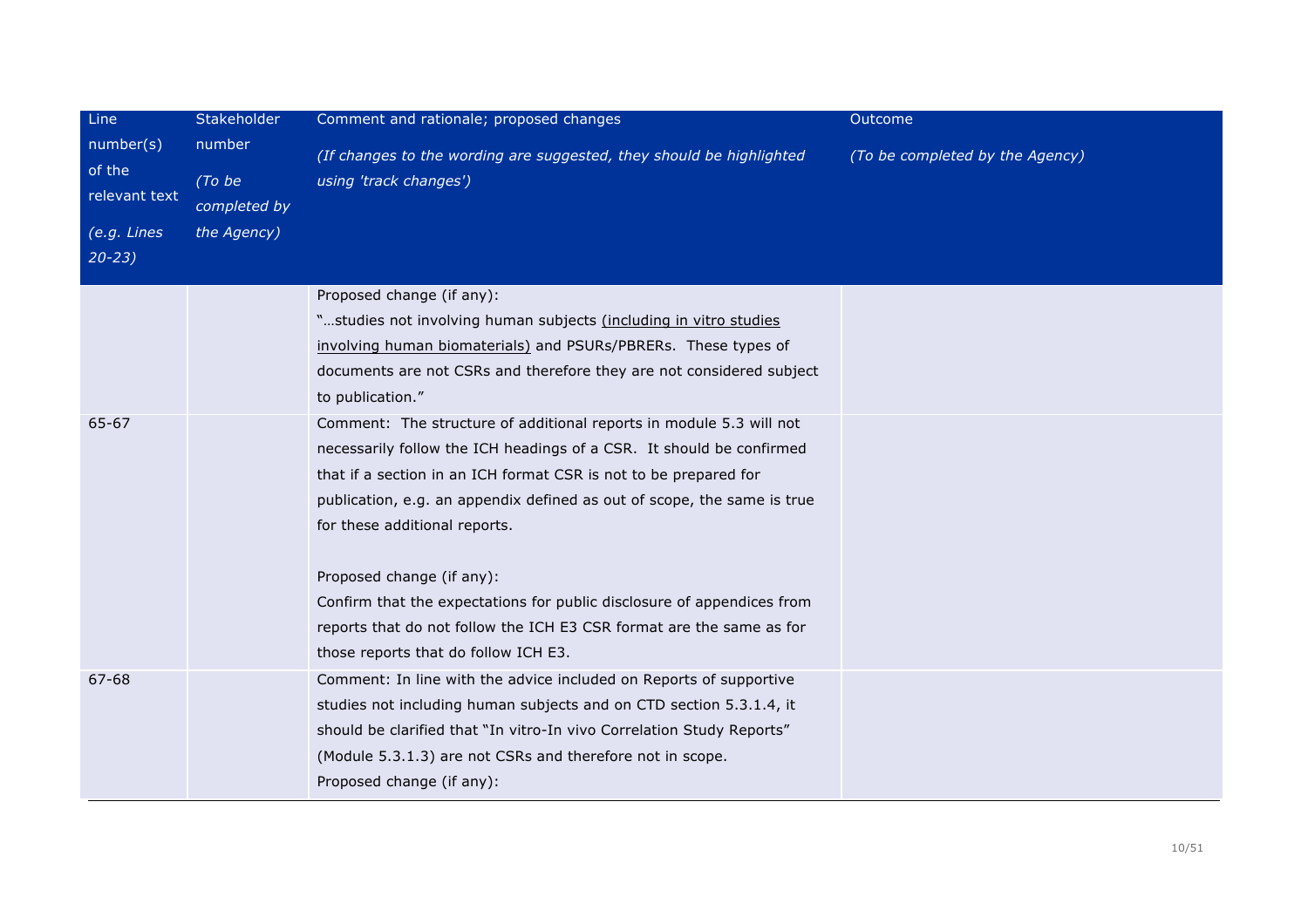| Line                                 | Stakeholder                      | Comment and rationale; proposed changes                                                                                                                                                                                                                                                                                                                                                                                                                                                             | Outcome                         |
|--------------------------------------|----------------------------------|-----------------------------------------------------------------------------------------------------------------------------------------------------------------------------------------------------------------------------------------------------------------------------------------------------------------------------------------------------------------------------------------------------------------------------------------------------------------------------------------------------|---------------------------------|
| number(s)<br>of the<br>relevant text | number<br>(To be<br>completed by | (If changes to the wording are suggested, they should be highlighted<br>using 'track changes')                                                                                                                                                                                                                                                                                                                                                                                                      | (To be completed by the Agency) |
| (e.g. Lines<br>$20 - 23$             | the Agency)                      |                                                                                                                                                                                                                                                                                                                                                                                                                                                                                                     |                                 |
|                                      |                                  | Add "According to ICH M4E, CTD section 5.3.1.3 may include studies<br>used in seeking to correlate in vitro data with in vivo data. These types<br>of documents are not CSRs and therefore they are not considered<br>subject to publication."                                                                                                                                                                                                                                                      |                                 |
| 79-80                                |                                  | It seems unreasonable to expect additional justification for the redaction<br>of the efficacy data in clinical reports for an indication that has not yet<br>been applied for. If the data are not yet published, then efficacy data<br>should be seen as CCI because the applicant may want to apply for this<br>indication in the future.<br>Proposed change: we suggest to remove the text "and not to provide as<br>a justification that they have not yet applied for a particular indication" |                                 |
| 84-86                                |                                  | Comment: The meaning of these lines is not clear. The meaning of<br>'main period/phase' of a clinical study should be confirmed. We suggest<br>there is additional clarification added here with some examples,<br>including regarding disclosure of interim results from ongoing long-term<br>studies.<br>Publication of data from interim analyses could compromise the integrity                                                                                                                 |                                 |
|                                      |                                  | of the ongoing study. Redaction of data from interim analyses supported                                                                                                                                                                                                                                                                                                                                                                                                                             |                                 |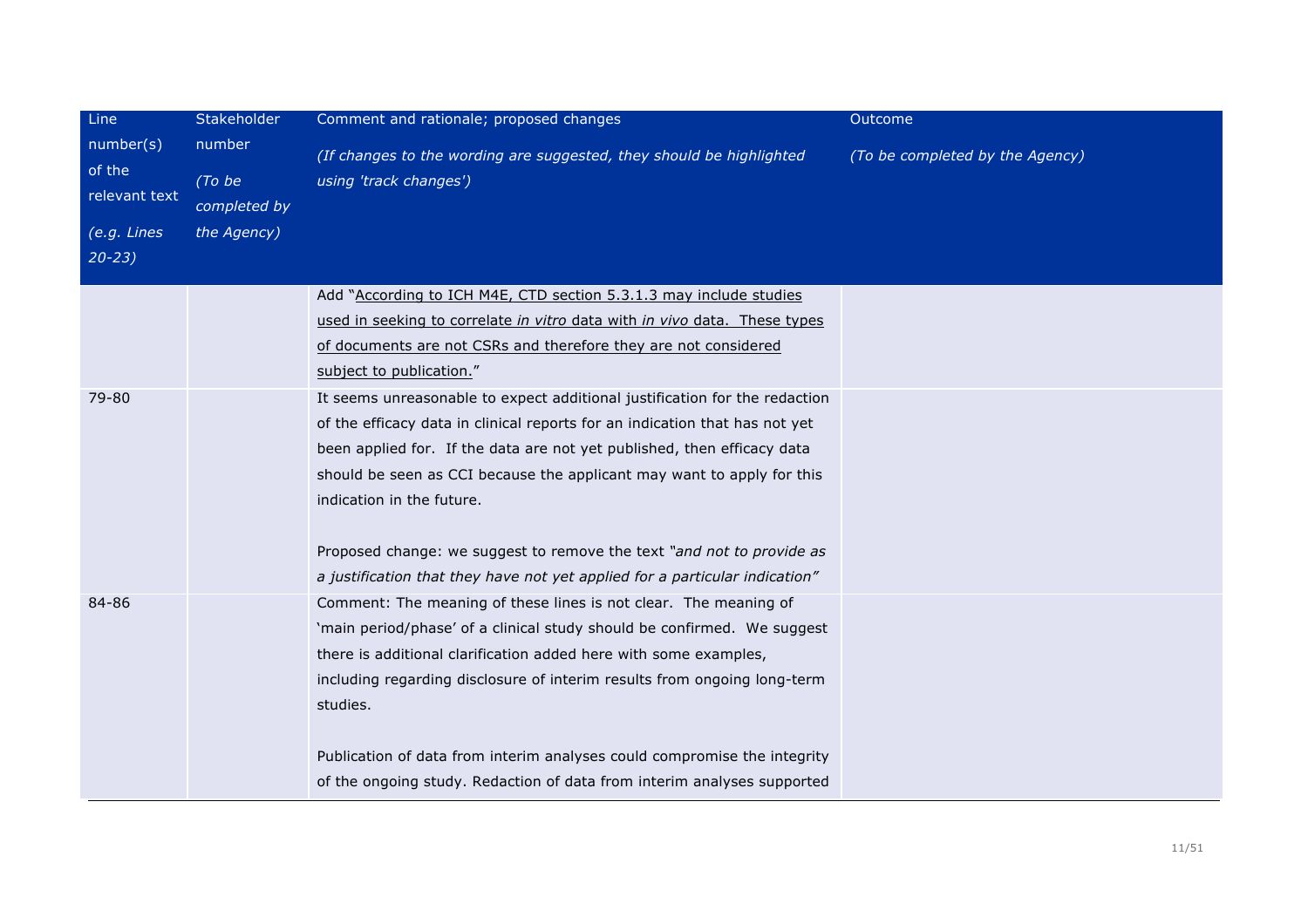| Line                                 | Stakeholder                      | Comment and rationale; proposed changes                                                                                                                                                                                                                                                                                                                                                                       | Outcome                         |
|--------------------------------------|----------------------------------|---------------------------------------------------------------------------------------------------------------------------------------------------------------------------------------------------------------------------------------------------------------------------------------------------------------------------------------------------------------------------------------------------------------|---------------------------------|
| number(s)<br>of the<br>relevant text | number<br>(To be<br>completed by | (If changes to the wording are suggested, they should be highlighted<br>using 'track changes')                                                                                                                                                                                                                                                                                                                | (To be completed by the Agency) |
| $(e.g.$ Lines<br>$20 - 23$           | the Agency)                      |                                                                                                                                                                                                                                                                                                                                                                                                               |                                 |
|                                      |                                  | by a justification that the redaction is protecting the integrity of the<br>study should be permitted.                                                                                                                                                                                                                                                                                                        |                                 |
|                                      |                                  | Proposed change (if any):<br>To be added to the end of the paragraph at line 86:<br>"For interim reports of ongoing studies, a rationale for redaction could<br>be based on the impact of disclosure on the integrity of the ongoing<br>study."                                                                                                                                                               |                                 |
|                                      |                                  | Include an explanation of what is meant by the 'main period/phase' of a<br>clinical study                                                                                                                                                                                                                                                                                                                     |                                 |
| 88-90                                |                                  | Comment: Policy 0070 indicates that "clinical summaries (generally<br>submitted in module 2.7)" are in scope. Elsewhere in this procedural<br>guidance (e.g. Table 1 on page 6) it appears that only sections 2.7.1 to<br>2.7.4 of the Clinical Summary are in scope. The reference in line 87 to<br>"all sections of the clinical reports falling within the scope of the policy"<br>is therefore confusing. |                                 |
|                                      |                                  | Policy 70 and Table 1 in this guidance also indicate that 3 appendices of<br>the CSR are in scope (sample CRF, protocol+amendments, SAP) -                                                                                                                                                                                                                                                                    |                                 |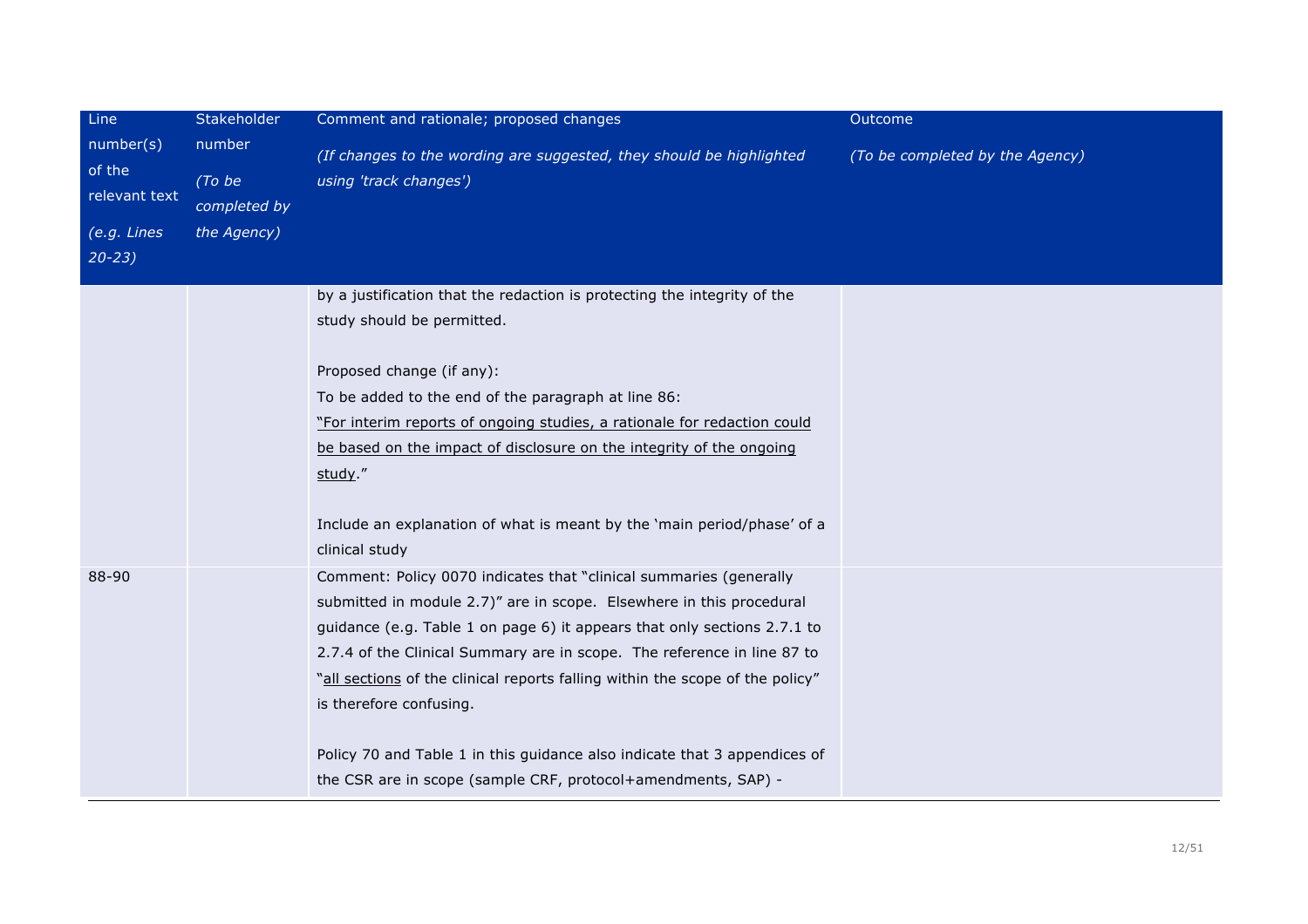| Line                                 | Stakeholder                      | Comment and rationale; proposed changes                                                        | Outcome                         |
|--------------------------------------|----------------------------------|------------------------------------------------------------------------------------------------|---------------------------------|
| number(s)<br>of the<br>relevant text | number<br>(To be<br>completed by | (If changes to the wording are suggested, they should be highlighted<br>using 'track changes') | (To be completed by the Agency) |
| (e.g. Lines                          | the Agency)                      |                                                                                                |                                 |
| $20 - 23$                            |                                  |                                                                                                |                                 |
|                                      |                                  | guidance and Policy should be consistent to avoid confusion                                    |                                 |
|                                      |                                  | Proposed change (if any):                                                                      |                                 |
|                                      |                                  | "In particular, sections 2.7.1-2.7.4 of the clinical summary, all                              |                                 |
|                                      |                                  | appendixes (as per ICH M4) of the clinical overview and clinical                               |                                 |
|                                      |                                  | summaries and all sections of the CSRs up to and including section $15L$                       |                                 |
|                                      |                                  | as well as appendices to the CSRs no. 16.1.1 (protocol and protocol                            |                                 |
|                                      |                                  | amendments), 16.1.2 (sample case report form) and 16.1.9                                       |                                 |
|                                      |                                  | (documentation of statistical methods) (as per ICH E3), are subject to                         |                                 |
|                                      |                                  | publication."                                                                                  |                                 |
| 91-99                                |                                  | Comment: CSRs may contain several individual patient data listings, in                         |                                 |
|                                      |                                  | addition to the Abnormal Laboratory Value Listing in 14.3.4, mentioned                         |                                 |
|                                      |                                  | by EMA. The mention of only one specific listing may lead to confusion                         |                                 |
|                                      |                                  | regarding what is or is not in scope of phase 1 of the policy.                                 |                                 |
|                                      |                                  | Proposed change (if any):                                                                      |                                 |
|                                      |                                  | "However, EMA notes that under ICH E3, the CSRs are expected to                                |                                 |
|                                      |                                  | contain individual patient data listings even within the body of the                           |                                 |
|                                      |                                  | report. For exampleIn particular, these listings may beare contained in                        |                                 |
|                                      |                                  | section 14.3.4 Abnormal Laboratory Value Listing (Per Patient/per Visit),                      |                                 |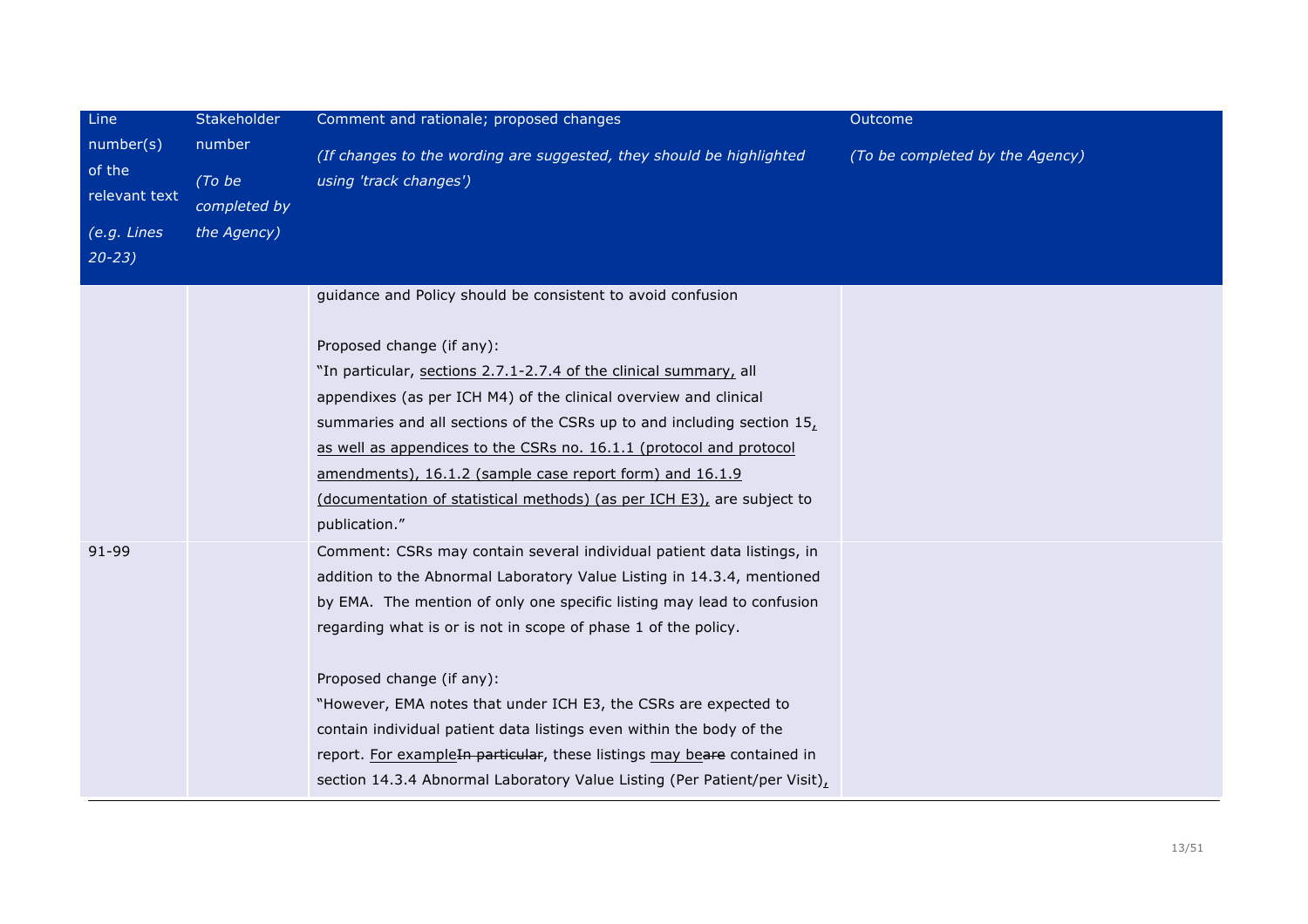| Line                                 | Stakeholder                      | Comment and rationale; proposed changes                                                        | Outcome                         |
|--------------------------------------|----------------------------------|------------------------------------------------------------------------------------------------|---------------------------------|
| number(s)<br>of the<br>relevant text | number<br>(To be<br>completed by | (If changes to the wording are suggested, they should be highlighted<br>using 'track changes') | (To be completed by the Agency) |
| (e.g. Lines                          | the Agency)                      |                                                                                                |                                 |
| $20 - 23$                            |                                  |                                                                                                |                                 |
|                                      |                                  | as well as elsewhere in the CSR or in Modules 2.5 or 2.7. EMA considers                        |                                 |
|                                      |                                  | that such listings (contrary to individual patient level information - see                     |                                 |
|                                      |                                  | below) fall outside the scope of phase 1 of the policy and, therefore, it is                   |                                 |
|                                      |                                  | acceptable to have them removed from the CSRs prepared for                                     |                                 |
|                                      |                                  | publication at this stage of the implementation. It is not expected that                       |                                 |
|                                      |                                  | the removal of this data would affect in a significant way the                                 |                                 |
|                                      |                                  | understanding of the findings and data utility of the published clinical                       |                                 |
|                                      |                                  | report since the clinical relevant findings are revealed in other sections                     |                                 |
|                                      |                                  | 12.4.2.3 Individual Clinically Significant Abnormalities of the CSR, which                     |                                 |
|                                      |                                  | section is are subject to publication."                                                        |                                 |
| 100-104                              |                                  | Comment: The provision of prescriptive guidance here - that case                               |                                 |
|                                      |                                  | narratives should not be removed nor redacted in full - is at odds with                        |                                 |
|                                      |                                  | EMA's position (as stated in its 7 October letter to EFPIA): i.e. that "the                    |                                 |
|                                      |                                  | draft External guidance does not contain prescriptive measures" and that                       |                                 |
|                                      |                                  | "MAHs/applicants should consider, also with regard to case narratives,                         |                                 |
|                                      |                                  | the best way on a case-by-case basis, to anonymise the information to                          |                                 |
|                                      |                                  | be published."                                                                                 |                                 |
|                                      |                                  | Rather than explicitly object to or prohibit removal or redaction of case                      |                                 |
|                                      |                                  | narratives, these lines should be deleted to permit the MAH/applicant to                       |                                 |
|                                      |                                  |                                                                                                |                                 |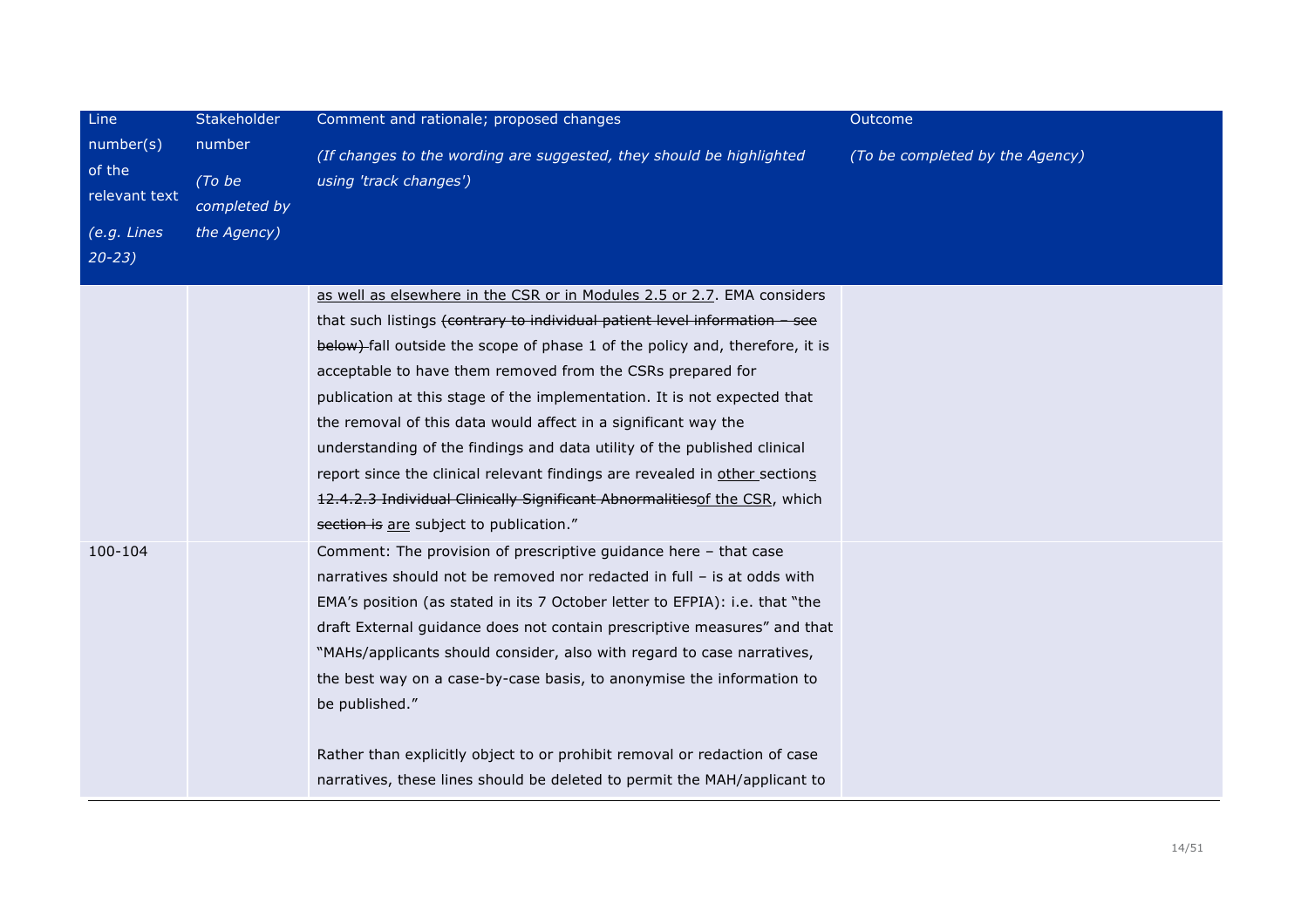| Line                                                             | Stakeholder                                     | Comment and rationale; proposed changes                                                                                                                                                                                                                                                                                                                                                                                                                                                                                                                                                                                                           | Outcome                         |
|------------------------------------------------------------------|-------------------------------------------------|---------------------------------------------------------------------------------------------------------------------------------------------------------------------------------------------------------------------------------------------------------------------------------------------------------------------------------------------------------------------------------------------------------------------------------------------------------------------------------------------------------------------------------------------------------------------------------------------------------------------------------------------------|---------------------------------|
| number(s)<br>of the<br>relevant text<br>(e.g. Lines<br>$20 - 23$ | number<br>(To be<br>completed by<br>the Agency) | (If changes to the wording are suggested, they should be highlighted<br>using 'track changes')                                                                                                                                                                                                                                                                                                                                                                                                                                                                                                                                                    | (To be completed by the Agency) |
|                                                                  |                                                 | decide upon the best approach for anonymisation. This is particularly<br>important, as there is a risk of re-identification using narrative<br>information, for example by patients' clinicians (described as "Clinician"<br>adversaries" in El Emam, Abdallah, 2015: De-identifying Clinical Trials<br>Data, Applied Clinical Trials) or relatives, which cannot be further<br>mitigated by contractual or system controls, once clinical reports have<br>been made public on a website. A possibility to re-identify a patient with<br>a rare disease needs to be particularly mitigated.<br>Proposed change (if any):<br>Delete lines 100-104. |                                 |
| 110-117                                                          |                                                 | Comment: This section as written could lead to some confusion: there<br>are different numbers of "advance" notifications for MAA and for<br>Variations; and all notifications are referred to as "advance" even though<br>it is possible for the applicant to submit the proposal package prior to<br>the final notification.<br>Proposed change: Harmonize the notification procedure for MAAs and<br>indication extensions. Have one "advance notification" with the<br>validation in both procedures (as already described) and one or two                                                                                                     |                                 |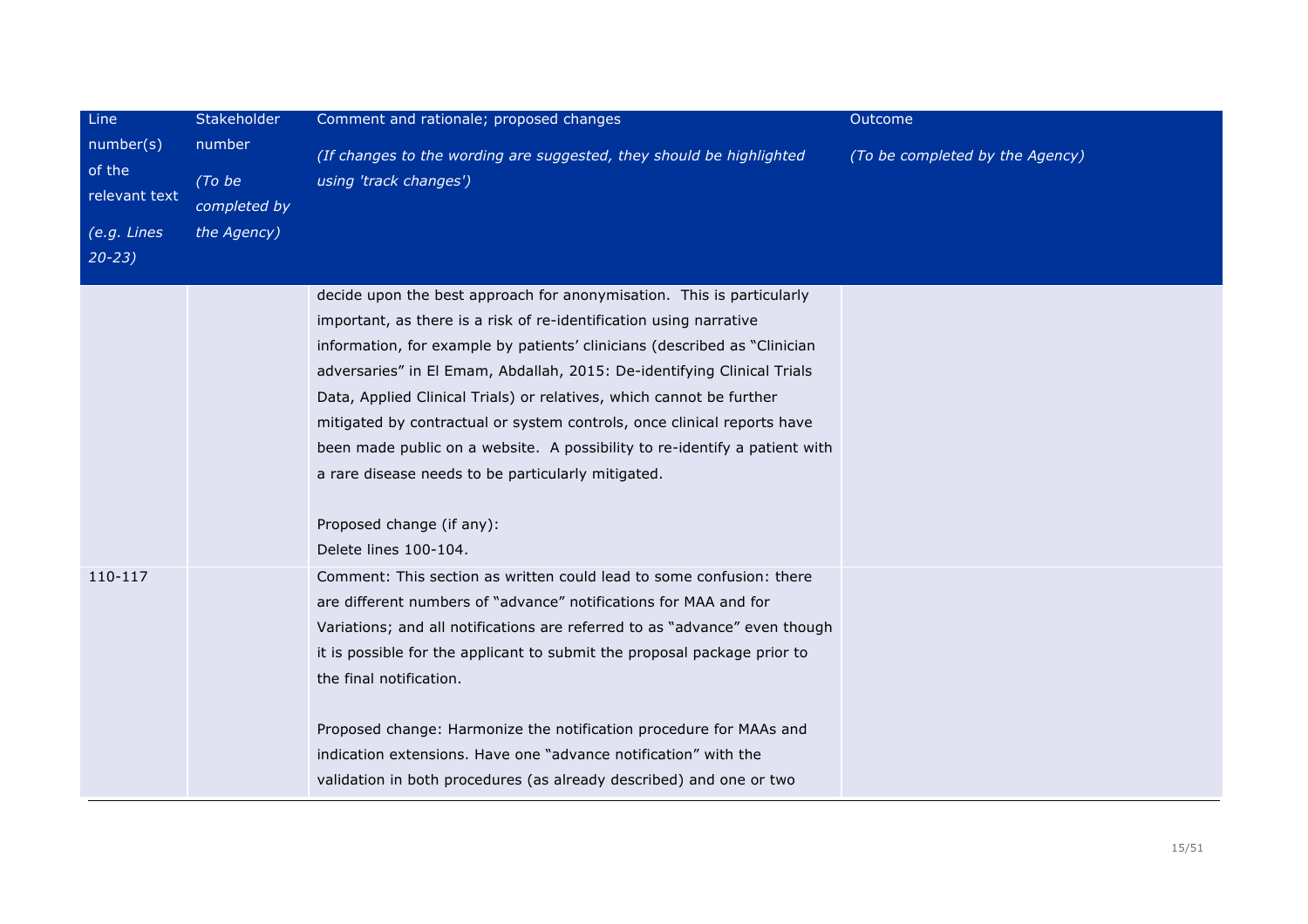| Line<br>number(s)<br>of the<br>relevant text<br>(e.g. Lines<br>$20 - 23$ | Stakeholder<br>number<br>(To be<br>completed by<br>the Agency) | Comment and rationale; proposed changes<br>(If changes to the wording are suggested, they should be highlighted<br>using 'track changes')                                                                                                                                                                                                                                                                                                                                                                    | Outcome<br>(To be completed by the Agency) |
|--------------------------------------------------------------------------|----------------------------------------------------------------|--------------------------------------------------------------------------------------------------------------------------------------------------------------------------------------------------------------------------------------------------------------------------------------------------------------------------------------------------------------------------------------------------------------------------------------------------------------------------------------------------------------|--------------------------------------------|
|                                                                          |                                                                | "reminders" at comparable stages of the procedures (the last being at                                                                                                                                                                                                                                                                                                                                                                                                                                        |                                            |
|                                                                          |                                                                | time of Opinion).                                                                                                                                                                                                                                                                                                                                                                                                                                                                                            |                                            |
| 121                                                                      |                                                                | Comment: It should be clarified that the redactions proposal and final<br>redaction submissions are under the same life cycle assembly sequence<br>as the marketing application.                                                                                                                                                                                                                                                                                                                             |                                            |
| 130                                                                      |                                                                | Comment: There is an error in the reference to the Appendix.<br>Proposed change (if any): A workflow for the "Redaction Proposal<br>Version" process is at Appendix 5.8 5.7.                                                                                                                                                                                                                                                                                                                                 |                                            |
| 144                                                                      |                                                                | Comment: It is unclear what is meant by the sentence "The clinical<br>reports within a module need to be individual."<br>Previously it had been discussed that redacted documents should be<br>provided in the same format as the original documents in the dossier:<br>i.e. if a CSR and appendices were originally one document, that is how<br>the redacted versions should be provided; if the CSR and appendices<br>were in separate documents, then separate redacted documents should<br>be provided. |                                            |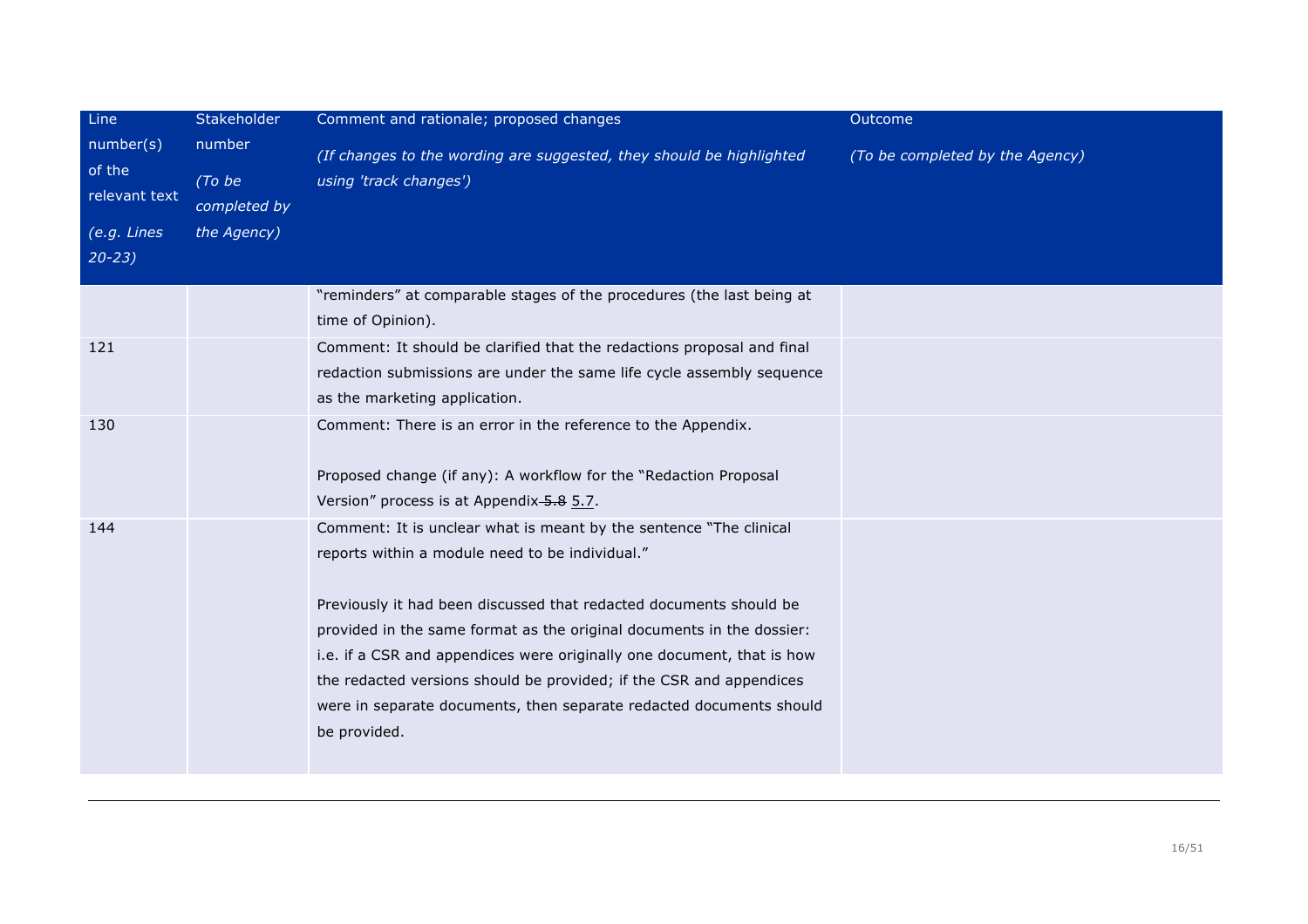| Line                                                | Stakeholder                                     | Comment and rationale; proposed changes                                                                                                                                                                                                                                                                                                                                                                                                                                                                                                                                              | Outcome                         |
|-----------------------------------------------------|-------------------------------------------------|--------------------------------------------------------------------------------------------------------------------------------------------------------------------------------------------------------------------------------------------------------------------------------------------------------------------------------------------------------------------------------------------------------------------------------------------------------------------------------------------------------------------------------------------------------------------------------------|---------------------------------|
| number(s)<br>of the<br>relevant text<br>(e.g. Lines | number<br>(To be<br>completed by<br>the Agency) | (If changes to the wording are suggested, they should be highlighted<br>using 'track changes')                                                                                                                                                                                                                                                                                                                                                                                                                                                                                       | (To be completed by the Agency) |
| $20 - 23$                                           |                                                 |                                                                                                                                                                                                                                                                                                                                                                                                                                                                                                                                                                                      |                                 |
|                                                     |                                                 | Proposed Change:<br>"The clinical reports within a module need to be individual. This means<br>that multiple clinical reports should not be merged into a single<br>document. Redacted versions of a single clinical report and its<br>appendices can be a single document if the original report was<br>submitted this way. If a clinical report and its appendices were in<br>separate documents when submitted for review, then this is how they<br>should be submitted in the Redaction proposal and Final Redacted<br>version."                                                 |                                 |
| 149-151                                             |                                                 | Comment: Some of the content of Table 1 should be revised for greater<br>clarity. Similar comments apply also to Table 2.<br>Proposed changes:<br>Module and Section references are mixed and confusing. There is also no<br>"format" mentioned in the table, other than in the heading of the 2 <sup>nd</sup><br>column. We recommend changing the heading of the 2 <sup>nd</sup> column to<br>'eCTD Module/Section within eCTD' then just use the numbers in the<br>table e.g.<br>Module $1.0 \rightarrow 1.0$<br>Module 2.7 - sections 2.7.1 - 2.7.4 $\rightarrow$ 2.7.1 to 2.7.4 |                                 |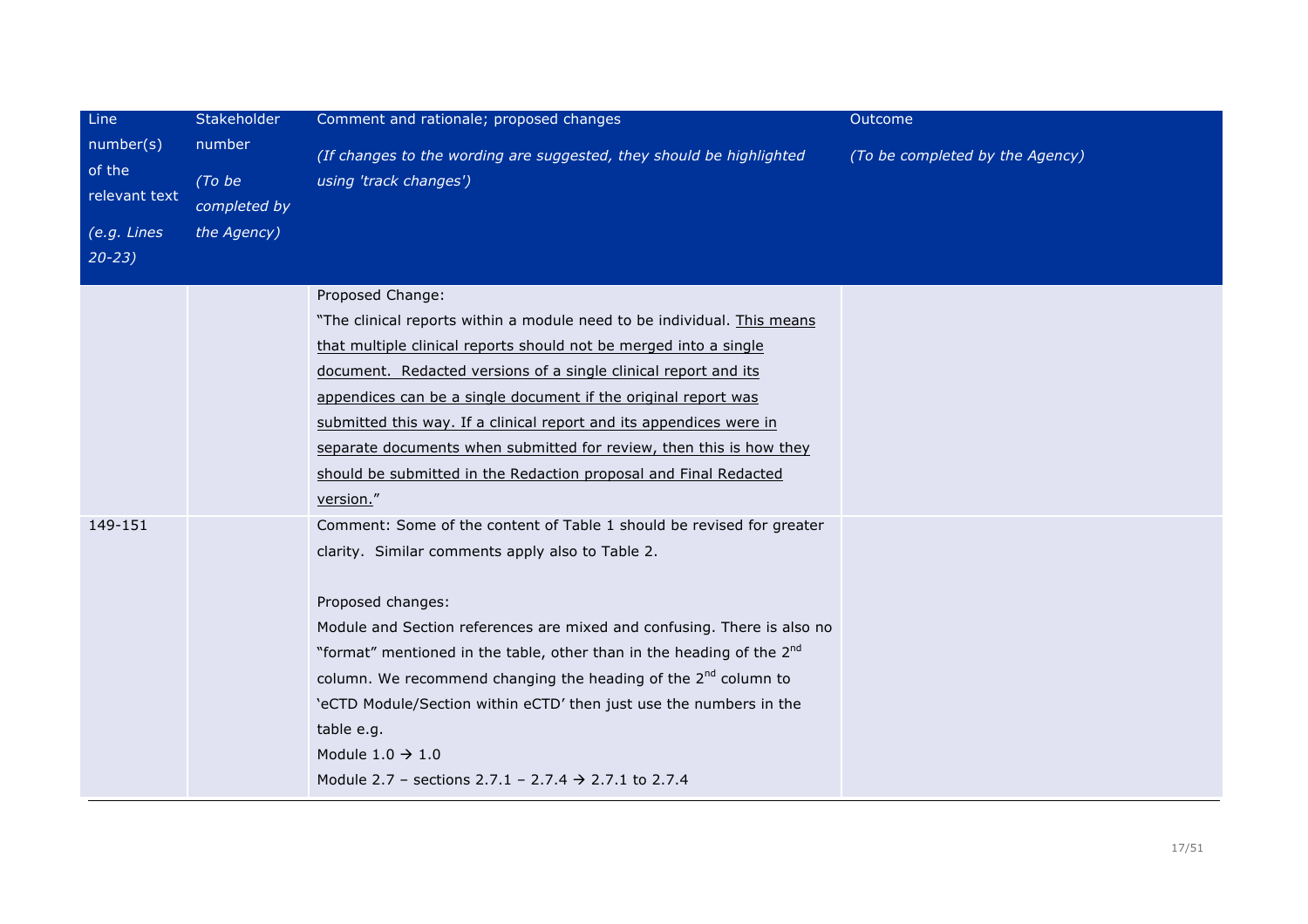| Line                                 | Stakeholder                      | Comment and rationale; proposed changes                                                        | Outcome                         |
|--------------------------------------|----------------------------------|------------------------------------------------------------------------------------------------|---------------------------------|
| number(s)<br>of the<br>relevant text | number<br>(To be<br>completed by | (If changes to the wording are suggested, they should be highlighted<br>using 'track changes') | (To be completed by the Agency) |
| (e.g. Lines                          | the Agency)                      |                                                                                                |                                 |
| $20 - 23$                            |                                  |                                                                                                |                                 |
|                                      |                                  | Module 5 0 section $5.3 \rightarrow 5.3$                                                       |                                 |
|                                      |                                  | In the middle of the table, the text should be amended to ""Redaction                          |                                 |
|                                      |                                  | Proposal Version" of all clinical reports as follows: the "Redaction                           |                                 |
|                                      |                                  | Proposal Version" is an initial version of the clinical reports intended for                   |                                 |
|                                      |                                  | publication in which proposal proposed redactions are marked"                                  |                                 |
|                                      |                                  | Table 1 should mention all appendices of the clinical overview and                             |                                 |
|                                      |                                  | clinical summaries, to be consistent with section 2.2 (see also comment                        |                                 |
|                                      |                                  | on lines 88-90).                                                                               |                                 |
|                                      |                                  | If a document intended for publication does not require any redaction of                       |                                 |
|                                      |                                  | CCI, we propose that this be mentioned in the cover letter of the                              |                                 |
|                                      |                                  | redaction proposal version, and documents that contain no proposed CCI                         |                                 |
|                                      |                                  | redaction will only be submitted in the "Final Redacted Document"                              |                                 |
|                                      |                                  | package. Justification tables should not be required for such documents                        |                                 |
|                                      |                                  | (see also comment on lines 191-192).                                                           |                                 |
|                                      |                                  | The link to the downloadable template for the justification table is                           |                                 |
|                                      |                                  | currently placed in Section 3.3.1.5, not in Appendix 5.10. Please align                        |                                 |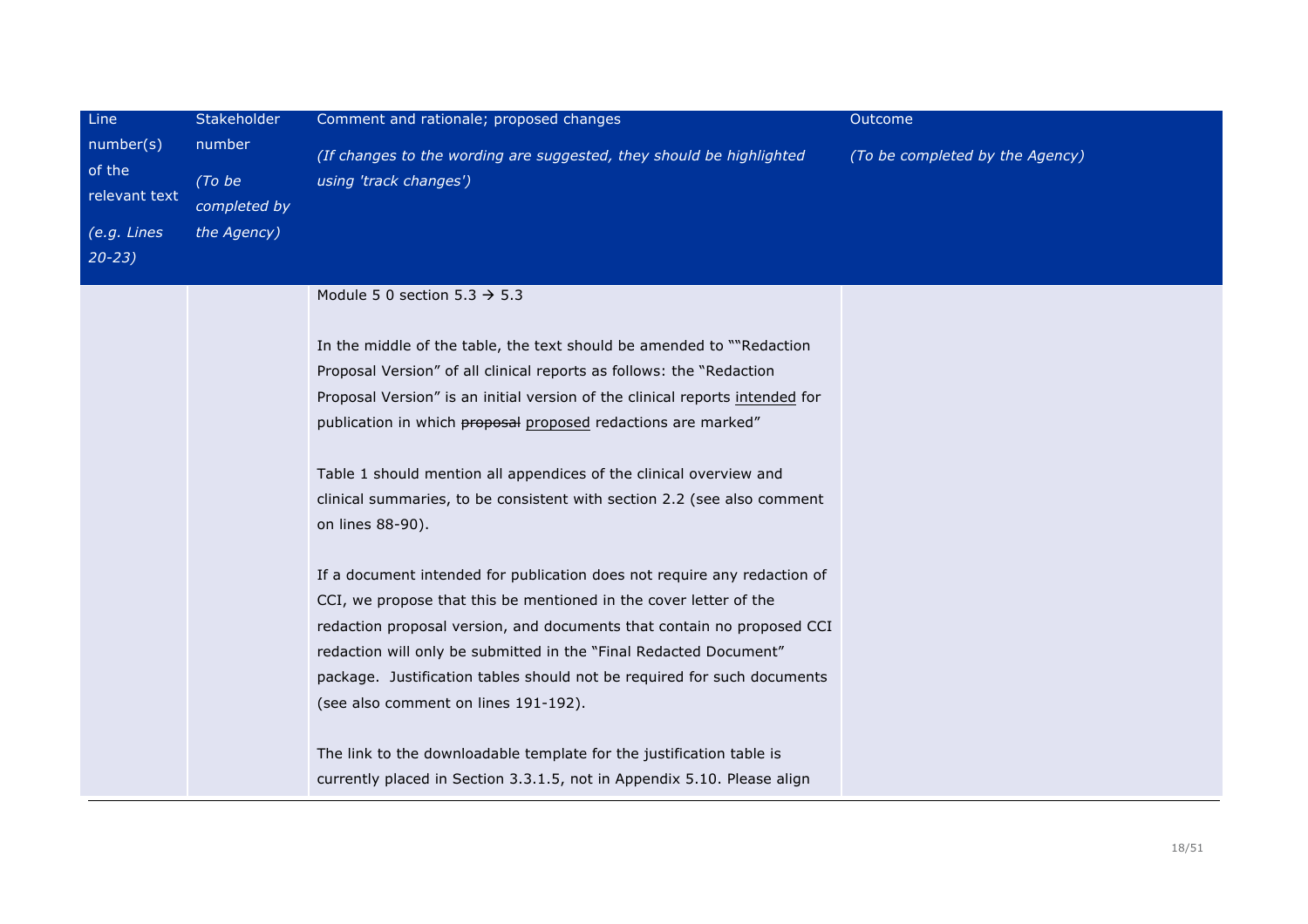| Line                                                                          | Stakeholder                                     | Comment and rationale; proposed changes                                                        | Outcome                         |
|-------------------------------------------------------------------------------|-------------------------------------------------|------------------------------------------------------------------------------------------------|---------------------------------|
| number(s)<br>of the<br>relevant text<br>$\overline{(e.g. Lines}$<br>$20 - 23$ | number<br>(To be<br>completed by<br>the Agency) | (If changes to the wording are suggested, they should be highlighted<br>using 'track changes') | (To be completed by the Agency) |
|                                                                               |                                                 | statement with location of the link.                                                           |                                 |
| 155-156                                                                       |                                                 | Comment: The current eCTD specification allows PDF version $1.4 - 1.7$ .                       |                                 |
|                                                                               |                                                 | This guidance should simply refer to the current specification.                                |                                 |
|                                                                               |                                                 | Alternatively, if there are specific requirements for redacted clinical                        |                                 |
|                                                                               |                                                 | reports, this should be clearly stated. See also comment on line 365.                          |                                 |
|                                                                               |                                                 | In addition, other file format requirements are mentioned in section                           |                                 |
|                                                                               |                                                 | 3.3.3.4 but not here, in section 3.3.1.3:                                                      |                                 |
|                                                                               |                                                 | The PDF format is more specific in section 3.3.3.4.<br>$\bullet$                               |                                 |
|                                                                               |                                                 | There is a file size maximum in section 3.3.3.4.<br>$\bullet$                                  |                                 |
|                                                                               |                                                 | There is no mention of password protection in section 3.3.1.3.<br>$\bullet$                    |                                 |
|                                                                               |                                                 | To avoid confusion, we propose that the same requirements are included                         |                                 |
|                                                                               |                                                 | in sections 3.3.1.3 and 3.3.3.4, or that a single format description                           |                                 |
|                                                                               |                                                 | section that applies to both packages is included.                                             |                                 |
|                                                                               |                                                 | Proposed change (if any):                                                                      |                                 |
|                                                                               |                                                 | "With regards to PDF formats submitted within the eCTD, the current                            |                                 |
|                                                                               |                                                 | eCTD specification applies and PDF version 1.7 onwards are currently                           |                                 |
|                                                                               |                                                 | accepted."                                                                                     |                                 |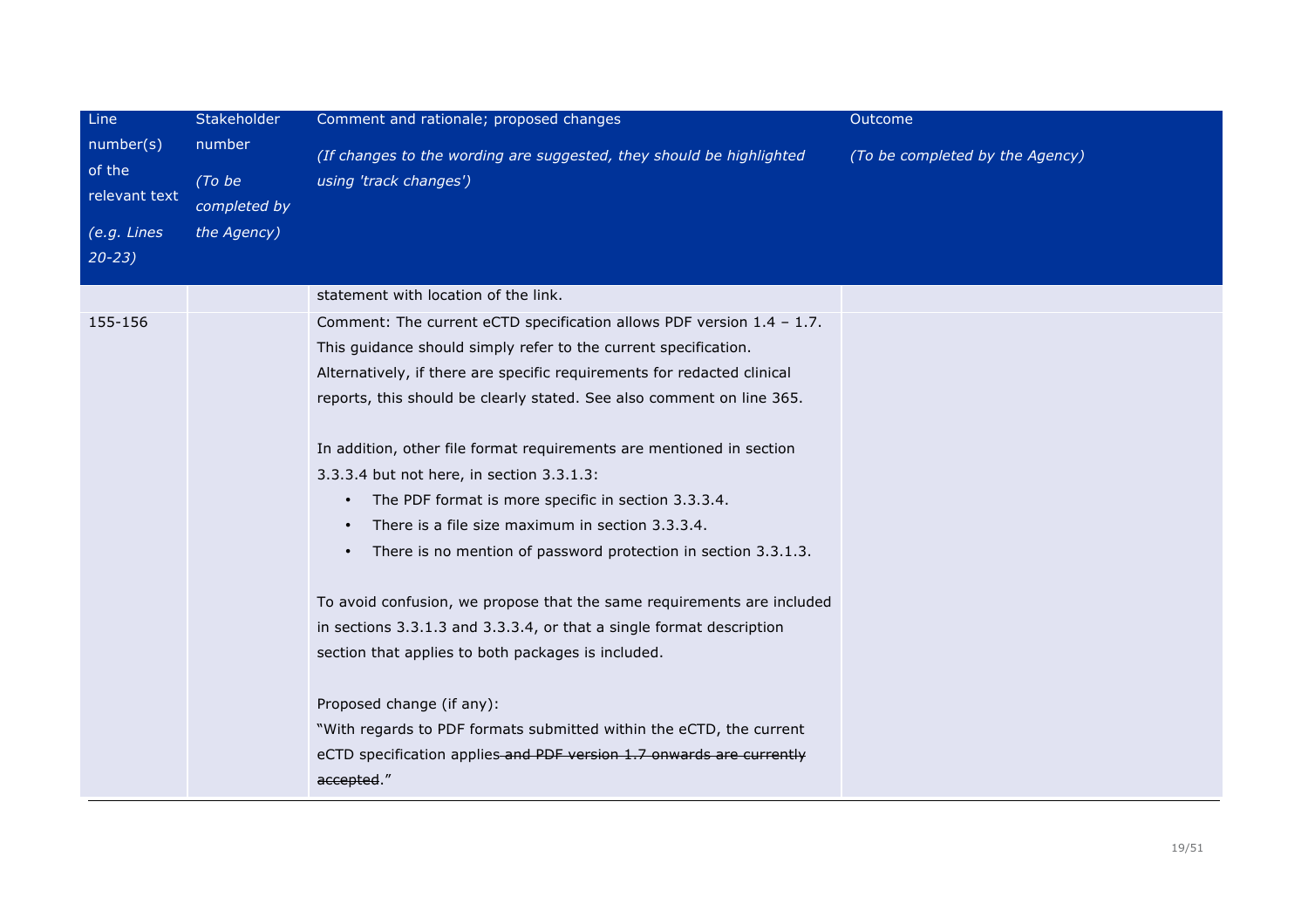| Line<br>number(s)<br>of the<br>relevant text<br>(e.g. Lines | Stakeholder<br>number<br>(To be<br>completed by<br>the Agency) | Comment and rationale; proposed changes                                                                                                                                                                                                                                                                                                                                                                                                                                                                                                                                                                                                                      | Outcome                         |
|-------------------------------------------------------------|----------------------------------------------------------------|--------------------------------------------------------------------------------------------------------------------------------------------------------------------------------------------------------------------------------------------------------------------------------------------------------------------------------------------------------------------------------------------------------------------------------------------------------------------------------------------------------------------------------------------------------------------------------------------------------------------------------------------------------------|---------------------------------|
|                                                             |                                                                | (If changes to the wording are suggested, they should be highlighted<br>using 'track changes')                                                                                                                                                                                                                                                                                                                                                                                                                                                                                                                                                               | (To be completed by the Agency) |
| $20 - 23$                                                   |                                                                |                                                                                                                                                                                                                                                                                                                                                                                                                                                                                                                                                                                                                                                              |                                 |
|                                                             |                                                                | Include requirements regarding file size and password protection, or<br>explain why they differ from the "Final Redacted Document" package.                                                                                                                                                                                                                                                                                                                                                                                                                                                                                                                  |                                 |
| 159-160                                                     |                                                                | Comment: The specific method of labelling proposed CCI redactions<br>should be left to the MAH/applicant (e.g. labels inserted as<br>annotations/comments, as part of the 'redaction properties' as "overlay<br>text" or as colour coding with a legend to explain the colour code), in<br>order to accommodate the redaction tool selected by the company.<br>Proposed changes:<br>Add: "The method of labelling proposed CCI redactions is the choice of<br>the MAH/applicant (e.g. labels inserted as annotations/comments, as<br>part of the 'redaction properties' as "overlay text" or as colour coding<br>with a legend to explain the colour code)." |                                 |
| 164-166                                                     |                                                                | Comment: It is not clear what is being "tracked", nor how this should be<br>done (for example, Adobe Pro is the standard tool for redaction but does<br>not offer tracked changes). The feedback on proposed CCI redactions<br>will be included in the justification table not the clinical report.<br>We welcome the statement that the choice of the redaction tool is a                                                                                                                                                                                                                                                                                   |                                 |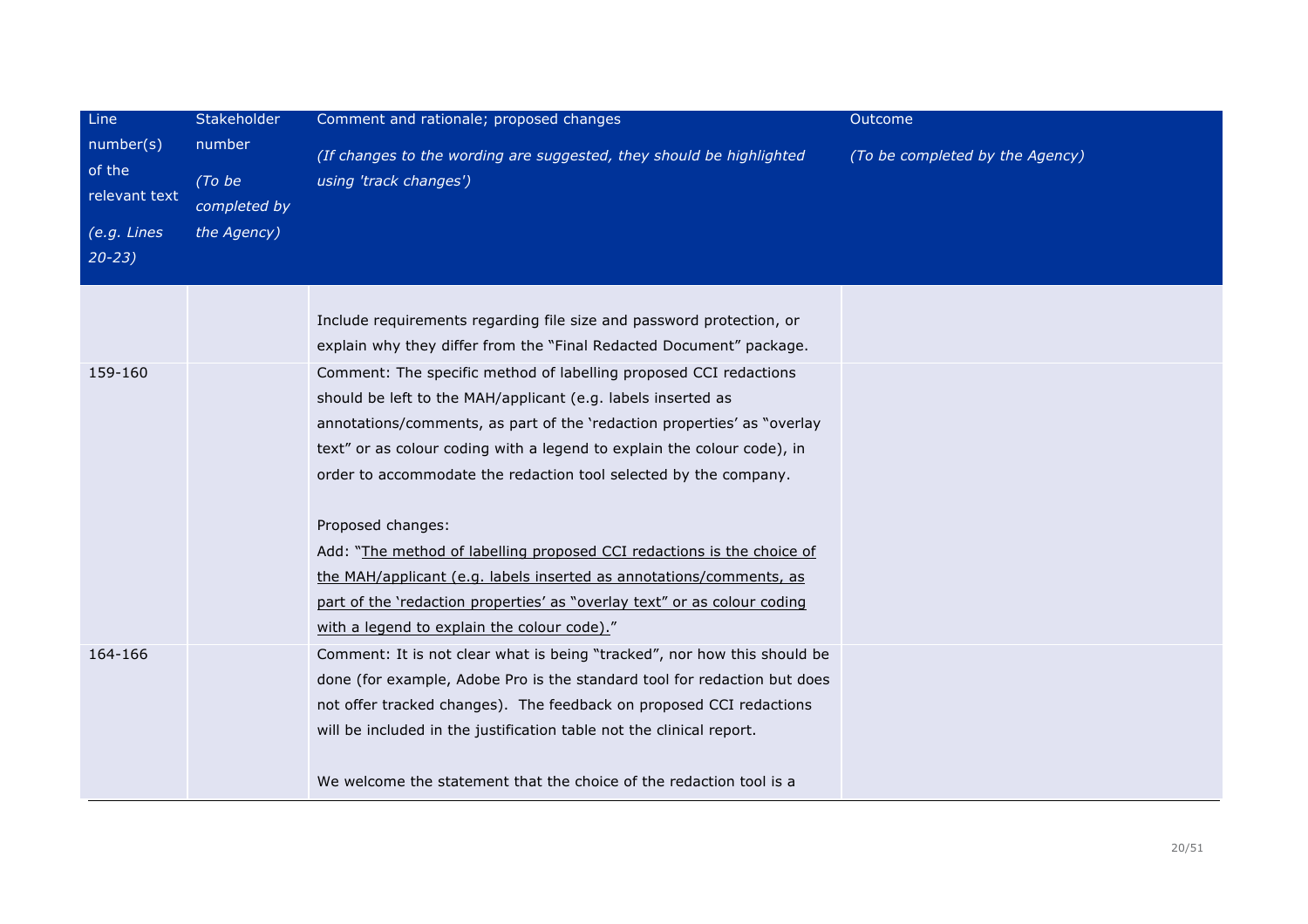| Line                                 | Stakeholder                      | Comment and rationale; proposed changes                                                                                                                                                                                                                                                                                                                                                                                                                                                                                                                                                                                                                                                                                                                                        | Outcome                         |
|--------------------------------------|----------------------------------|--------------------------------------------------------------------------------------------------------------------------------------------------------------------------------------------------------------------------------------------------------------------------------------------------------------------------------------------------------------------------------------------------------------------------------------------------------------------------------------------------------------------------------------------------------------------------------------------------------------------------------------------------------------------------------------------------------------------------------------------------------------------------------|---------------------------------|
| number(s)<br>of the<br>relevant text | number<br>(To be<br>completed by | (If changes to the wording are suggested, they should be highlighted<br>using 'track changes')                                                                                                                                                                                                                                                                                                                                                                                                                                                                                                                                                                                                                                                                                 | (To be completed by the Agency) |
| (e.g. Lines                          | the Agency)                      |                                                                                                                                                                                                                                                                                                                                                                                                                                                                                                                                                                                                                                                                                                                                                                                |                                 |
| $20 - 23$                            |                                  |                                                                                                                                                                                                                                                                                                                                                                                                                                                                                                                                                                                                                                                                                                                                                                                |                                 |
|                                      |                                  | decision to be taken by each applicant/MAH. Most companies will have<br>already selected their tool in order to prepare for these activities and to<br>meet the PhRMA and EFPIA Principles of Responsible Clinical Data<br>Sharing. MAHs should not need to adapt their selected tools to meet the<br>requirements of the Policy.                                                                                                                                                                                                                                                                                                                                                                                                                                              |                                 |
|                                      |                                  | Proposed change (if any):                                                                                                                                                                                                                                                                                                                                                                                                                                                                                                                                                                                                                                                                                                                                                      |                                 |
|                                      |                                  | Delete "and clearly tracked"                                                                                                                                                                                                                                                                                                                                                                                                                                                                                                                                                                                                                                                                                                                                                   |                                 |
| 171-175                              |                                  | Comment: Lines 159-160 indicate that only CCI redactions should be<br>labelled. Clinical study reports will include much more PPD than CCI. As<br>the EMA will not review proposed PPD redactions, and as it will be<br>obvious that unlabelled redactions are PPD, it would be onerous and<br>unnecessary to also require the labelling of PPD redactions. In addition,<br>in cases where techniques of anonymization and generalization, rather<br>than redaction, have been employed, labelling as "PPD" could be even<br>more challenging (as the new anonymised version of the report would<br>need to be compared with the original version, introducing the possibility<br>of errors) and would undermine the "blending in" that such techniques<br>attempt to achieve. |                                 |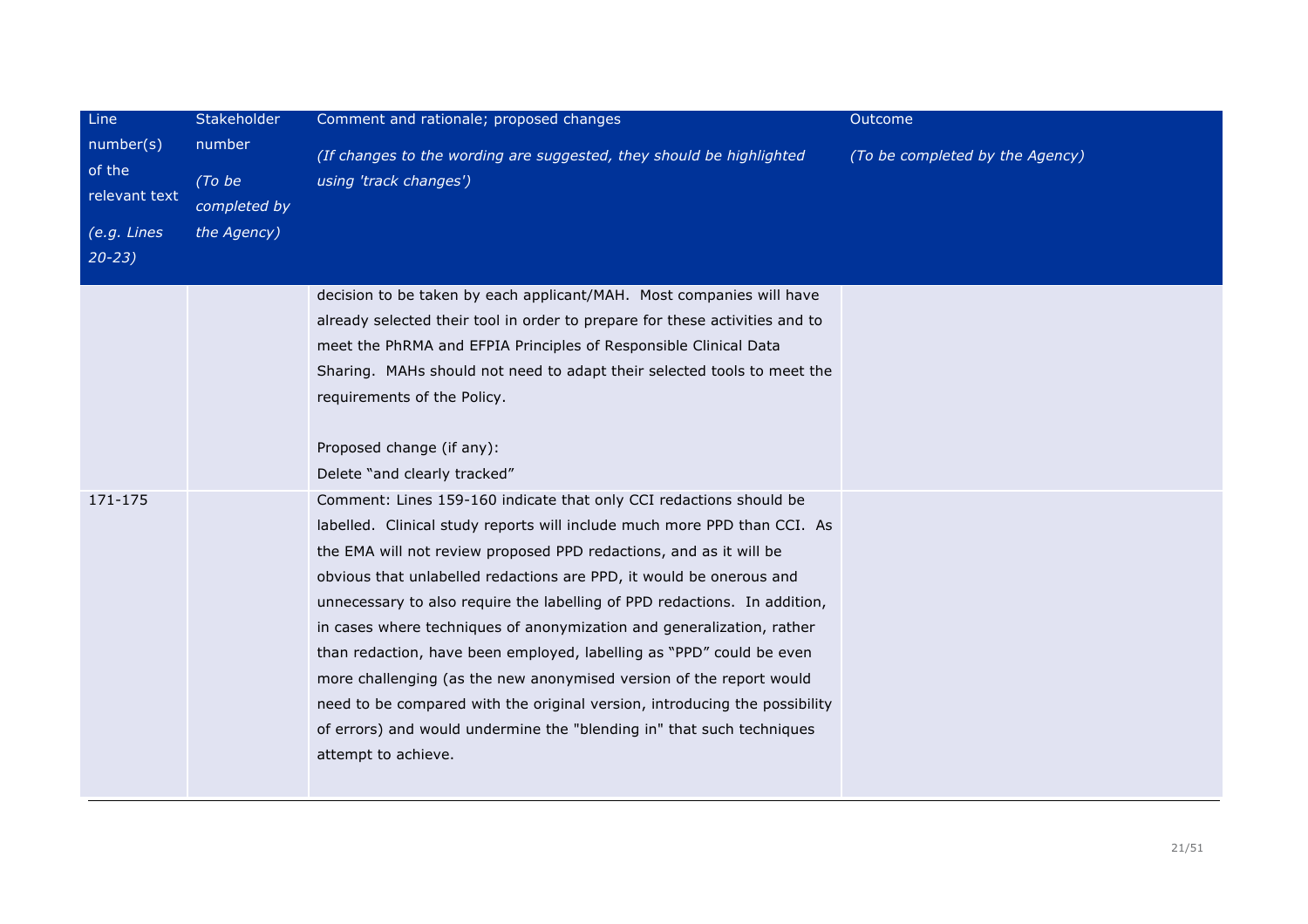| Line                                                             | Stakeholder                                     | Comment and rationale; proposed changes                                                                                                                                                                                                                                                                                                                                                                                                                                                                          | Outcome                         |
|------------------------------------------------------------------|-------------------------------------------------|------------------------------------------------------------------------------------------------------------------------------------------------------------------------------------------------------------------------------------------------------------------------------------------------------------------------------------------------------------------------------------------------------------------------------------------------------------------------------------------------------------------|---------------------------------|
| number(s)<br>of the<br>relevant text<br>(e.g. Lines<br>$20 - 23$ | number<br>(To be<br>completed by<br>the Agency) | (If changes to the wording are suggested, they should be highlighted<br>using 'track changes')                                                                                                                                                                                                                                                                                                                                                                                                                   | (To be completed by the Agency) |
|                                                                  |                                                 | Proposed change (if any):<br>"EMA will only assess the proposed CCI redactions and not the PPD<br>redactions/anonymisations. It is important that in the redaction proposal<br>version of the submitted clinical reports the applicant/MAH clearly<br>indicates the nature of each proposed CCI redaction (CCI/PPD).<br>Therefore, all pieces of information proposed for CCI redaction should<br>have a label, clearly stating indicating thatif the proposed redaction is<br>requested on CCI or PPD grounds." |                                 |
| 183-184,<br>188                                                  |                                                 | Comment: The cover letter templates in Appendix 5.4 and 5.5 do not<br>include an interactive table, and the link on line 183 points to version 2<br>of a formatted table template which does not include the information<br>shown in the illustrations in the guidance.<br>Proposed change (if any):<br>If the applicant is expected to include a table template in addition to the<br>cover letter in Appendix 5.4 or 5.5, this should be clearly stated and a<br>link to the correct table provided.           |                                 |
| 186-188                                                          |                                                 | Comment: The declaration in the illustration below line 188 refers only<br>to the clinical reports, and not to the cover letter. The sentence "In<br>addition to uploading the cover letter applicants/ MAHs must confirm, in                                                                                                                                                                                                                                                                                    |                                 |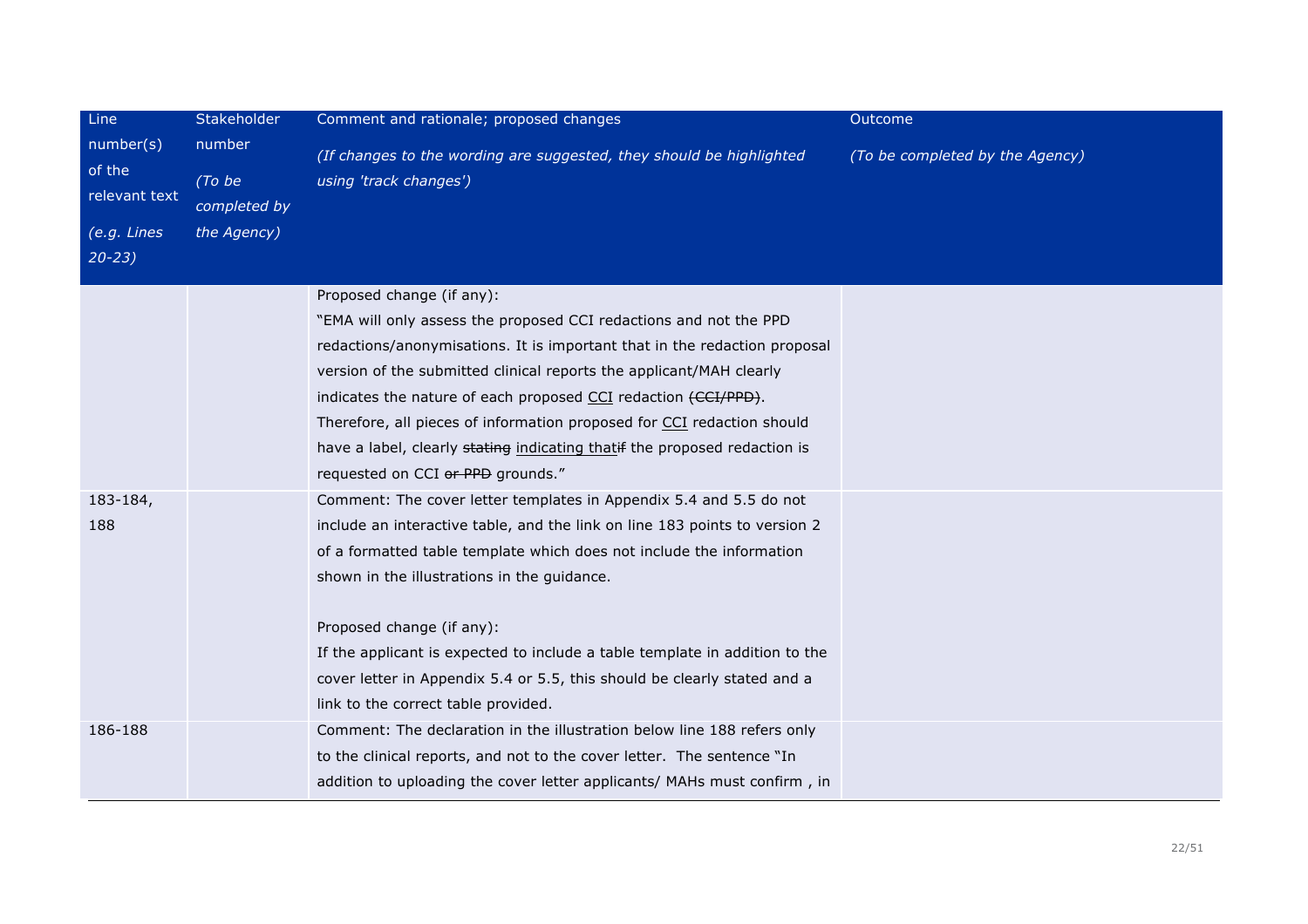| Line                                 | Stakeholder                      | Comment and rationale; proposed changes                                                                                                                                                                                                                                                                                                                                                                                                                                                                                                                                                                                                                                        | Outcome                         |
|--------------------------------------|----------------------------------|--------------------------------------------------------------------------------------------------------------------------------------------------------------------------------------------------------------------------------------------------------------------------------------------------------------------------------------------------------------------------------------------------------------------------------------------------------------------------------------------------------------------------------------------------------------------------------------------------------------------------------------------------------------------------------|---------------------------------|
| number(s)<br>of the<br>relevant text | number<br>(To be<br>completed by | (If changes to the wording are suggested, they should be highlighted<br>using 'track changes')                                                                                                                                                                                                                                                                                                                                                                                                                                                                                                                                                                                 | (To be completed by the Agency) |
| $(e.g.$ Lines<br>$20 - 23$           | the Agency)                      |                                                                                                                                                                                                                                                                                                                                                                                                                                                                                                                                                                                                                                                                                |                                 |
| 191-192                              |                                  | the interactive table that the cover letter including the declaration has<br>been uploaded" is, therefore, confusing.<br>Proposed change (if any):<br>Revise either the sentence on lines 186-187 or the illustration below, for<br>consistency.<br>Comment: As written, it appears that a justification table must be<br>provided for each clinical report, even if there are no CCI redactions in a<br>report. A justification table should only be required if CCI redactions are<br>proposed.<br>Proposed change (if any):<br>"For the redaction proposal version of each of the clinical reports in<br>which CCI redactions are proposed, applicants/MAHs must complete a |                                 |
| 198-201                              |                                  | justification table in Word format."<br>Comment: The request for 4 individual justification tables for each CSR<br>(1 for the body of the report and one for each of the three annexes)<br>seems very cumbersome. As the justification table must clearly<br>reference the location of the proposed redactions, it ought to be<br>acceptable for the applicant/MAH to provide a justification table for each                                                                                                                                                                                                                                                                   |                                 |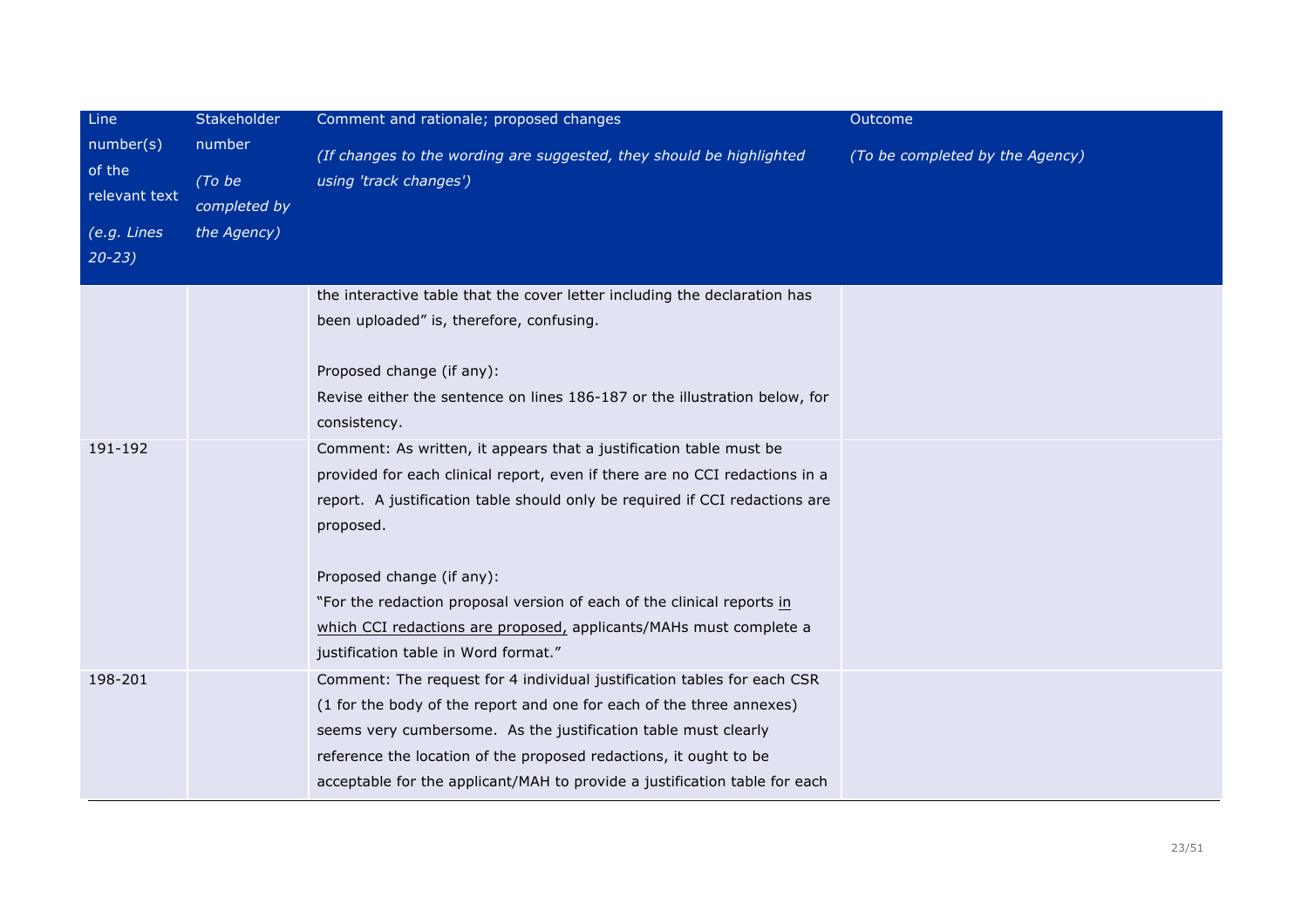| Line                                 | Stakeholder                      | Comment and rationale; proposed changes                                                        | Outcome                         |
|--------------------------------------|----------------------------------|------------------------------------------------------------------------------------------------|---------------------------------|
| number(s)<br>of the<br>relevant text | number<br>(To be<br>completed by | (If changes to the wording are suggested, they should be highlighted<br>using 'track changes') | (To be completed by the Agency) |
| (e.g. Lines                          | the Agency)                      |                                                                                                |                                 |
| $20 - 23$                            |                                  |                                                                                                |                                 |
|                                      |                                  | CSR if they wish, regardless of whether the CSR and its appendices are                         |                                 |
|                                      |                                  | provided as a single document or as separate documents.                                        |                                 |
|                                      |                                  | Proposed change (if any):                                                                      |                                 |
|                                      |                                  | "For a CSR in Module 5 the applicant/MAH should submit a completed                             |                                 |
|                                      |                                  | justification table for the body of the study report and three separate                        |                                 |
|                                      |                                  | justification tables for the three Annexes (16.1.1, 16.1.2, 16.1.9). In                        |                                 |
|                                      |                                  | this case it will mean the submission of four completed justification                          |                                 |
|                                      |                                  | tables in total for one CSR."                                                                  |                                 |
| 202-209                              |                                  | Comment: The guidance concerning folders for the justification table is                        |                                 |
|                                      |                                  | unclear. We assume that the sequence folder number (e.g. 0000) and                             |                                 |
|                                      |                                  | "Working-documents" should both be in the root folder.                                         |                                 |
|                                      |                                  | Proposed change (if any):                                                                      |                                 |
|                                      |                                  | Include a screenshot to illustrate the folder structure for clarity.                           |                                 |
| 212, 358,                            |                                  | Comment: The use of the term "uploaded" should be avoided in respect                           |                                 |
| 375                                  |                                  | of inclusion of documents in eCTD.                                                             |                                 |
|                                      |                                  | Proposed change (if any):                                                                      |                                 |
|                                      |                                  | "uploaded included"                                                                            |                                 |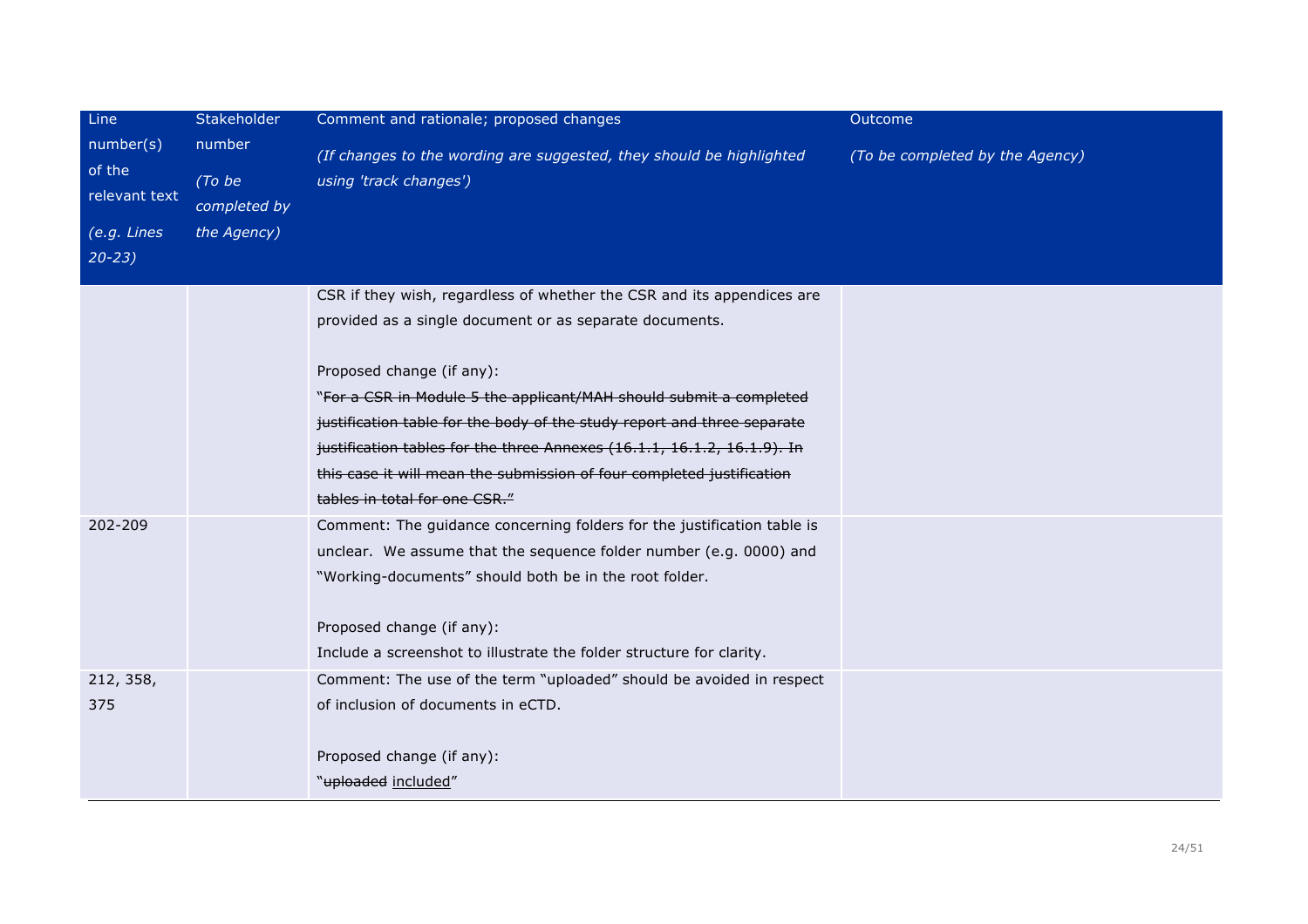| Line                                                             | Stakeholder                                     | Comment and rationale; proposed changes                                                                                                                                                                                                                                                                                                                                                                                                                                                                                                                                                                                                                                 | Outcome                         |
|------------------------------------------------------------------|-------------------------------------------------|-------------------------------------------------------------------------------------------------------------------------------------------------------------------------------------------------------------------------------------------------------------------------------------------------------------------------------------------------------------------------------------------------------------------------------------------------------------------------------------------------------------------------------------------------------------------------------------------------------------------------------------------------------------------------|---------------------------------|
| number(s)<br>of the<br>relevant text<br>(e.g. Lines<br>$20 - 23$ | number<br>(To be<br>completed by<br>the Agency) | (If changes to the wording are suggested, they should be highlighted<br>using 'track changes')                                                                                                                                                                                                                                                                                                                                                                                                                                                                                                                                                                          | (To be completed by the Agency) |
| 213, 391                                                         |                                                 | Comment: We note that from April 2016 the eCTD specification will<br>include new submission types specifically for these redacted clinical<br>reports (clin-data-pub-rp = Clinical data for publication - Redacted<br>Proposal; clin-data-pub-fv = Clinical data for publication $-$ Final<br>Version), and that "Supplemental Information" should no longer be<br>used. It would be helpful to include this in the guidance, in addition to<br>the workaround, until v3.0 can be submitted by applicants.<br>Proposed change (if any):<br>Include reference to revised submission types applicable from April<br>2016.                                                 |                                 |
| 216-218                                                          |                                                 | The requirement to submit separate redaction packages where multiple<br>duplicate applications have been submitted for the same medicinal<br>product will create additional demands on resources with no benefit to<br>those interested in viewing and using the reports. If the clinical<br>documents are the same then it is not necessary to prepare a new<br>Redaction Proposal Document, and a declaration from the MAH/applicant<br>that the clinical reports in the applications are identical should suffice.<br>When the clinical reports for one of the applications are published, EMA<br>could include a cross-reference to those reports for the duplicate |                                 |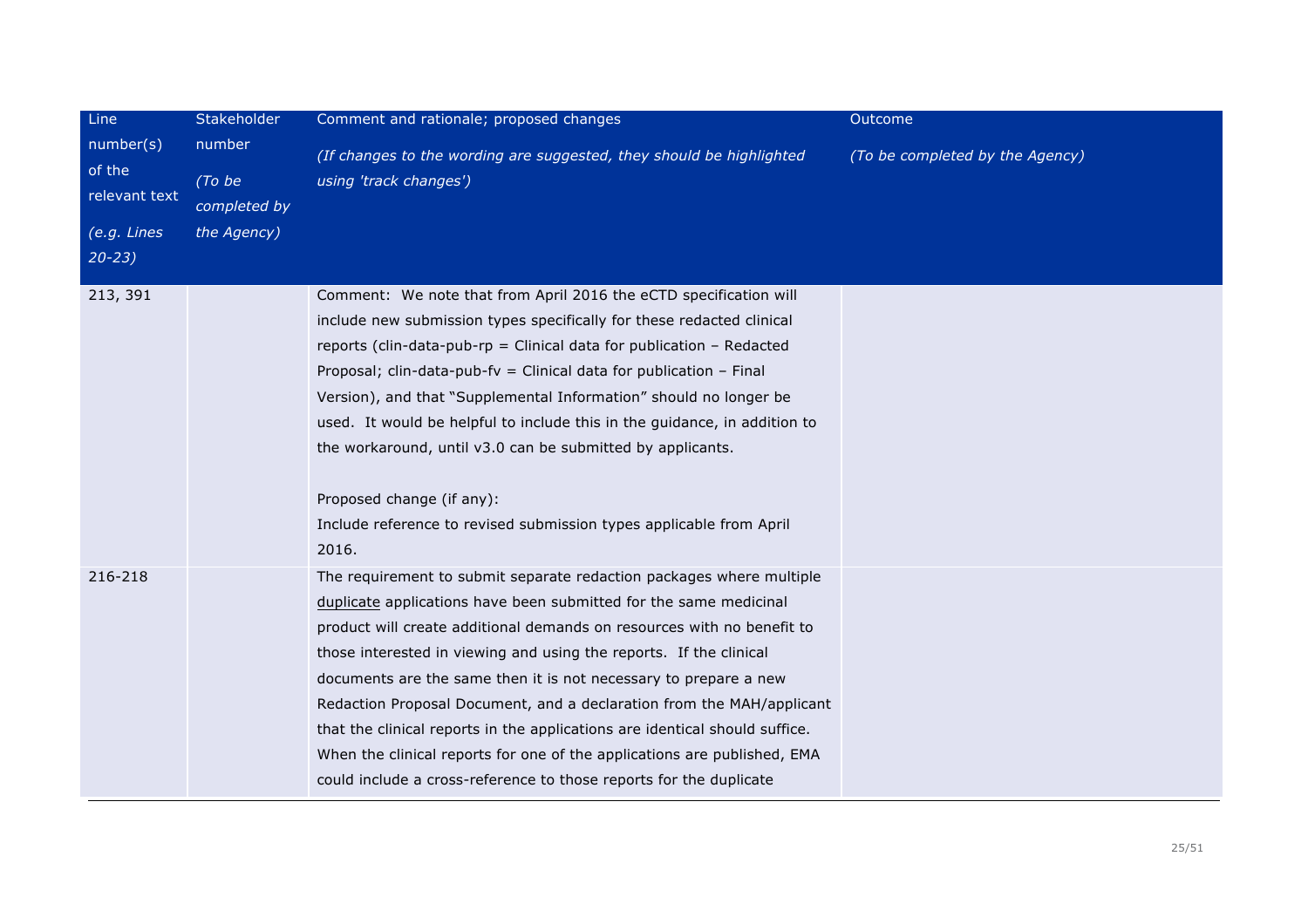| Line                                                             | Stakeholder                                     | Comment and rationale; proposed changes                                                                                                                                                                                                                                                                                                                                                                                                                                                                                                                                                                                       | Outcome                         |
|------------------------------------------------------------------|-------------------------------------------------|-------------------------------------------------------------------------------------------------------------------------------------------------------------------------------------------------------------------------------------------------------------------------------------------------------------------------------------------------------------------------------------------------------------------------------------------------------------------------------------------------------------------------------------------------------------------------------------------------------------------------------|---------------------------------|
| number(s)<br>of the<br>relevant text<br>(e.g. Lines<br>$20 - 23$ | number<br>(To be<br>completed by<br>the Agency) | (If changes to the wording are suggested, they should be highlighted<br>using 'track changes')                                                                                                                                                                                                                                                                                                                                                                                                                                                                                                                                | (To be completed by the Agency) |
|                                                                  |                                                 | applications.<br>Proposed change (if any):<br>"Those applicants/MAHs submitting multiple applications for the same<br>medicinal product under different invented names are also required to<br>provide a new sequence for the "Redaction Proposal Document" package<br>for all of the products, unless the reports are identical (with the<br>exception of references to the product names). In the latter case, the<br>MAH/applicant should provide a declaration that the clinical reports in<br>the applications are identical, and the EMA will ensure appropriate cross-<br>referencing when the reports are published." |                                 |
| 219-269                                                          |                                                 | Comment: These entire sections seem out of place as they apply to both<br>the proposed redaction and final redaction submissions.<br>Proposed change (if any):<br>Suggest that sections 3.3.1.7 and 3.3.1.8 are moved to the beginning of<br>section 3.3.                                                                                                                                                                                                                                                                                                                                                                     |                                 |
| 231 and 232<br>246 and 247<br>266                                |                                                 | Comment: The proposed naming convention includes the addition of an<br>indicator of "pivotal" or "supplementary" in describing the CSR. This is<br>not a designation used in the eCTD format, and it is not clear why this is                                                                                                                                                                                                                                                                                                                                                                                                 |                                 |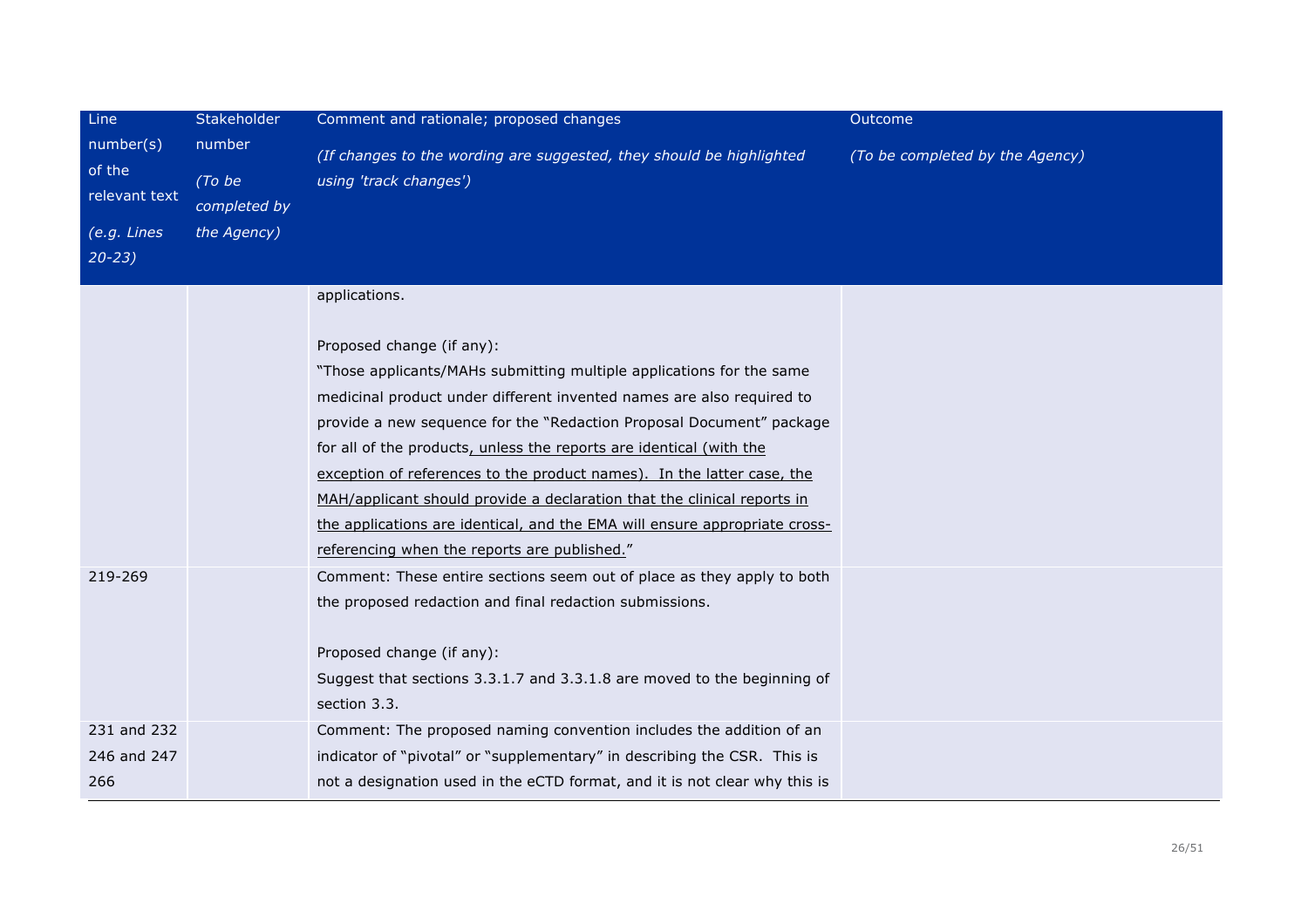| Line                                                | Stakeholder                                     | Comment and rationale; proposed changes                                                                                                                                                                                                                                     | Outcome                         |
|-----------------------------------------------------|-------------------------------------------------|-----------------------------------------------------------------------------------------------------------------------------------------------------------------------------------------------------------------------------------------------------------------------------|---------------------------------|
| number(s)<br>of the<br>relevant text<br>(e.g. Lines | number<br>(To be<br>completed by<br>the Agency) | (If changes to the wording are suggested, they should be highlighted<br>using 'track changes')                                                                                                                                                                              | (To be completed by the Agency) |
| $20 - 23$                                           |                                                 |                                                                                                                                                                                                                                                                             |                                 |
|                                                     |                                                 | expected here.                                                                                                                                                                                                                                                              |                                 |
|                                                     |                                                 | Proposed change (if any):<br>Please define what is meant by "pivotal" and "supplementary" and                                                                                                                                                                               |                                 |
|                                                     |                                                 | explain the relevance of the designation in respect of Policy 0070.                                                                                                                                                                                                         |                                 |
| 241-250                                             |                                                 | Comment: The character "." cannot be used in eCTD filenames.<br>Proposed change (if any):                                                                                                                                                                                   |                                 |
|                                                     |                                                 | Delete "." from the filenames listed in these lines.                                                                                                                                                                                                                        |                                 |
| 246-250                                             |                                                 | Comment: It should be clarified what file names should be used for<br>documents in Module 5.3 that are only considered CSRs for the purposes<br>of Policy 0070 (e.g. reports of analyses of data from more than one<br>study), and which do not have a study report number. |                                 |
|                                                     |                                                 | Proposed change:<br>Please provide naming conventions for file names of reports of analyses                                                                                                                                                                                 |                                 |
|                                                     |                                                 | of data from more than one study or add a statement that                                                                                                                                                                                                                    |                                 |
|                                                     |                                                 | MAHs/applicants may define other file names as needed.                                                                                                                                                                                                                      |                                 |
| 246-250                                             |                                                 | Comment: There is a 180 character path limit in the eCTD and a single                                                                                                                                                                                                       |                                 |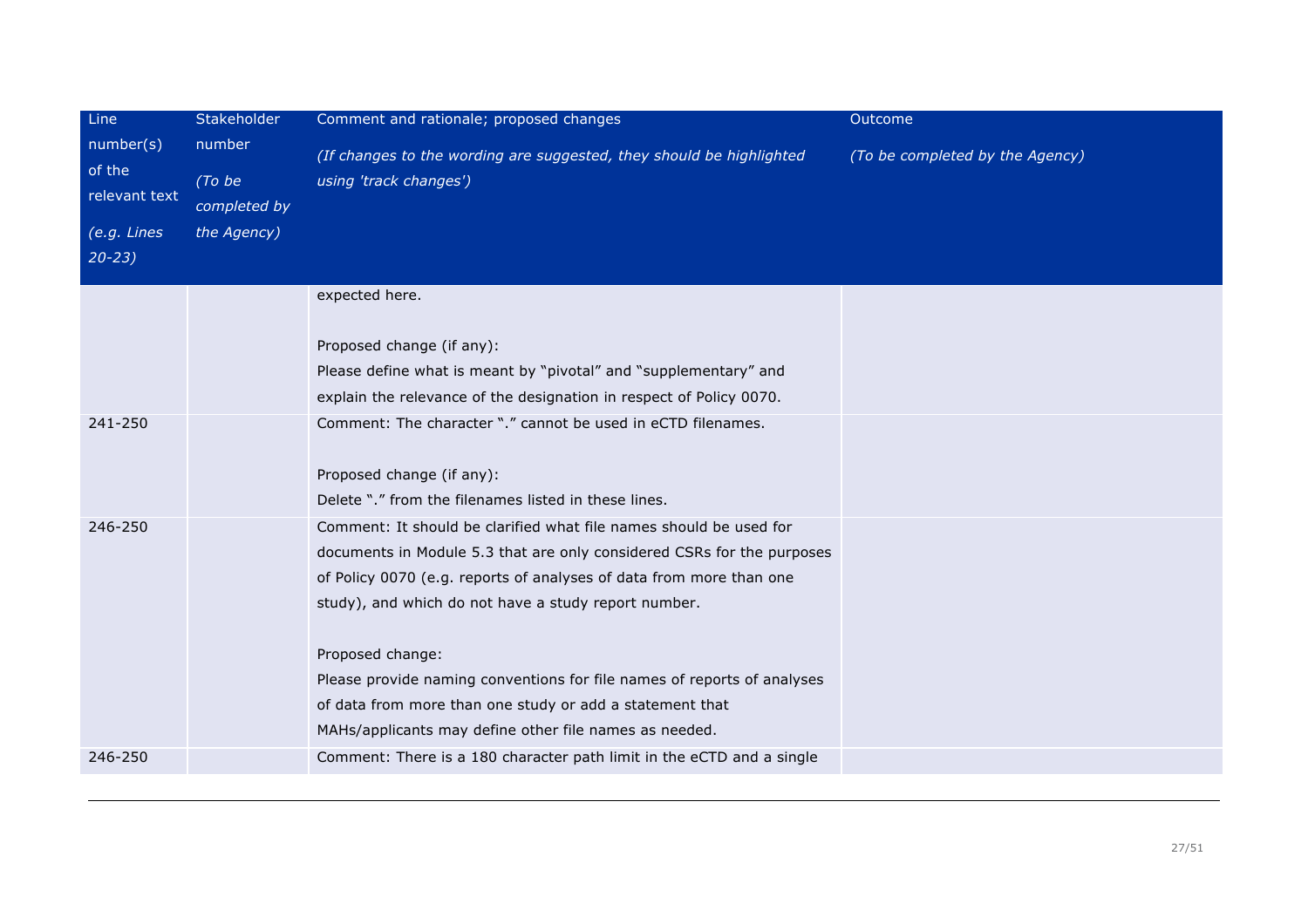| Line                                 | Stakeholder                      | Comment and rationale; proposed changes                                                        | Outcome                         |
|--------------------------------------|----------------------------------|------------------------------------------------------------------------------------------------|---------------------------------|
| number(s)<br>of the<br>relevant text | number<br>(To be<br>completed by | (If changes to the wording are suggested, they should be highlighted<br>using 'track changes') | (To be completed by the Agency) |
| (e.g. Lines                          | the Agency)                      |                                                                                                |                                 |
| $20 - 23$                            |                                  |                                                                                                |                                 |
|                                      |                                  | filename limit of 64 characters. These names could cause eCTD                                  |                                 |
|                                      |                                  | validation failures if the path or filename length is exceeded. This limit                     |                                 |
|                                      |                                  | includes the extension (.pdf), so in reality the name can be only 60                           |                                 |
|                                      |                                  | characters. The filename length will depend on the name of the study                           |                                 |
|                                      |                                  | report. "module-5.3.x.x-study-report number-appendix-16.1.1-                                   |                                 |
|                                      |                                  | protocol" is 60 characters, or 53 characters with removal of "." (see                          |                                 |
|                                      |                                  | comment above). Therefore, it might be advisable to remove the                                 |                                 |
|                                      |                                  | module number or reduce 'module' to 'm' (m53xx-study-report number-                            |                                 |
|                                      |                                  | appendix-1611-protocol.pdf). Even then, some applicants might have                             |                                 |
|                                      |                                  | issues if they have very long study report names.                                              |                                 |
|                                      |                                  | Proposed change (if any):                                                                      |                                 |
|                                      |                                  | Consider shortening the length of the fixed elements of the proposed                           |                                 |
|                                      |                                  | filenames.                                                                                     |                                 |
| 270-288,                             |                                  | Comment: These sections describe the usual eCTD submission and                                 |                                 |
| 393-411                              |                                  | technical validation processes, so the detail is unnecessary.                                  |                                 |
|                                      |                                  | Proposed change (if any):                                                                      |                                 |
|                                      |                                  | Replace with a reference to the usual eCTD submission and technical                            |                                 |
|                                      |                                  | validation processes.                                                                          |                                 |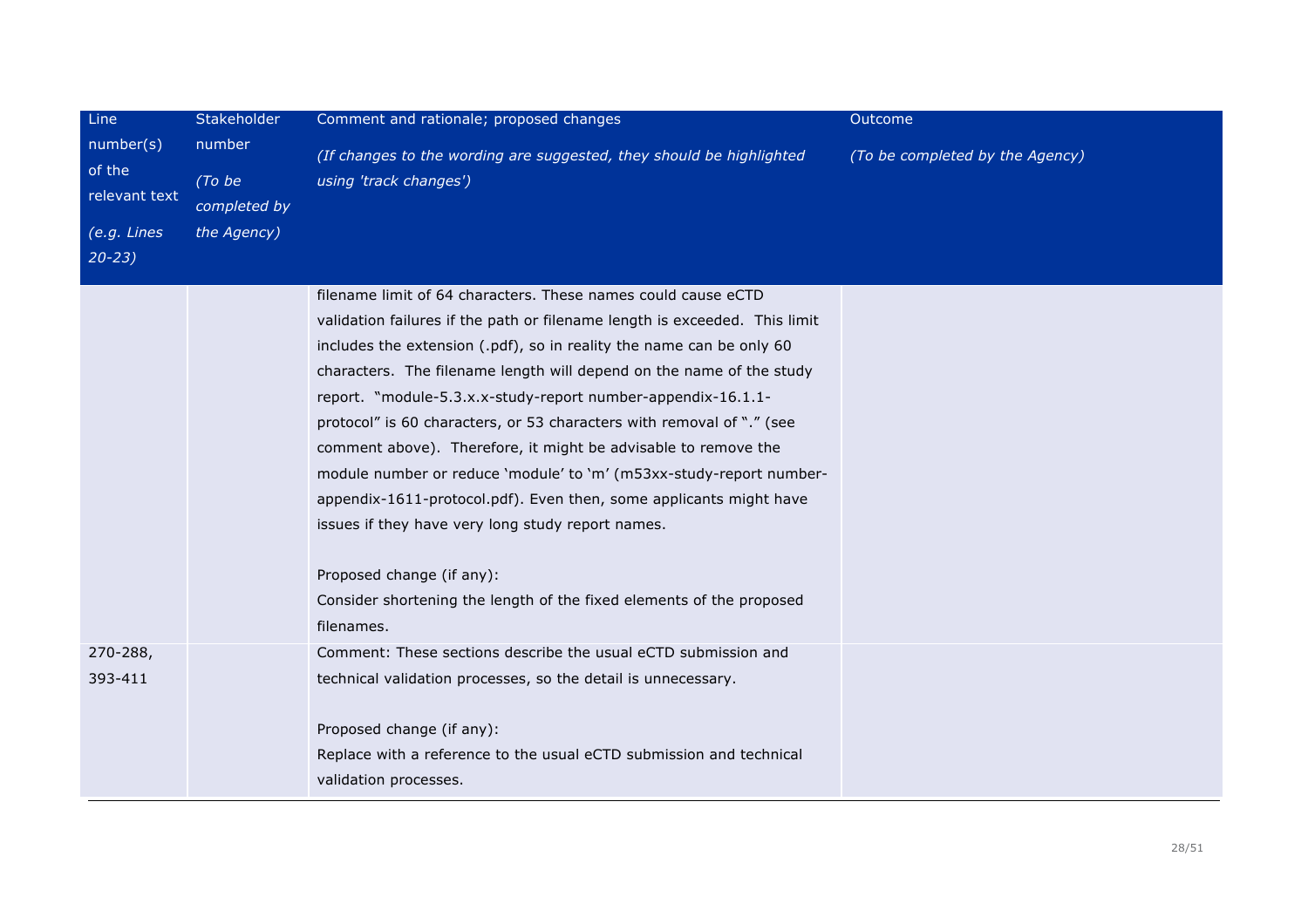| Line<br>number(s)<br>of the<br>relevant text<br>(e.g. Lines<br>$20 - 23$ | Stakeholder<br>number<br>(To be<br>completed by<br>the Agency) | Comment and rationale; proposed changes<br>(If changes to the wording are suggested, they should be highlighted<br>using 'track changes')                                                                                                                                                                                                                                                                                                                                                                                          | Outcome<br>(To be completed by the Agency) |
|--------------------------------------------------------------------------|----------------------------------------------------------------|------------------------------------------------------------------------------------------------------------------------------------------------------------------------------------------------------------------------------------------------------------------------------------------------------------------------------------------------------------------------------------------------------------------------------------------------------------------------------------------------------------------------------------|--------------------------------------------|
|                                                                          |                                                                | If these sections remain, note that the words "hard media" (lines 284<br>and 407) should be deleted as there is no eCTD hard media.                                                                                                                                                                                                                                                                                                                                                                                                |                                            |
| 311-312                                                                  |                                                                | Comment: A justification Table should not fail validation based solely on<br>the reason that some columns/rows are incomplete. Some redactions for<br>CCI may not be referenced in Annex 3 of Policy 70, thus completion of<br>Column 4 in the justification table for those redactions will not be<br>possible. Since no guidance is provided on how to complete the<br>justification table it is inappropriate to reject a submission if the<br>applicant has not understood what is expected. See also comments on<br>line 725. |                                            |
|                                                                          |                                                                | Proposed change (if any):<br>All the proposed redactions are reflected in the justification table, but<br>some columns/rows are incomplete.                                                                                                                                                                                                                                                                                                                                                                                        |                                            |
| 313                                                                      |                                                                | Comment: If the justification for CCI is the same then it ought to be<br>possible to repeat the justification. Use of the same justification cannot<br>be a reason to reject a submission.<br>Proposed change (if any):<br>"The same Unspecific copy/paste justifications are is used throughout                                                                                                                                                                                                                                   |                                            |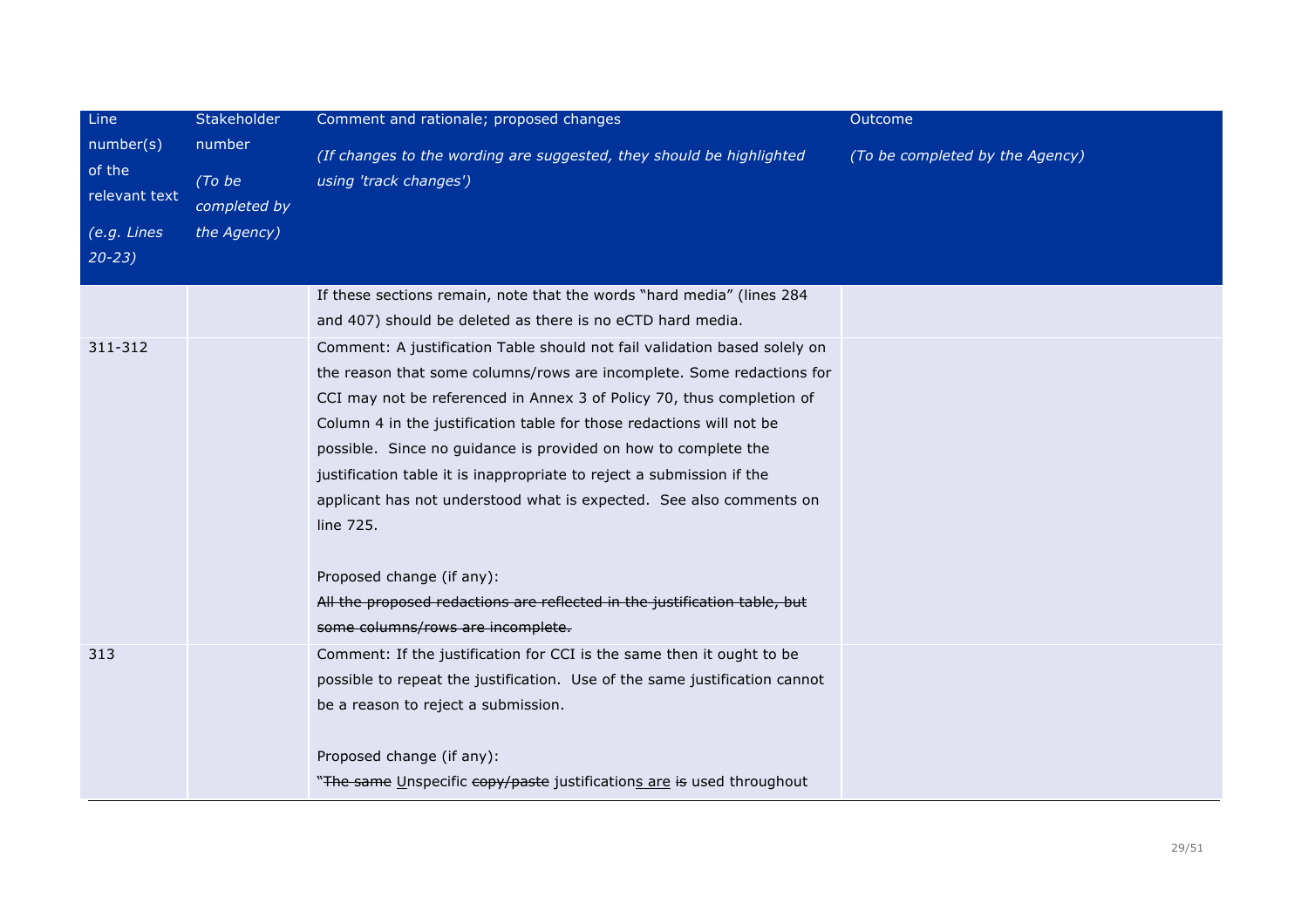| Line                                                             | Stakeholder                                     | Comment and rationale; proposed changes                                                                                                                                                                                                                                                                                                                                                                                                                                                                                                                                                                                                                                                                                                                                                                                                                                                                                                                                                                                                                                                                                                                                                                                                                     | Outcome                         |
|------------------------------------------------------------------|-------------------------------------------------|-------------------------------------------------------------------------------------------------------------------------------------------------------------------------------------------------------------------------------------------------------------------------------------------------------------------------------------------------------------------------------------------------------------------------------------------------------------------------------------------------------------------------------------------------------------------------------------------------------------------------------------------------------------------------------------------------------------------------------------------------------------------------------------------------------------------------------------------------------------------------------------------------------------------------------------------------------------------------------------------------------------------------------------------------------------------------------------------------------------------------------------------------------------------------------------------------------------------------------------------------------------|---------------------------------|
| number(s)<br>of the<br>relevant text<br>(e.g. Lines<br>$20 - 23$ | number<br>(To be<br>completed by<br>the Agency) | (If changes to the wording are suggested, they should be highlighted<br>using 'track changes')                                                                                                                                                                                                                                                                                                                                                                                                                                                                                                                                                                                                                                                                                                                                                                                                                                                                                                                                                                                                                                                                                                                                                              | (To be completed by the Agency) |
|                                                                  |                                                 | the entire justification table."                                                                                                                                                                                                                                                                                                                                                                                                                                                                                                                                                                                                                                                                                                                                                                                                                                                                                                                                                                                                                                                                                                                                                                                                                            |                                 |
| 324-330                                                          |                                                 | Comment: It would be helpful if the EMA provided guidance in this<br>document about their planned communication to the company as to<br>what is unclear or needs further justification during the redaction<br>consultation process, as well as greater clarity on when in the<br>assessment period the applicant should expect to hear from EMA if there<br>are any queries. The timing for the process is short and at a critical<br>stage for project teams within companies. It is therefore extremely<br>important that EMA communications are clear, detailed and timely.<br>If the EMA asks for amendment to several justification tables (there<br>could be 50 or more for some applications) then a response in 5-7 days<br>may be a challenge. It would be helpful to have EMA send issues as<br>they arise – i.e. send individual justification tables for clarification to the<br>company as required rather than batching them or sending in one lot.<br>Companies will require sufficient time in the assessment stage for CCI to<br>be able to adequately address any issues raised. Simplification of the<br>justification tables and more guidance on their completion would be<br>helpful in this respect. See also comments on line 725. |                                 |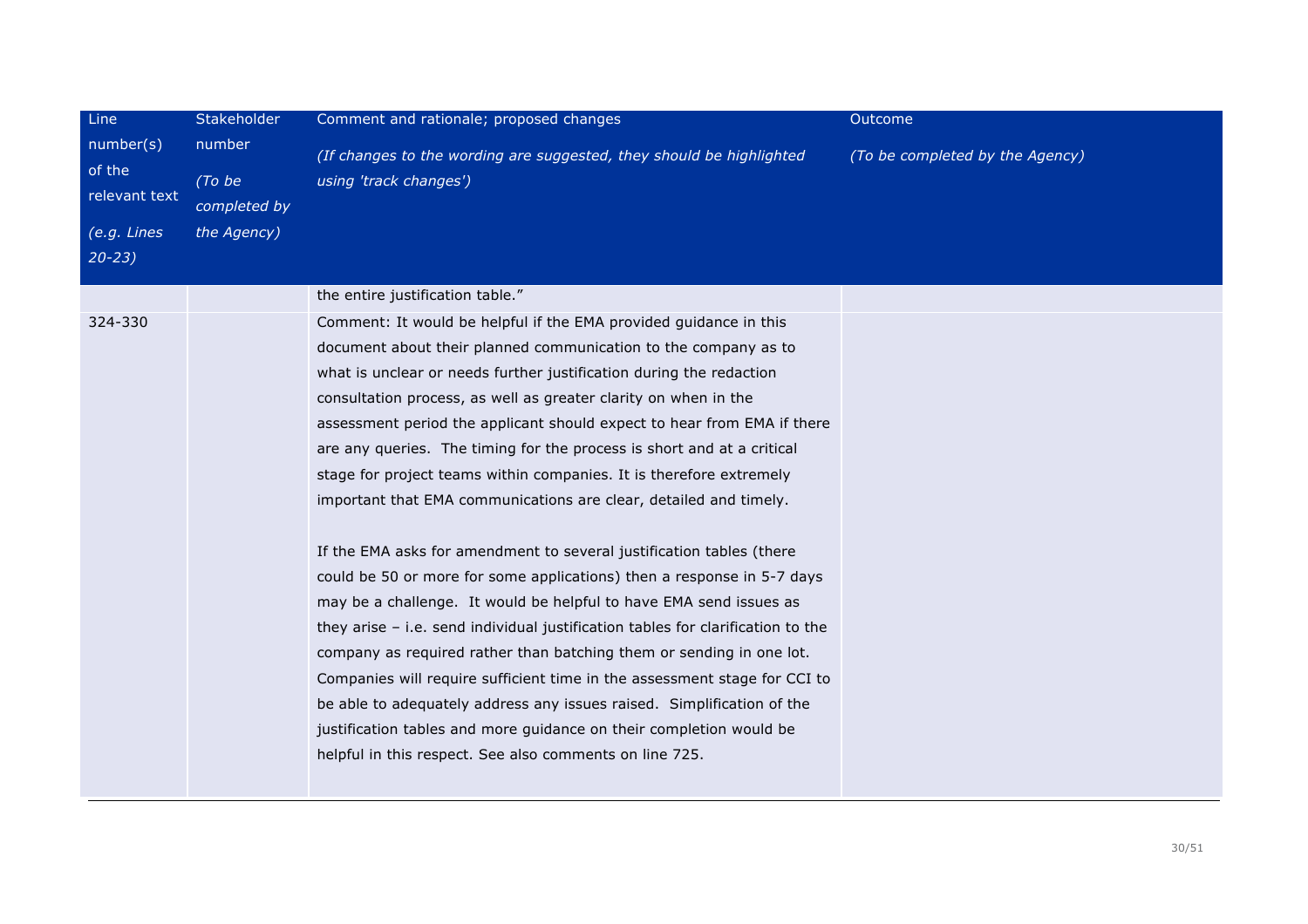| Line<br>number(s)<br>of the<br>relevant text<br>(e.g. Lines<br>$20 - 23$ | Stakeholder<br>number<br>(To be<br>completed by<br>the Agency) | Comment and rationale; proposed changes<br>(If changes to the wording are suggested, they should be highlighted<br>using 'track changes')<br>Proposed change (if any):<br>It is proposed that additional text be added to address the above in the                                                                                                                                                                                                                                                                                                                                                                                                                                                                                                                                                              | Outcome<br>(To be completed by the Agency) |
|--------------------------------------------------------------------------|----------------------------------------------------------------|-----------------------------------------------------------------------------------------------------------------------------------------------------------------------------------------------------------------------------------------------------------------------------------------------------------------------------------------------------------------------------------------------------------------------------------------------------------------------------------------------------------------------------------------------------------------------------------------------------------------------------------------------------------------------------------------------------------------------------------------------------------------------------------------------------------------|--------------------------------------------|
| 340-342                                                                  |                                                                | guidance<br>Comment: The requirement for the applicant/MAH to provide written<br>agreement to the redaction conclusion within 4 days of the issuance of<br>the EMA redaction conclusion cannot be met where an applicant/MAH<br>does not agree with the EMA redaction conclusion in its entirety, and<br>wishes to apply for interim relief.<br>Preparing the final redacted version package within 20 days could be a<br>challenge, particularly if the EMA does not agree with the all the<br>proposed redactions.<br>The possibility of applying for interim relief is not mentioned until section<br>3.4. For clarity, the possibility should also be reflected in 3.3.3.1. It<br>would also be helpful if, as the documents were reviewed, there was<br>some feedback to help the MAH prepare accordingly. |                                            |
|                                                                          |                                                                | We propose that the process should be that within 30 days of the<br>issuance of the EMA redaction conclusion, the applicant/MAH should                                                                                                                                                                                                                                                                                                                                                                                                                                                                                                                                                                                                                                                                          |                                            |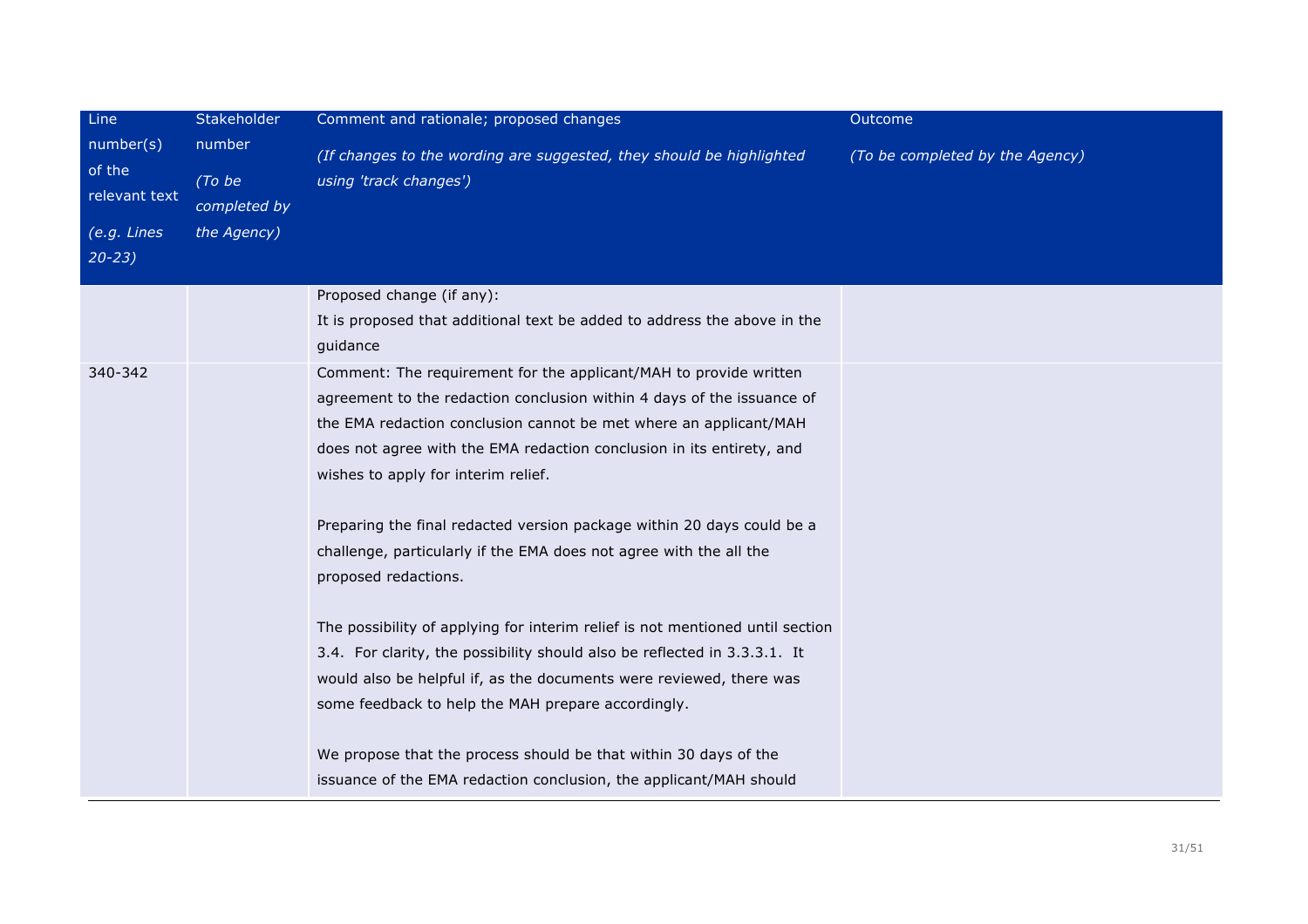| Line<br>number(s)<br>of the<br>relevant text<br>(e.g. Lines<br>$20 - 23$ | Stakeholder<br>number<br>(To be<br>completed by<br>the Agency) | Comment and rationale; proposed changes<br>(If changes to the wording are suggested, they should be highlighted<br>using 'track changes')                                                                                                                                                                                                                                                                                                                                                                                                                                                                                                                                                                                           | Outcome<br>(To be completed by the Agency) |
|--------------------------------------------------------------------------|----------------------------------------------------------------|-------------------------------------------------------------------------------------------------------------------------------------------------------------------------------------------------------------------------------------------------------------------------------------------------------------------------------------------------------------------------------------------------------------------------------------------------------------------------------------------------------------------------------------------------------------------------------------------------------------------------------------------------------------------------------------------------------------------------------------|--------------------------------------------|
|                                                                          |                                                                | either provide the final redacted document package or a partial final<br>redacted document package along with informing the Agency that the<br>Applicant/MAH is seeking interim relief.<br>Proposed change (if any):<br>"Within 4 days following the issuance of the EMA redaction conclusion,<br>applicants/MAHs must provide their written agreement to the redaction<br>conclusion. The "Final Redacted Document" package, must then be<br>provided $\leq$ 20 30 days following the issuance of the EMA redaction<br>conclusion this agreement. In the case of disagreement with that<br>conclusion, applicants must provide a partial package, and indicate that<br>they intend to apply for interim relief (see section 3.4)." |                                            |
| 343                                                                      |                                                                | Comment: There is an error in the reference to the Appendix.<br>Proposed change (if any): A workflow of the "Final Redacted Version"<br>process is at Appendix 5.9 5.8.                                                                                                                                                                                                                                                                                                                                                                                                                                                                                                                                                             |                                            |
| 350                                                                      |                                                                | Comment: The use of "uploaded at the same time" is not helpful. We<br>assume it is meant that these documents must be included in the same<br>eCTD sequence.                                                                                                                                                                                                                                                                                                                                                                                                                                                                                                                                                                        |                                            |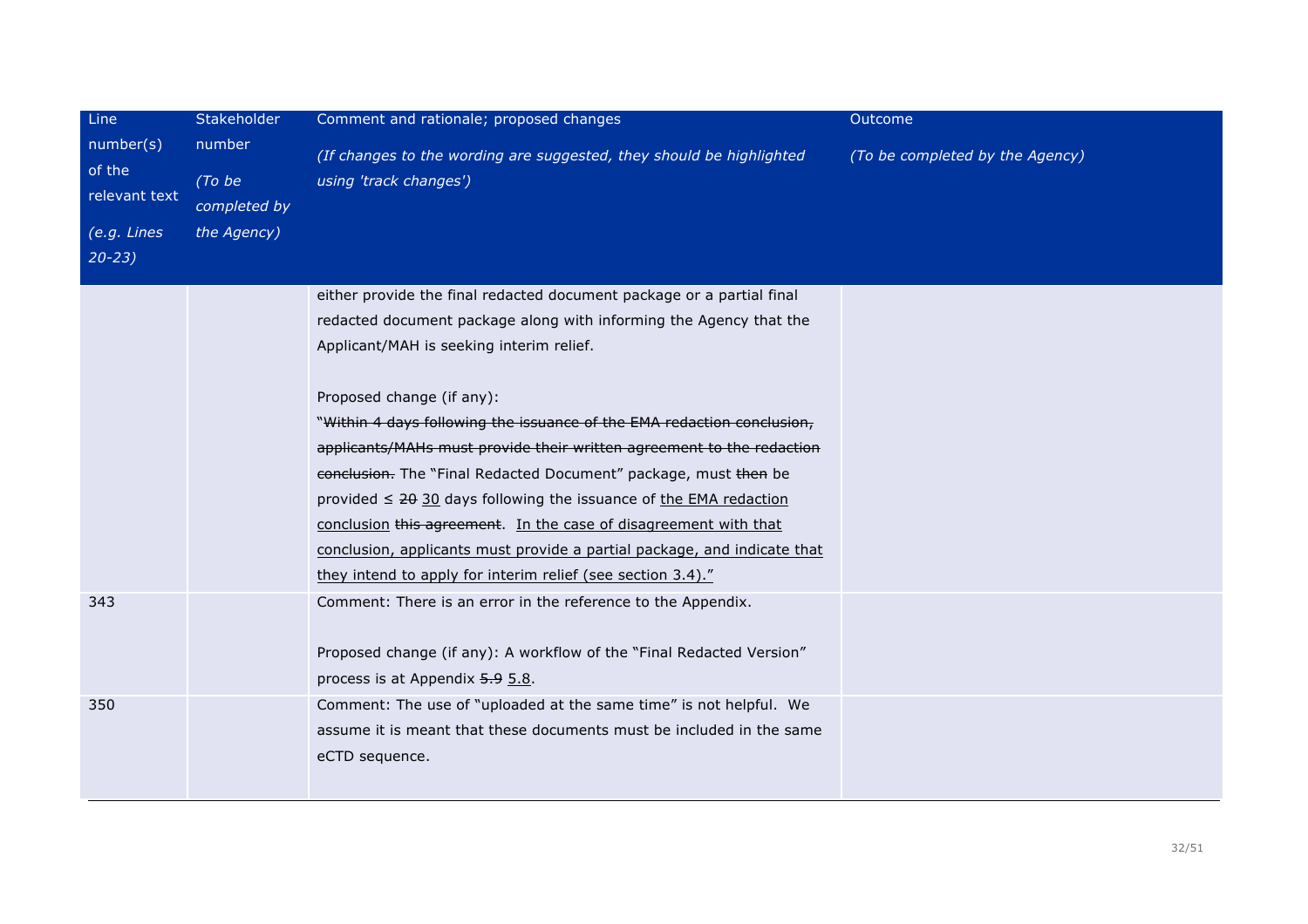| Line                                                             | Stakeholder                                     | Comment and rationale; proposed changes                                                                                                                                                                                                                                                                                                                                                                                                                                                                                                                                                                                                                                                                                       | Outcome                         |
|------------------------------------------------------------------|-------------------------------------------------|-------------------------------------------------------------------------------------------------------------------------------------------------------------------------------------------------------------------------------------------------------------------------------------------------------------------------------------------------------------------------------------------------------------------------------------------------------------------------------------------------------------------------------------------------------------------------------------------------------------------------------------------------------------------------------------------------------------------------------|---------------------------------|
| number(s)<br>of the<br>relevant text<br>(e.g. Lines<br>$20 - 23$ | number<br>(To be<br>completed by<br>the Agency) | (If changes to the wording are suggested, they should be highlighted<br>using 'track changes')<br>Proposed change (if any):<br>"which must be uploaded at the same time included in the same eCTD                                                                                                                                                                                                                                                                                                                                                                                                                                                                                                                             | (To be completed by the Agency) |
|                                                                  |                                                 | sequence."                                                                                                                                                                                                                                                                                                                                                                                                                                                                                                                                                                                                                                                                                                                    |                                 |
| 351-353                                                          |                                                 | Comment: Some of the content of Table 2 should be revised for greater<br>clarity.<br>Proposed changes:<br>Module and Section references are mixed and confusing. There is also no<br>"format" mentioned in the table, other than in the heading of the 2nd<br>column. We recommend changing the heading of the 2 <sup>nd</sup> column to<br>'eCTD Module/Section within eCTD' then just use the numbers in the<br>table e.g.<br>Module $1.0 \rightarrow 1.0$<br>Module 2.7 – sections 2.7.1 – 2.7.4 $\rightarrow$ 2.7.1 to 2.7.4<br>Module 5 0 section 5.3 $\rightarrow$ 5.3<br>Table 2 should mention all appendices of the clinical overview and<br>clinical summaries, to be consistent with section 2.2 (see also comment |                                 |
|                                                                  |                                                 | on lines 88-90).                                                                                                                                                                                                                                                                                                                                                                                                                                                                                                                                                                                                                                                                                                              |                                 |
| 358-359                                                          |                                                 | Comment: Table 2 indicates that the anonymisation report is to be                                                                                                                                                                                                                                                                                                                                                                                                                                                                                                                                                                                                                                                             |                                 |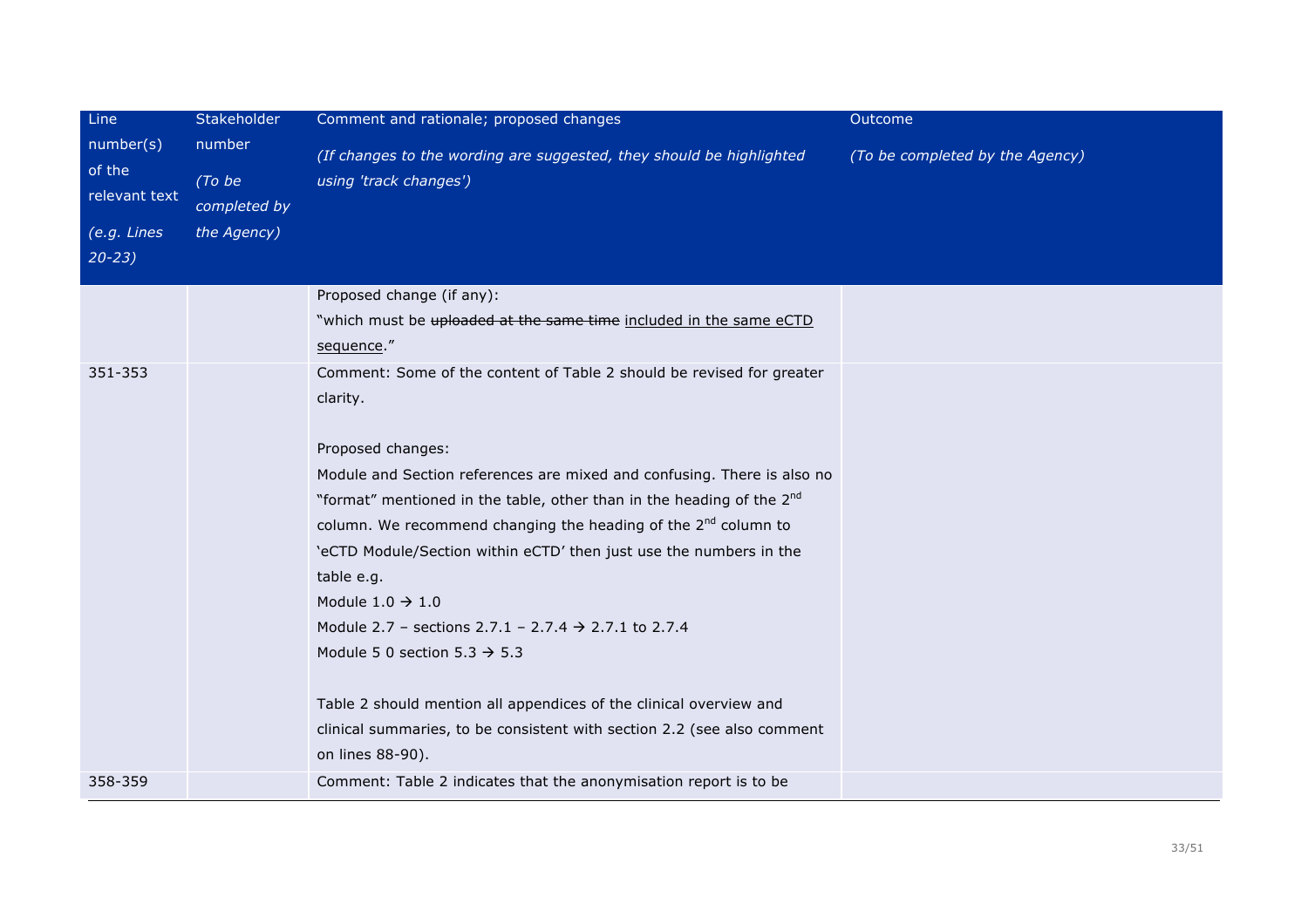| Line                                                             | Stakeholder                                     | Comment and rationale; proposed changes                                                                                                                                                                                                                                                                                                                                                                                                                                                                         | Outcome                         |
|------------------------------------------------------------------|-------------------------------------------------|-----------------------------------------------------------------------------------------------------------------------------------------------------------------------------------------------------------------------------------------------------------------------------------------------------------------------------------------------------------------------------------------------------------------------------------------------------------------------------------------------------------------|---------------------------------|
| number(s)<br>of the<br>relevant text<br>(e.g. Lines<br>$20 - 23$ | number<br>(To be<br>completed by<br>the Agency) | (If changes to the wording are suggested, they should be highlighted<br>using 'track changes')                                                                                                                                                                                                                                                                                                                                                                                                                  | (To be completed by the Agency) |
|                                                                  |                                                 | placed in Module 1.9. If this is the case, the filename format of<br>"anonymization report, product name.pdf" will generate an error, as it<br>does not meet the eCTD specification: "," is not permitted in eCTD<br>filenames, and the specification for Module 1.9 requires a filename in the<br>format "clinicaltrials-VAR.EXT".<br>Proposed change (if any):<br>One option would be to use the filename "clinicaltrials-anonymisation<br>report.pdf", to match the filename permitted in the specification. |                                 |
| 365                                                              |                                                 | Comment: The current eCTD specification allows PDF version $1.4 - 1.7$ .<br>This guidance should simply refer to the current specification.<br>Alternatively, if there are specific requirements for redacted clinical<br>reports, this should be clearly stated. See also comment on lines 155-<br>156.                                                                                                                                                                                                        |                                 |
| 366                                                              |                                                 | Comment: If the guidance retains the requirement that files should not<br>exceed 100MB each, then it should be clear how, in the event a<br>document exceeds 100 MB, a company should address this (e.g. split<br>the document and refer to them as "part a " and "part b"), and account<br>for this within the suggested naming conventions sections.                                                                                                                                                          |                                 |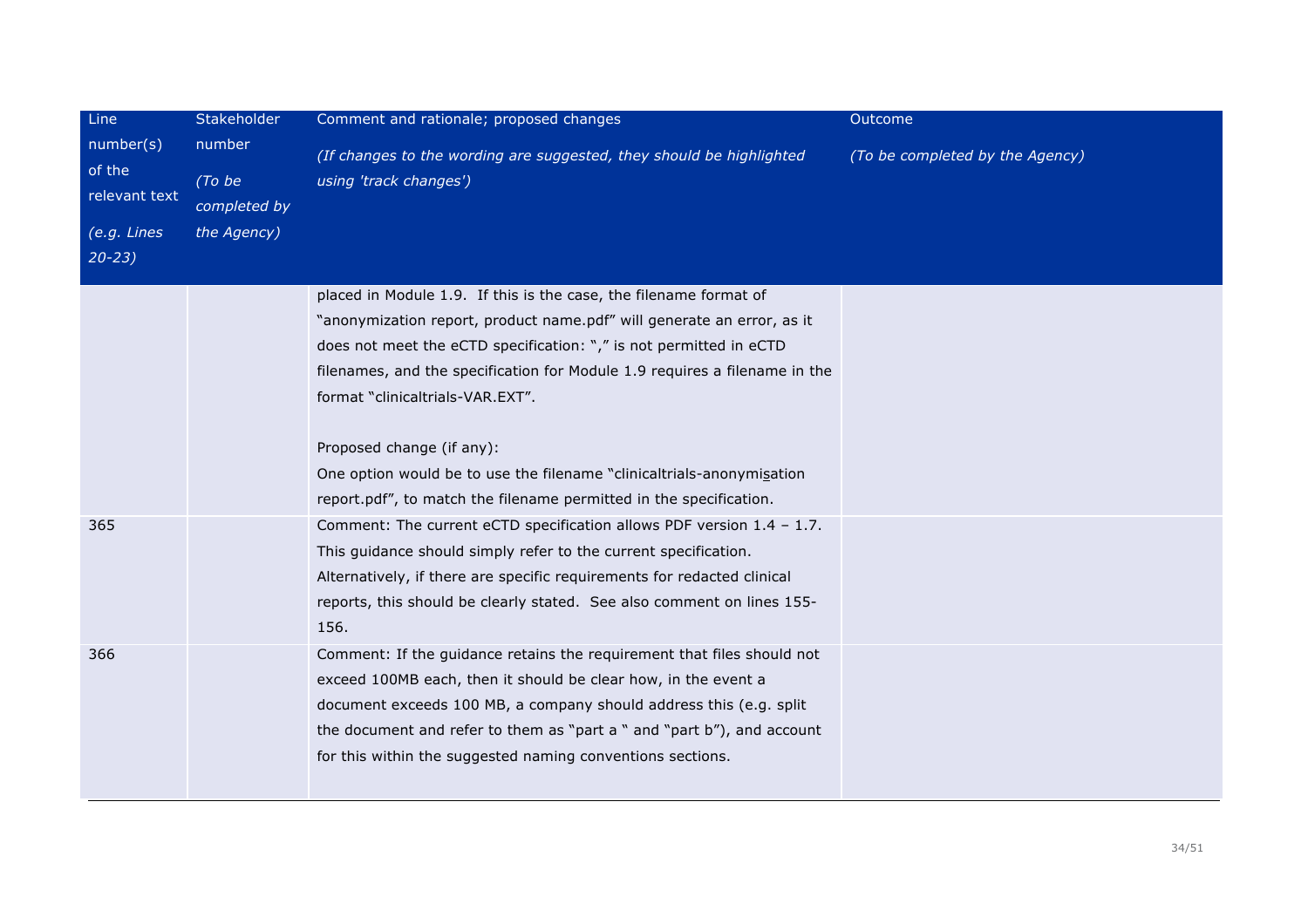| Line                                 | Stakeholder                      | Comment and rationale; proposed changes                                                                                                                                | Outcome                         |
|--------------------------------------|----------------------------------|------------------------------------------------------------------------------------------------------------------------------------------------------------------------|---------------------------------|
| number(s)<br>of the<br>relevant text | number<br>(To be<br>completed by | (If changes to the wording are suggested, they should be highlighted<br>using 'track changes')                                                                         | (To be completed by the Agency) |
| (e.g. Lines                          | the Agency)                      |                                                                                                                                                                        |                                 |
| $20 - 23$                            |                                  |                                                                                                                                                                        |                                 |
|                                      |                                  | A new ICH agreement is that there will be a 500MB limit for documents.                                                                                                 |                                 |
|                                      |                                  | The guidance should therefore reflect this new limit of 500MB to future                                                                                                |                                 |
|                                      |                                  | proof this requirement.                                                                                                                                                |                                 |
| 371-372                              |                                  | Comment: "Redaction codes" appears to be the wrong terminology - the                                                                                                   |                                 |
|                                      |                                  | EMA uses redaction codes in the justification tables to indicate its                                                                                                   |                                 |
|                                      |                                  | assessment of proposed CCI redactions. We assume that these lines are                                                                                                  |                                 |
|                                      |                                  | referring to redaction "labels", as referred to in lines 159 and 174. See                                                                                              |                                 |
|                                      |                                  |                                                                                                                                                                        |                                 |
|                                      |                                  |                                                                                                                                                                        |                                 |
|                                      |                                  | line with our comments on lines 171-175, it should not be necessary to                                                                                                 |                                 |
|                                      |                                  | label PPD redactions.                                                                                                                                                  |                                 |
|                                      |                                  |                                                                                                                                                                        |                                 |
|                                      |                                  | Proposed change (if any):                                                                                                                                              |                                 |
|                                      |                                  | "Any (agreed) CCI redaction codes labels (e.g. CCI-& PPD) should be                                                                                                    |                                 |
|                                      |                                  | visible and irremovable together with the final redacted text."                                                                                                        |                                 |
| 388-390                              |                                  | Comment: See comment on lines 216-218.                                                                                                                                 |                                 |
|                                      |                                  |                                                                                                                                                                        |                                 |
|                                      |                                  | "Those applicants/MAHs submitting multiple applications for the same                                                                                                   |                                 |
|                                      |                                  | also our earlier comments regarding the format of these labels.<br>Lines 159-160 indicate that only CCI redactions should be labelled. In<br>Proposed change (if any): |                                 |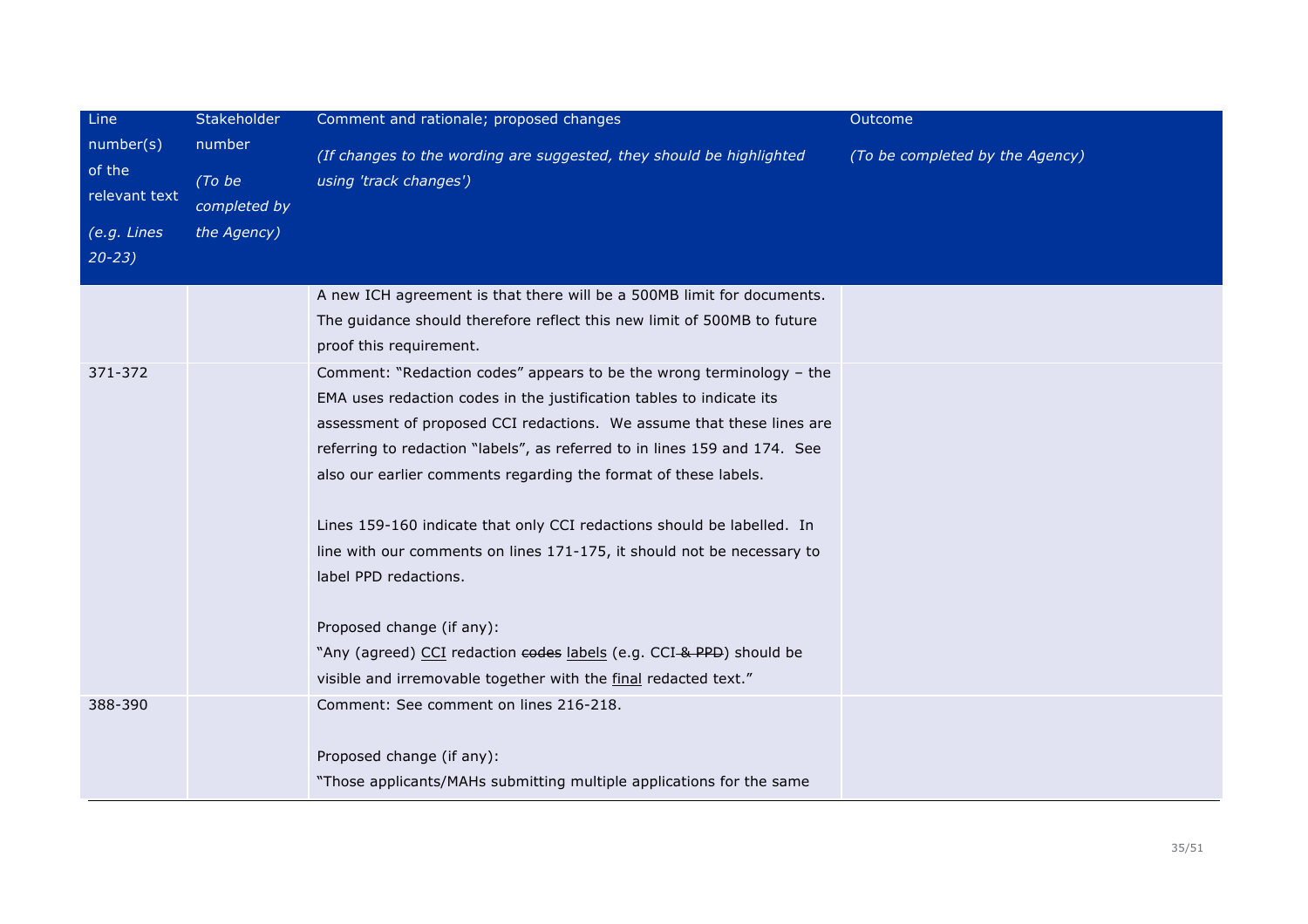| Line                                                | Stakeholder                                     | Comment and rationale; proposed changes                                                                                                                                                                                                                                                                                                                                                                                                                                                            | Outcome                         |
|-----------------------------------------------------|-------------------------------------------------|----------------------------------------------------------------------------------------------------------------------------------------------------------------------------------------------------------------------------------------------------------------------------------------------------------------------------------------------------------------------------------------------------------------------------------------------------------------------------------------------------|---------------------------------|
| number(s)<br>of the<br>relevant text<br>(e.g. Lines | number<br>(To be<br>completed by<br>the Agency) | (If changes to the wording are suggested, they should be highlighted<br>using 'track changes')                                                                                                                                                                                                                                                                                                                                                                                                     | (To be completed by the Agency) |
| $20 - 23$                                           |                                                 |                                                                                                                                                                                                                                                                                                                                                                                                                                                                                                    |                                 |
|                                                     |                                                 | medicinal product under different invented names are also required to<br>provide a new sequence for the "Final Redacted Document" package for<br>all of the products, unless the reports are identical (with the exception of<br>references to the product names). In the latter case, the MAH/applicant<br>should provide a declaration that the clinical reports in the applications<br>are identical, and the EMA will ensure appropriate cross-referencing<br>when the reports are published." |                                 |
| 391-392                                             |                                                 | Comment: The eCTD operator "new" applies at document level within<br>eCTD, not to the whole eCTD. It would be odd to use "new": "replace"<br>would be more logical, otherwise the "current view" in eCTD viewers will<br>forever have 3 copies of each report (original, proposals, final), and<br>there is a risk that the wrong CSR sequence will be published.<br>Proposed change (if any):<br>"(using eCTD operator 'new-replace')"                                                            |                                 |
| 414                                                 |                                                 | Comment: It is not clear what the watermark will stipulate or include<br>(e.g., the content not be used for submission or inappropriately or refer<br>to appropriate uses at another location)<br>Proposed change: Provide example of watermark in an appendix                                                                                                                                                                                                                                     |                                 |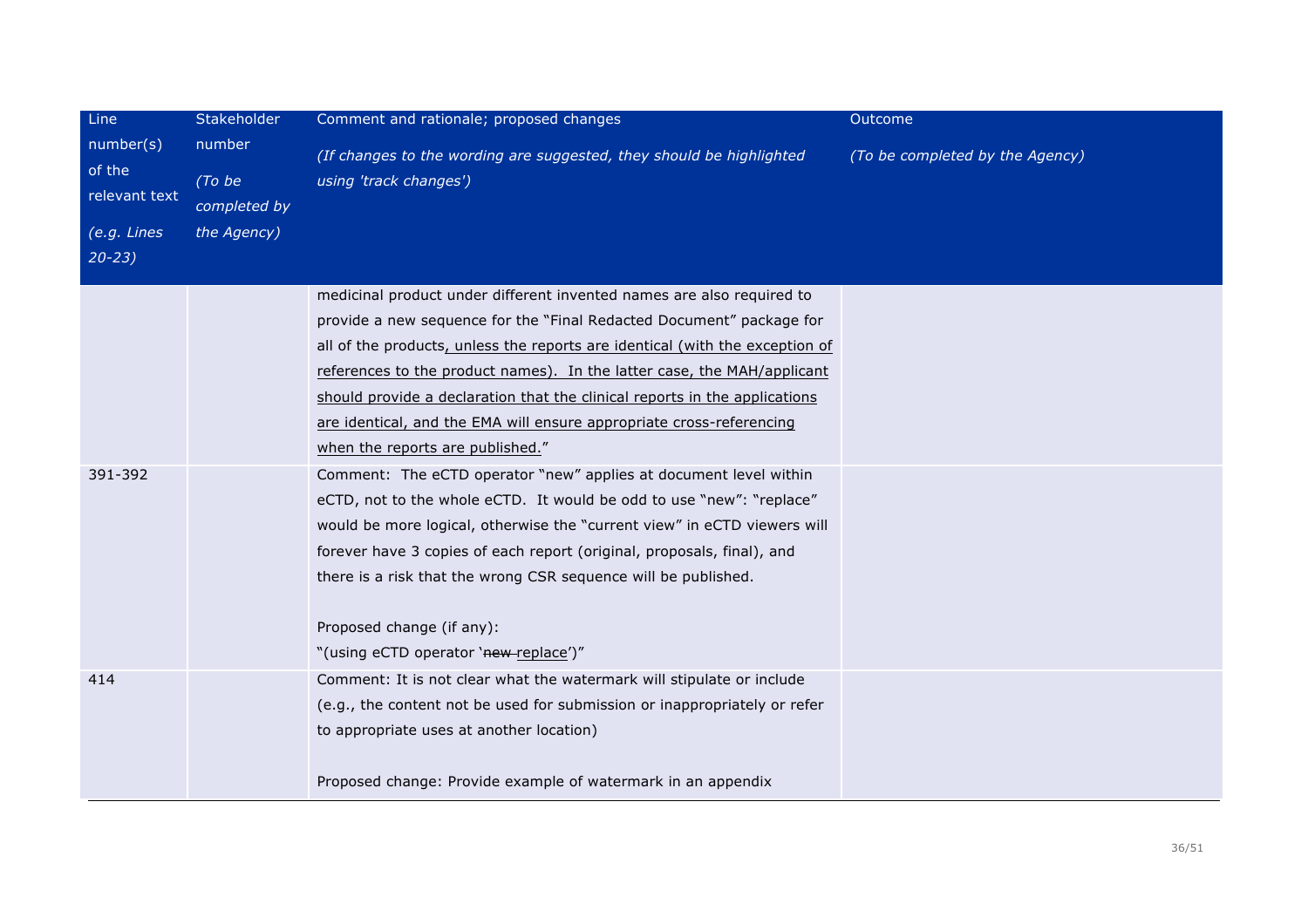| Line                                                             | Stakeholder                                     | Comment and rationale; proposed changes                                                                                                                                                                                                                                                                                                                                                                                                                                                                                                                                                                                                                                                                                                                                                           | Outcome                         |
|------------------------------------------------------------------|-------------------------------------------------|---------------------------------------------------------------------------------------------------------------------------------------------------------------------------------------------------------------------------------------------------------------------------------------------------------------------------------------------------------------------------------------------------------------------------------------------------------------------------------------------------------------------------------------------------------------------------------------------------------------------------------------------------------------------------------------------------------------------------------------------------------------------------------------------------|---------------------------------|
| number(s)<br>of the<br>relevant text<br>(e.g. Lines<br>$20 - 23$ | number<br>(To be<br>completed by<br>the Agency) | (If changes to the wording are suggested, they should be highlighted<br>using 'track changes')                                                                                                                                                                                                                                                                                                                                                                                                                                                                                                                                                                                                                                                                                                    | (To be completed by the Agency) |
| 415-420                                                          |                                                 | Comment: The draft guidance details the timelines for publication of<br>redacted/anonymised clinical reports in the frame of MAAs, line<br>extension applications and extension of indication applications, for which<br>either an EC decision is issued or which are withdrawn. It does not<br>address the publication of redacted/anonymised clinical reports<br>submitted via the Article 58 procedure, for which no EC decision will be<br>issued. The guidance and flowcharts should be revised to provide clarity<br>for the latter submission type should the Article 58 procedure fall under<br>the scope of the Policy 0070.<br>Proposed change:<br>Add text to clarify the timelines for publication of redacted/anonymised<br>clinical reports submitted via the Article 58 procedure. |                                 |
| 434-436                                                          |                                                 | Comment: If the MAH does not submit a complete redaction proposal<br>document - i.e. some clinical reports are missing - it is assumed EMA<br>will flag this during the validation/review process.<br>Also on this point, section 2 outlines some documents other than<br>standard reports that could fall into scope - for some applications this<br>can get quite complex and it is suggested that in these cases EMA                                                                                                                                                                                                                                                                                                                                                                           |                                 |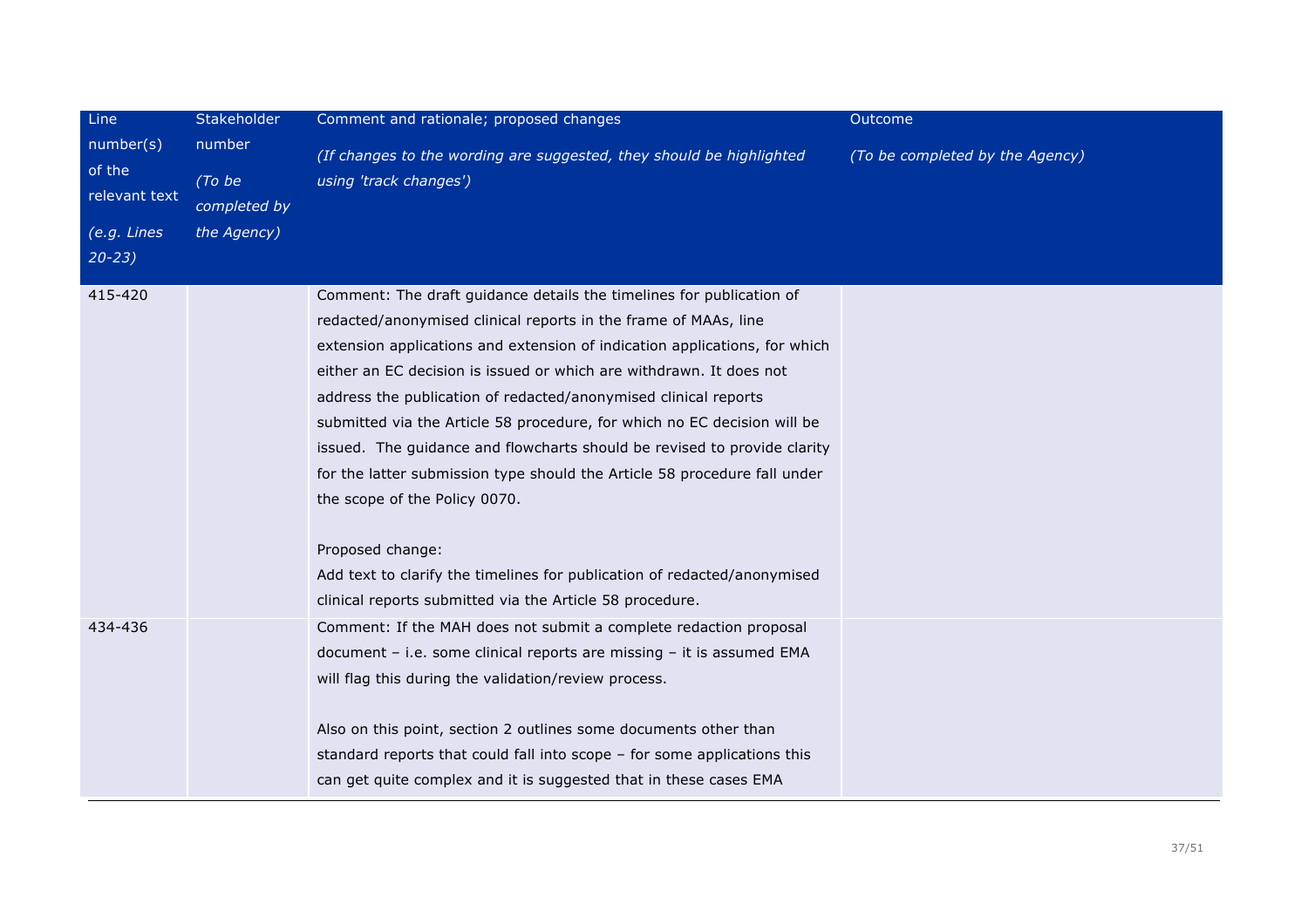| Line                                 | Stakeholder                      | Comment and rationale; proposed changes                                                                                                                                                                                                                                                                                                                                             | <b>Outcome</b>                  |
|--------------------------------------|----------------------------------|-------------------------------------------------------------------------------------------------------------------------------------------------------------------------------------------------------------------------------------------------------------------------------------------------------------------------------------------------------------------------------------|---------------------------------|
| number(s)<br>of the<br>relevant text | number<br>(To be<br>completed by | (If changes to the wording are suggested, they should be highlighted<br>using 'track changes')                                                                                                                                                                                                                                                                                      | (To be completed by the Agency) |
| $(e.g.$ Lines<br>$20 - 23$           | the Agency)                      |                                                                                                                                                                                                                                                                                                                                                                                     |                                 |
|                                      |                                  | provide some specific guidance/clarification to MAHs. Otherwise,<br>statements of non-compliance could be posted by EMA when the<br>applicant had no intent to be non-compliant.                                                                                                                                                                                                    |                                 |
|                                      |                                  | During the last EMA stakeholder meeting the industry group did raise<br>the matter of applicant specific meetings to discuss individual<br>applications if there was a need - particularly for the first few<br>applications when the policy comes into scope. It is felt this is another<br>example of where specific guidance would be helpful.                                   |                                 |
| 458-459                              |                                  | Comment: Data transformations will not take place in the anonymisation<br>process in all cases, so it is not appropriate to give the impression here<br>that they are expected.<br>Proposed change (if any):<br>"the methodology used, the rationale for data<br>transformations/redactions required for the adequate anonymisation of<br>the data and the impact on data utility." |                                 |
| 474-481                              |                                  | Comment: As this paragraph references the WP29 opinion on<br>anonymisation techniques we propose to add the WP29's "contextual<br>elements" aspect to section 1.1 to emphasise the risks inherent in public                                                                                                                                                                         |                                 |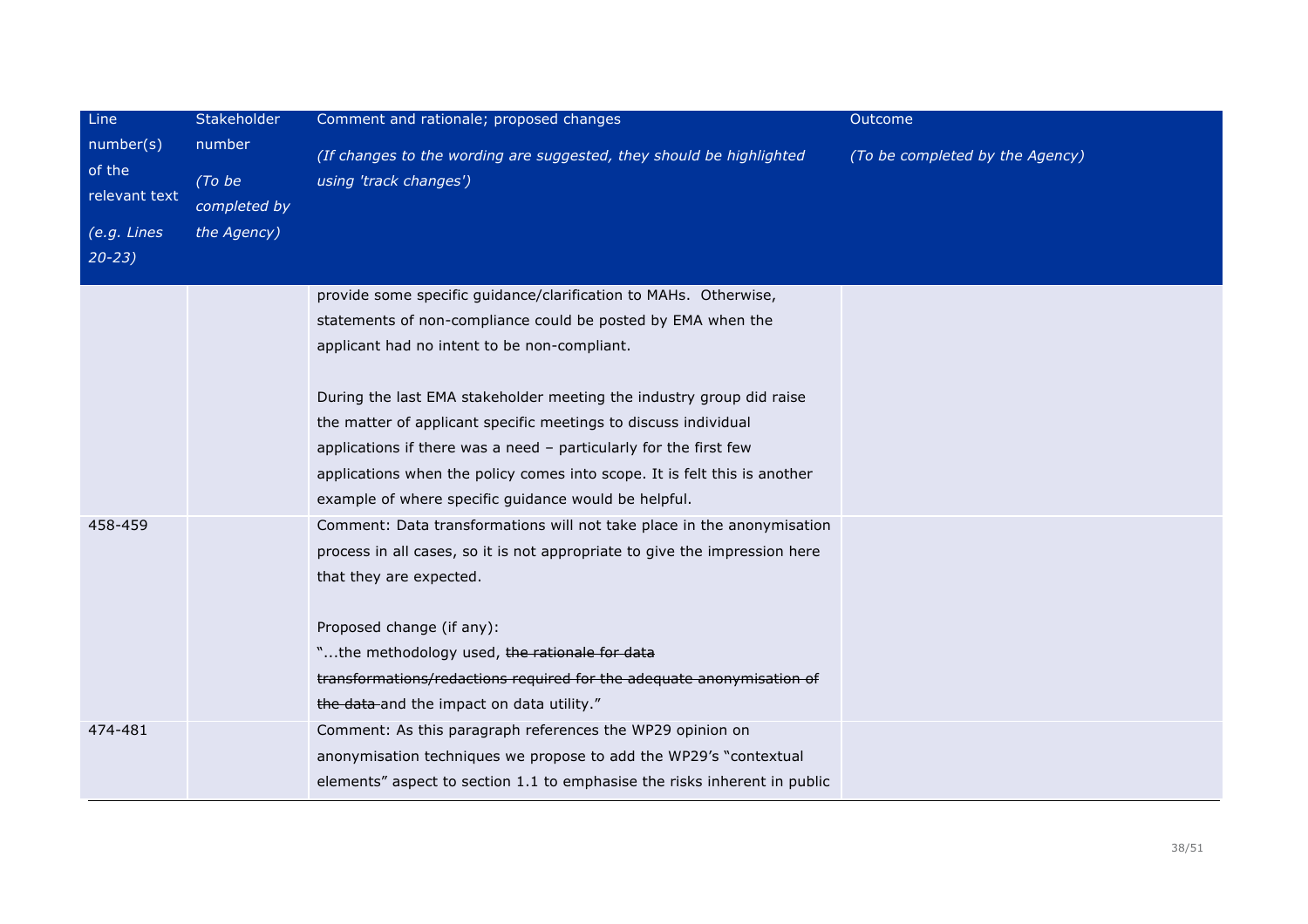| Line<br>number(s)<br>of the<br>relevant text | Stakeholder<br>number<br>(To be<br>completed by | Comment and rationale; proposed changes                                                                                                                                                                                                                                                                                                                                                                                                                                                                                                                                                     | Outcome                         |
|----------------------------------------------|-------------------------------------------------|---------------------------------------------------------------------------------------------------------------------------------------------------------------------------------------------------------------------------------------------------------------------------------------------------------------------------------------------------------------------------------------------------------------------------------------------------------------------------------------------------------------------------------------------------------------------------------------------|---------------------------------|
|                                              |                                                 | (If changes to the wording are suggested, they should be highlighted<br>using 'track changes')                                                                                                                                                                                                                                                                                                                                                                                                                                                                                              | (To be completed by the Agency) |
| (e.g. Lines<br>$20 - 23$                     | the Agency)                                     |                                                                                                                                                                                                                                                                                                                                                                                                                                                                                                                                                                                             |                                 |
|                                              |                                                 | and permanent data/document release. The need for more stringent<br>anonymisation of publically shared data is also emphasised by El Emam,<br>Rodgers and Malin (Anonymising and sharing individual patient data,<br>2015, BMJ; 350: h1139)                                                                                                                                                                                                                                                                                                                                                 |                                 |
|                                              |                                                 | Proposed change:<br>Please add the following text: "The applied anonymisation techniques<br>(including redaction) should take into account the permanent and public<br>release of clinical documents. In particular, evolving data mining<br>techniques and linkage options should be considered as well as a much<br>higher risk of re-identification attacks than in restricted and<br>contractually controlled environments."                                                                                                                                                            |                                 |
| 480                                          |                                                 | Comment: We acknowledge the options proposed to establish if the data<br>is anonymised. Depending on the nature of individual studies and<br>clinical reports, applicants may choose to apply one option to some<br>reports in a submission, and the other option to the remaining reports.<br>For example, for large multicenter studies the 3 criteria could be<br>fulfilled, but a risk assessment might be applied to smaller studies. It<br>should be made clear that the MAH/applicant may choose one option for<br>each document: the Anonymisation Report should not be limiting or |                                 |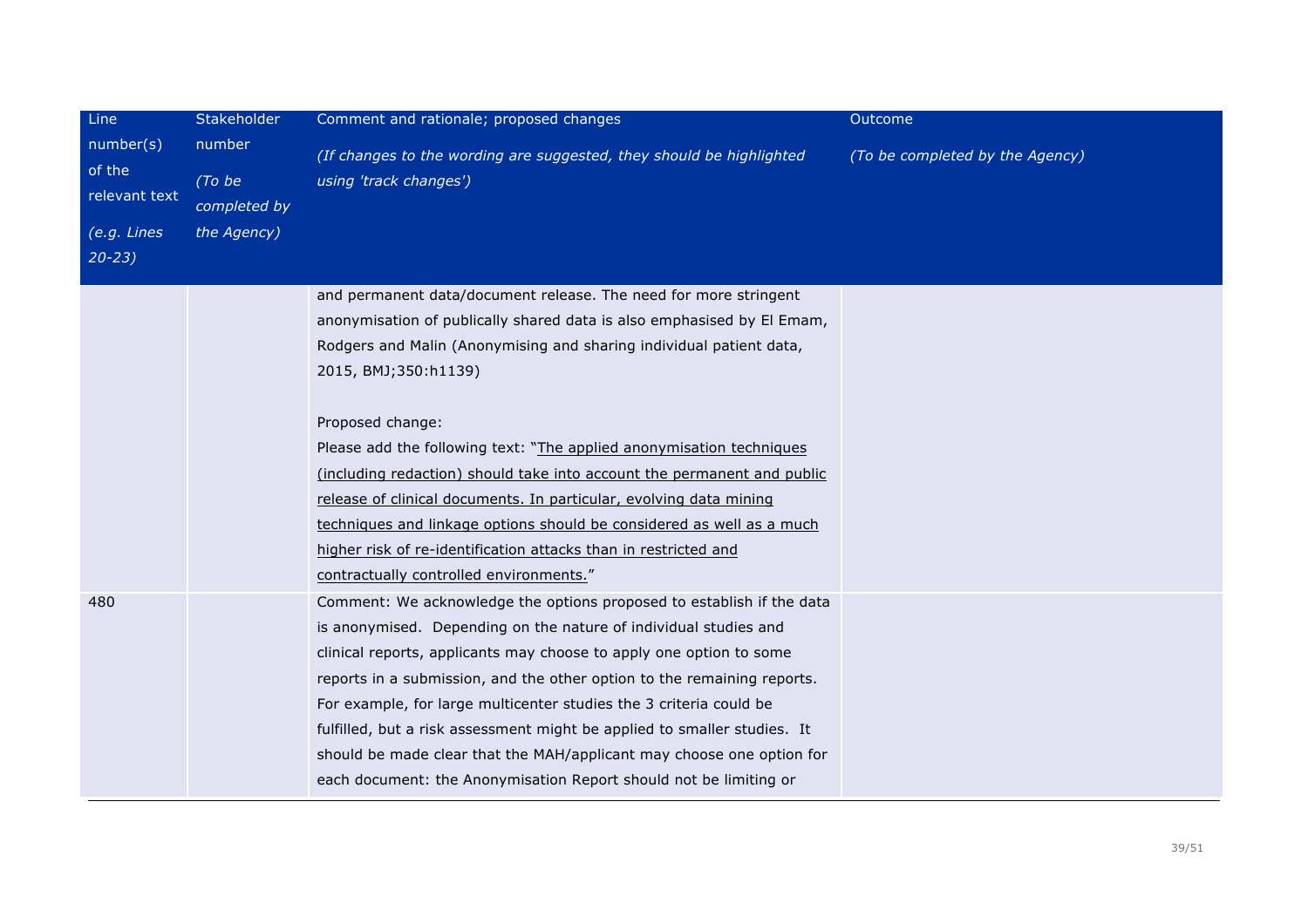| Line                                                             | Stakeholder                                     | Comment and rationale; proposed changes                                                                                                                                                                                                                                                                                                                                                                                                                                                                                                                                                      | Outcome                         |
|------------------------------------------------------------------|-------------------------------------------------|----------------------------------------------------------------------------------------------------------------------------------------------------------------------------------------------------------------------------------------------------------------------------------------------------------------------------------------------------------------------------------------------------------------------------------------------------------------------------------------------------------------------------------------------------------------------------------------------|---------------------------------|
| number(s)<br>of the<br>relevant text<br>(e.g. Lines<br>$20 - 23$ | number<br>(To be<br>completed by<br>the Agency) | (If changes to the wording are suggested, they should be highlighted<br>using 'track changes')                                                                                                                                                                                                                                                                                                                                                                                                                                                                                               | (To be completed by the Agency) |
|                                                                  |                                                 | inflexible.<br>Proposed change (if any):<br>"Only one of the options should be followed for each report,"                                                                                                                                                                                                                                                                                                                                                                                                                                                                                    |                                 |
| 482-497                                                          |                                                 | Comment: The message of the introductory sentence conflicts with the<br>way the 3 criteria a, b, and c are phrased. If the MAH/applicant should<br>clarify that the 3 criteria have been fulfilled, the criteria need to state<br>the contrary of what they do now, e.g. "a. No possibility to single out an<br>individual", "b. No possibility to link records", "c. Information cannot<br>be inferred".<br>Proposed change:<br>Please either rephrase the heading and introductory statement of this<br>section or the wording of the 3 criteria (including the detailed<br>descriptions). |                                 |
| 521-548                                                          |                                                 | Comment: There is the potential for duplication of information in section<br>2 "Identification of data variables", particularly on "de-identification"<br>(lines 541-548), with the description of the anonymisation methodology<br>in section 1. We suggest that the information requested in section 2 be<br>presented under section 1 only.                                                                                                                                                                                                                                               |                                 |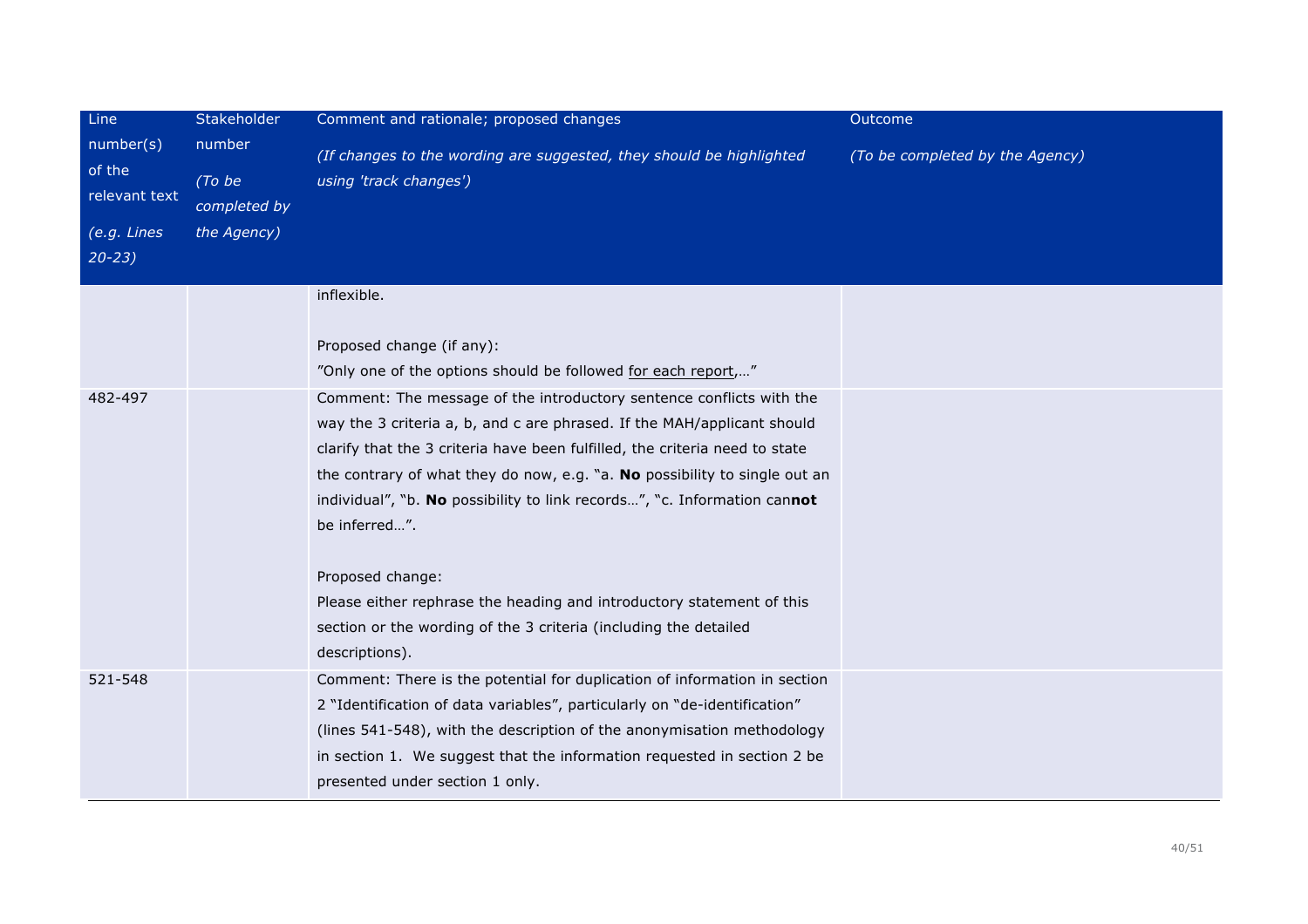| Line                                                             | Stakeholder                                     | Comment and rationale; proposed changes                                                                                                                                                                                                                                                                                                                                                                                                                                                                                                                                                                                                     | Outcome                         |
|------------------------------------------------------------------|-------------------------------------------------|---------------------------------------------------------------------------------------------------------------------------------------------------------------------------------------------------------------------------------------------------------------------------------------------------------------------------------------------------------------------------------------------------------------------------------------------------------------------------------------------------------------------------------------------------------------------------------------------------------------------------------------------|---------------------------------|
| number(s)<br>of the<br>relevant text<br>(e.g. Lines<br>$20 - 23$ | number<br>(To be<br>completed by<br>the Agency) | (If changes to the wording are suggested, they should be highlighted<br>using 'track changes')                                                                                                                                                                                                                                                                                                                                                                                                                                                                                                                                              | (To be completed by the Agency) |
|                                                                  |                                                 | In addition, the MAH is required to provide a clear definition of each<br>variable. This does not seem necessary for many of the variables such<br>as age, date of event, etc, for which the name of the variable should be<br>sufficient. Instead of requesting a list of all direct and indirect identifiers<br>with definitions, a more general description of possible identifiers should<br>be provided.<br>Proposed change (if any):<br>"Hist Describe direct and quasi identifiers in the clinical reports <sup>2</sup> and<br>provide a clear definition of each variable"<br>Move information requested in section 2 to section 1. |                                 |
| 550-551                                                          |                                                 | Comment: The wording of this sentence could suggest that the ultimate<br>goal is high data utility with "only" an acceptably low risk of re-<br>identification. Protection of trial participants' identity must be the<br>overarching aspect when publically releasing clinical trial data, and - as<br>is stated in section 4.1 of Policy 0070 - "a guarded approach to the<br>sharing of patient-level data" should be taken. This is of particular<br>importance considering the potential impact that successful re-                                                                                                                    |                                 |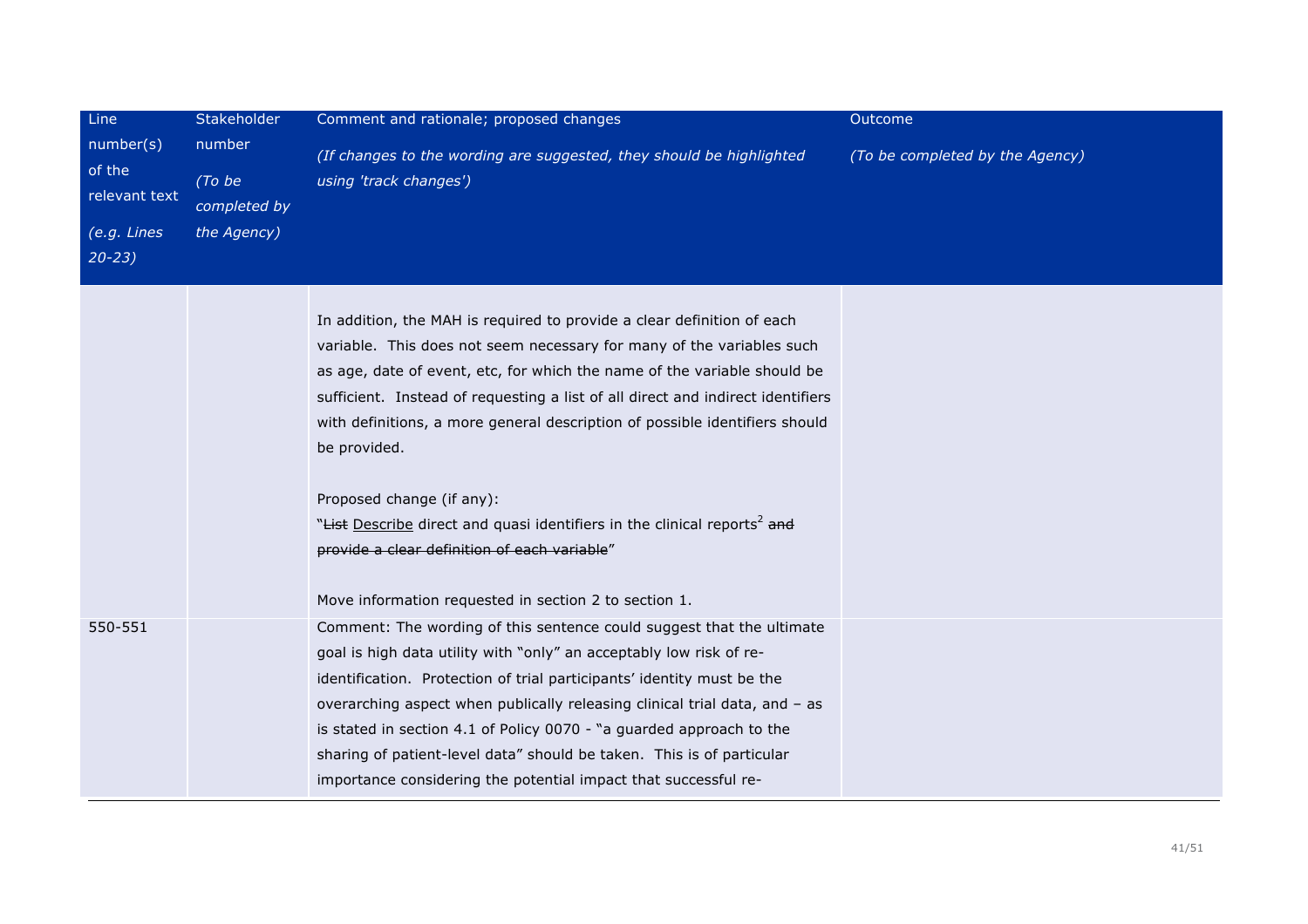| Line                                  | Stakeholder                      | Comment and rationale; proposed changes                                                        | Outcome                         |
|---------------------------------------|----------------------------------|------------------------------------------------------------------------------------------------|---------------------------------|
| number(s)<br>of the<br>relevant text  | number<br>(To be<br>completed by | (If changes to the wording are suggested, they should be highlighted<br>using 'track changes') | (To be completed by the Agency) |
| $\overline{(e.g. Lines}$<br>$20 - 23$ | the Agency)                      |                                                                                                |                                 |
|                                       |                                  | identification attacks may have on the public's and trial participants'                        |                                 |
|                                       |                                  | trust in research, industry and regulators. We propose to amend this                           |                                 |
|                                       |                                  | sentence to emphasise the importance of privacy protection.                                    |                                 |
|                                       |                                  | Proposed change:                                                                               |                                 |
|                                       |                                  | "A balance must be reached in order to obtain an acceptably low risk of                        |                                 |
|                                       |                                  | re-identification and high utility data Although a high-level of data                          |                                 |
|                                       |                                  | utility is of interest in enabling the objectives of Policy 0070, the                          |                                 |
|                                       |                                  | protection of personal data is of paramount importance."                                       |                                 |
| 553                                   |                                  | Comment: In the given context of public and permanent data release,                            |                                 |
|                                       |                                  | more stringent anonymisation techniques will have to be applied than in                        |                                 |
|                                       |                                  | contractual relationships, which may have an impact on data utility.                           |                                 |
|                                       |                                  | Researchers may therefore be interested in more guidance on how they                           |                                 |
|                                       |                                  | can obtain further information. If needed for additional research, access                      |                                 |
|                                       |                                  | to the anonymised individual patient level data could be requested from                        |                                 |
|                                       |                                  | the MAH directly with appropriate controls in place to protect the privacy                     |                                 |
|                                       |                                  | of patients in the trials.                                                                     |                                 |
|                                       |                                  | Proposed change:                                                                               |                                 |
|                                       |                                  | Please add the following text: "The MAH may include direction to how                           |                                 |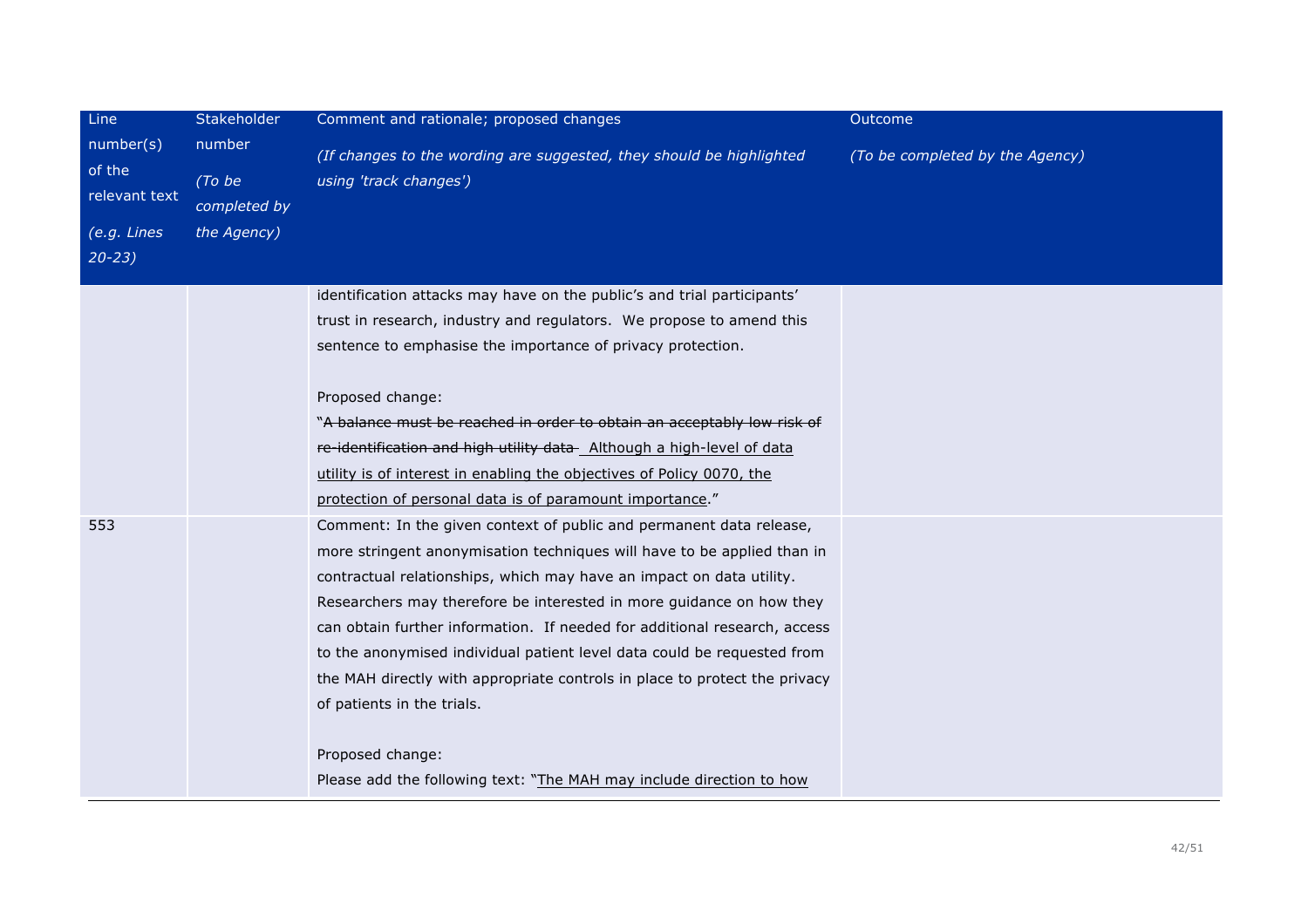| Line                                                             | Stakeholder                                     | Comment and rationale; proposed changes                                                                                                                                                                                                                                         | Outcome                         |
|------------------------------------------------------------------|-------------------------------------------------|---------------------------------------------------------------------------------------------------------------------------------------------------------------------------------------------------------------------------------------------------------------------------------|---------------------------------|
| number(s)<br>of the<br>relevant text<br>(e.g. Lines<br>$20 - 23$ | number<br>(To be<br>completed by<br>the Agency) | (If changes to the wording are suggested, they should be highlighted<br>using 'track changes')                                                                                                                                                                                  | (To be completed by the Agency) |
|                                                                  |                                                 | further information about the data can be obtained. For example, the<br>MAH may indicate how researchers can request access to IPD from the<br>trial(s) to conduct further research."                                                                                           |                                 |
| 554-557                                                          |                                                 | Comment: It appears the purpose of the conclusion is to restate what is<br>stated already in 1.1.1 or 1.1.2 and therefore the inclusion of section 4<br>of the anonymisation template seems redundant.<br>Proposed change (if any):<br>Delete lines 554-557.                    |                                 |
| 597, 650,<br>708                                                 |                                                 | Comment: Applicants are unable to see the EURS, so cannot assert to<br>documents' locations in that system.<br>Proposed change (if any):<br>" with their respective locations in EURS the eCTD."                                                                                |                                 |
| 604-605                                                          |                                                 | Comment: Clinical documents potentially submitted with responses at<br>D120 and/or D180 are not explicitly mentioned in this guidance. Their<br>inclusion or exclusion from the scope of the Policy 0070 publication<br>process should be explicitly clarified in the guidance. |                                 |
| $610 - 612,$                                                     |                                                 | Comment: The cover letter templates require that the MAH/applicant                                                                                                                                                                                                              |                                 |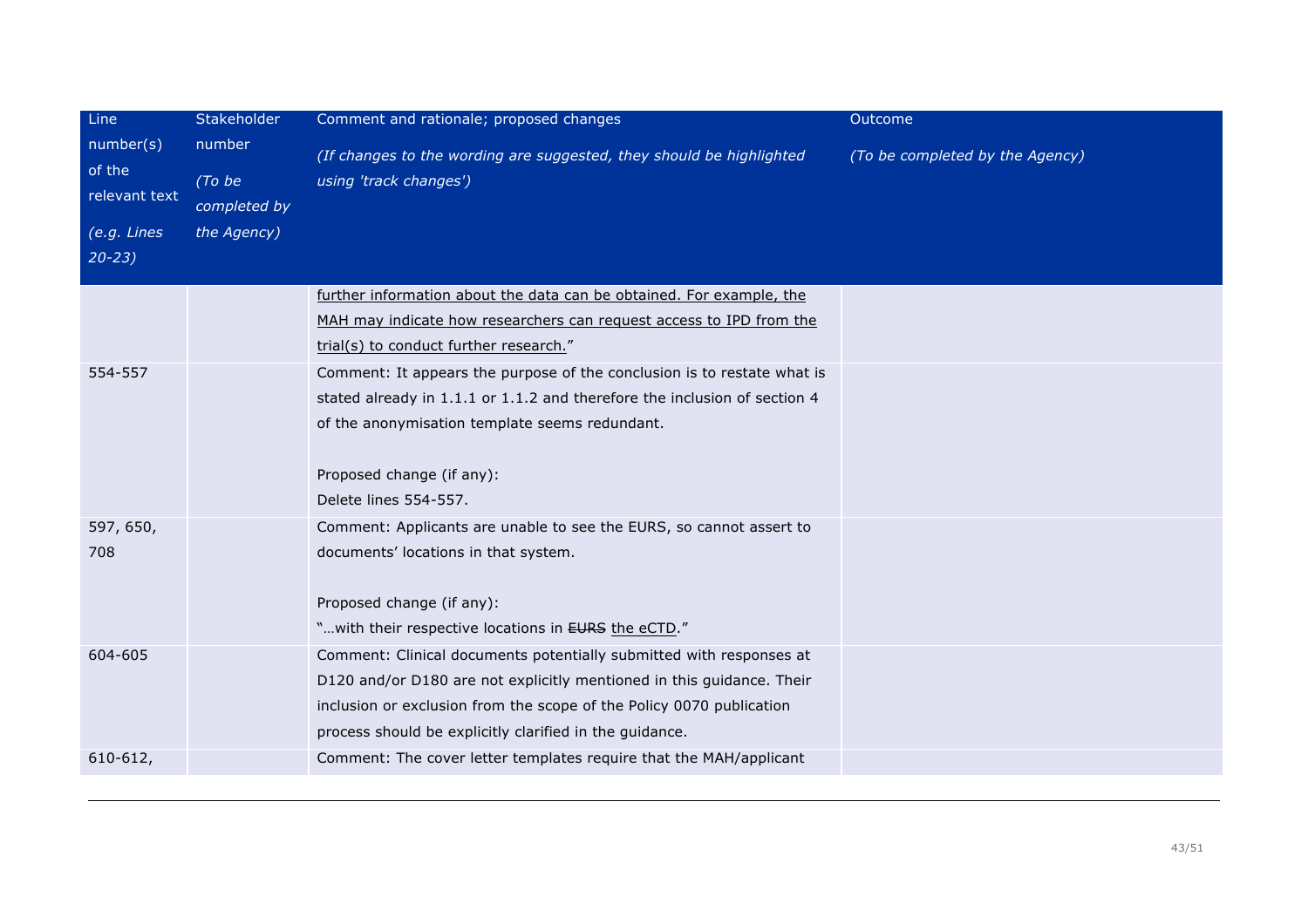| Line                                 | Stakeholder                      | Comment and rationale; proposed changes                                                                                                                                                                                                                                                                                                                                                                                                                                                                                                                                                                                                                                                                                                                                                                                                                                                                                                                                                                                                                                                                                                                                                                                                   | Outcome                         |
|--------------------------------------|----------------------------------|-------------------------------------------------------------------------------------------------------------------------------------------------------------------------------------------------------------------------------------------------------------------------------------------------------------------------------------------------------------------------------------------------------------------------------------------------------------------------------------------------------------------------------------------------------------------------------------------------------------------------------------------------------------------------------------------------------------------------------------------------------------------------------------------------------------------------------------------------------------------------------------------------------------------------------------------------------------------------------------------------------------------------------------------------------------------------------------------------------------------------------------------------------------------------------------------------------------------------------------------|---------------------------------|
| number(s)<br>of the<br>relevant text | number<br>(To be<br>completed by | (If changes to the wording are suggested, they should be highlighted<br>using 'track changes')                                                                                                                                                                                                                                                                                                                                                                                                                                                                                                                                                                                                                                                                                                                                                                                                                                                                                                                                                                                                                                                                                                                                            | (To be completed by the Agency) |
| (e.g. Lines<br>$20 - 23$             | the Agency)                      |                                                                                                                                                                                                                                                                                                                                                                                                                                                                                                                                                                                                                                                                                                                                                                                                                                                                                                                                                                                                                                                                                                                                                                                                                                           |                                 |
| 663-666                              |                                  | declares that redactions and anonymisation shall fully reflect the<br>provisions and requirements of Policy 0070 and "related guidance<br>documents", which we assume refers to the "external guidance" from<br>EMA. The anonymisation guidance (appropriately) is not intended to be<br>prescriptive (i.e. follow these clearly defined steps), but nor is it truly<br>laissez-faire (i.e. do what you think is appropriate). The Policy and the<br>guidance on redaction of CCI are not comprehensive in their descriptions<br>of what is or is not CCI. It is, therefore, inappropriate to require<br>companies to affirm that what they have done follows the EMA's<br>guidance.<br>Companies should only be required to make assertions in the submission<br>that they know can be asserted as fact, and that are not subjective. As<br>the anonymisation report should factually lay out what the<br>applicant/MAH has done, the applicant/MAH should affirm that they have<br>anonymised in accordance with the anonymisation report. As the CCI<br>redactions will have been discussed by the company and EMA, the<br>applicant/MAH should affirm that the redactions will conform to the<br>agreed outcome of those discussions. |                                 |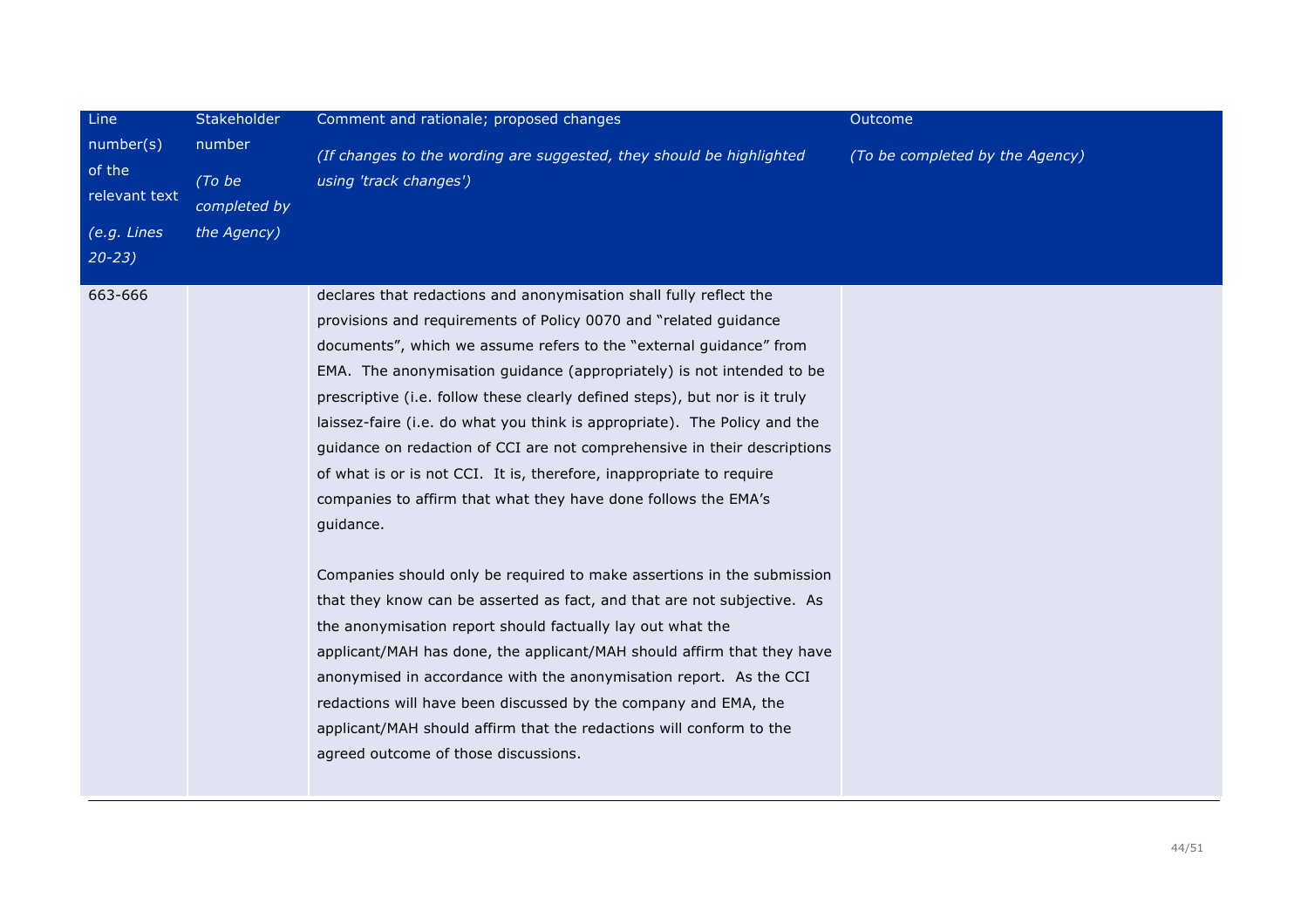| Line                                                | Stakeholder                                     | Comment and rationale; proposed changes                                                                                                                                                                                                                                                                                                                                                                                                                                                                                                                                                                                                                                                                                          | Outcome                         |
|-----------------------------------------------------|-------------------------------------------------|----------------------------------------------------------------------------------------------------------------------------------------------------------------------------------------------------------------------------------------------------------------------------------------------------------------------------------------------------------------------------------------------------------------------------------------------------------------------------------------------------------------------------------------------------------------------------------------------------------------------------------------------------------------------------------------------------------------------------------|---------------------------------|
| number(s)<br>of the<br>relevant text<br>(e.g. Lines | number<br>(To be<br>completed by<br>the Agency) | (If changes to the wording are suggested, they should be highlighted<br>using 'track changes')                                                                                                                                                                                                                                                                                                                                                                                                                                                                                                                                                                                                                                   | (To be completed by the Agency) |
| $20 - 23$                                           |                                                 |                                                                                                                                                                                                                                                                                                                                                                                                                                                                                                                                                                                                                                                                                                                                  |                                 |
|                                                     |                                                 | In addition, in order to ensure consistency between the 2 template cover<br>letters for the "Redaction Proposal Document" package, the wording has<br>to be slightly revised in lines 609-612, to include "any intervention<br>needed to ensure".                                                                                                                                                                                                                                                                                                                                                                                                                                                                                |                                 |
|                                                     |                                                 | Proposed change (if any):<br>""with the exception of (i) omission of documents, or elements thereof,<br>falling out of the scope of POLICY/0070; and (ii) proposed redactions $\leftrightarrow$<br>and any intervention needed to ensure anonymisation of the Clinical<br>Reports Documentation. These redactions of commercially confidential<br>information shall conform with the agreed outcome of the redaction<br>consultation with EMA and any intervention needed to ensure<br>anonymisation shall be conducted in accordance with the Anonymisation<br>Report to be provided by [COMPANY] fully reflect the provisions and<br>requirements of this POLICY/0070 and [REFERENCE TO THE RELATED<br>GUIDANCE DOCUMENT(S)]." |                                 |
| 620-622,<br>674-676                                 |                                                 | Comment: At the time of submission of the "Redaction Proposal<br>Document" package, it will not be possible for the applicant/MAH to<br>declare that the "Subsequent Submissions" and "Final Submission" "do"<br>not contain additional redactions as those submissions will not yet have                                                                                                                                                                                                                                                                                                                                                                                                                                        |                                 |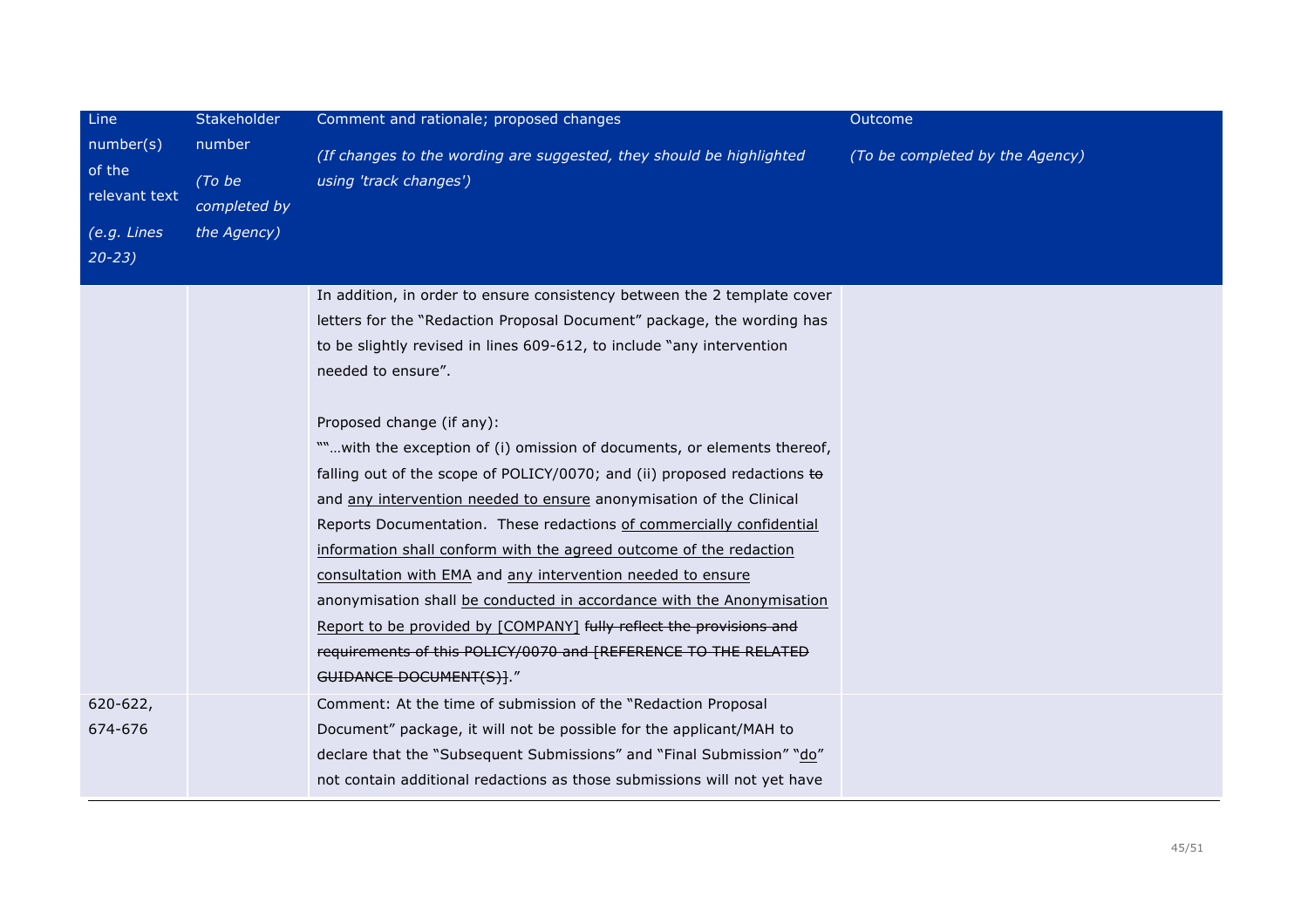| Line                                 | Stakeholder                      | Comment and rationale; proposed changes                                                                                                                                                                                                                                                                                                                                                                                            | Outcome                         |
|--------------------------------------|----------------------------------|------------------------------------------------------------------------------------------------------------------------------------------------------------------------------------------------------------------------------------------------------------------------------------------------------------------------------------------------------------------------------------------------------------------------------------|---------------------------------|
| number(s)<br>of the<br>relevant text | number<br>(To be<br>completed by | (If changes to the wording are suggested, they should be highlighted<br>using 'track changes')                                                                                                                                                                                                                                                                                                                                     | (To be completed by the Agency) |
| (e.g. Lines<br>$20 - 23$             | the Agency)                      |                                                                                                                                                                                                                                                                                                                                                                                                                                    |                                 |
|                                      |                                  | been made.<br>In addition, since the Agency will not check proposals for PPD                                                                                                                                                                                                                                                                                                                                                       |                                 |
|                                      |                                  | redactions, the Agency is not in a position to explicitly agree in writing to<br>all individual redactions. Therefore, the current statement in the cover<br>letter does not hold true.                                                                                                                                                                                                                                            |                                 |
|                                      |                                  | Proposed change (if any):<br>Delete lines 620-622 and 674-676.                                                                                                                                                                                                                                                                                                                                                                     |                                 |
| 715-716                              |                                  | Comment: It is reassuring that EMA will notify applicants when their<br>clinical data is published. However this appears to be the first mention of<br>this. It would be helpful if this was also reflected in the procedural<br>guidance as well as the work flow diagrams in the appendix to the<br>guidance.                                                                                                                    |                                 |
| 718-722                              |                                  | Comment: process flowcharts in Appendices 5.7 and 5.8 are incomplete.<br>They don't describe the end to end process and are not adding any<br>important additional information to what is shown in Appendices 5.9 and<br>5.11. To the contrary, starting the consultation process, as per Appendix<br>5.7, with a submission of the redaction proposal after CHMP Opinion is<br>inconsistent with text and appendices 5.9 and 5.11 |                                 |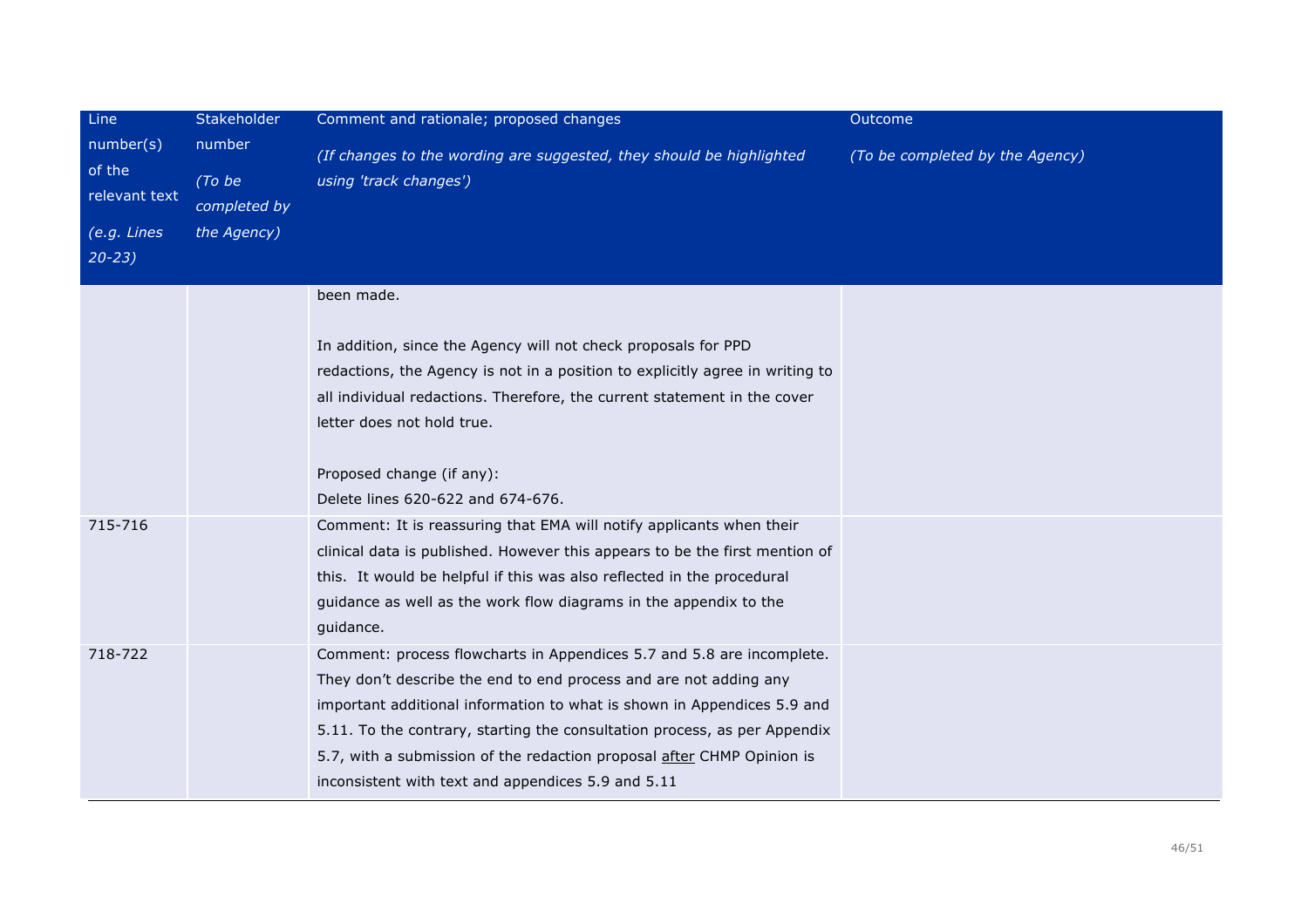| Line                                                | Stakeholder                                     | Comment and rationale; proposed changes                                                                                                                                                                                                                                                                                                                                                                                                                                                                                                                                                             | Outcome                         |
|-----------------------------------------------------|-------------------------------------------------|-----------------------------------------------------------------------------------------------------------------------------------------------------------------------------------------------------------------------------------------------------------------------------------------------------------------------------------------------------------------------------------------------------------------------------------------------------------------------------------------------------------------------------------------------------------------------------------------------------|---------------------------------|
| number(s)<br>of the<br>relevant text<br>(e.g. Lines | number<br>(To be<br>completed by<br>the Agency) | (If changes to the wording are suggested, they should be highlighted<br>using 'track changes')                                                                                                                                                                                                                                                                                                                                                                                                                                                                                                      | (To be completed by the Agency) |
| $20 - 23$                                           |                                                 |                                                                                                                                                                                                                                                                                                                                                                                                                                                                                                                                                                                                     |                                 |
| 724                                                 |                                                 | Proposed change:<br>Remove appendices 5.7 and 5.8 and add more details to appendices 5.9<br>and 5.11, i.e.<br>in 5.9: timelines for indication extension and timelines for<br>$\bullet$<br>publication after EC decision;<br>in 5.11, mention interim relief process<br>$\bullet$<br>in 5.9 and 5.11, align timelines with the guidance text (see also<br>$\bullet$<br>earlier comments, particularly lines 340-342) and in both<br>appendices<br>Comment: Provide clarity on the timeline on the bottom of the workflow.<br>There is no complete timeline presented, the last bar in the "Publish" |                                 |
|                                                     |                                                 | section has no days associated, and some days are "days" while others<br>are "calendar days".<br>Proposed Change: Provide a complete timeline for the entire workflow<br>and clarify "calendar days" as appropriate (e.g., Redaction Consultation<br>sections only states "50 Days" whereas other sections state "Calendar<br>Days")                                                                                                                                                                                                                                                                |                                 |
| 724                                                 |                                                 | Comment: As the redaction consultation steps concern information that                                                                                                                                                                                                                                                                                                                                                                                                                                                                                                                               |                                 |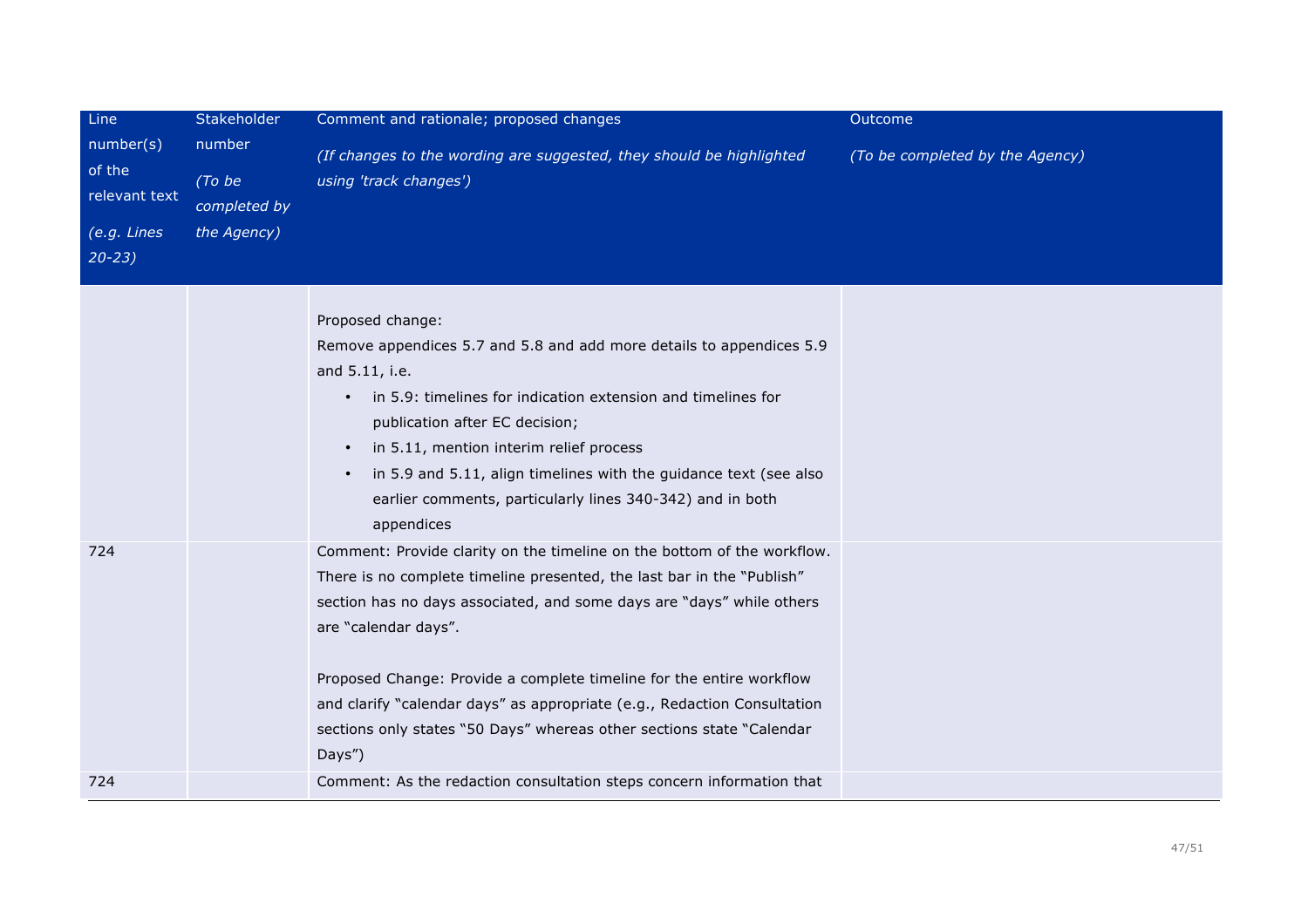| Line                                 | Stakeholder                      | Comment and rationale; proposed changes                                                                                                                                                                                                                                                                                                                                                                                                                                                                                                                                                                                                                                                                                                                                 | Outcome                         |
|--------------------------------------|----------------------------------|-------------------------------------------------------------------------------------------------------------------------------------------------------------------------------------------------------------------------------------------------------------------------------------------------------------------------------------------------------------------------------------------------------------------------------------------------------------------------------------------------------------------------------------------------------------------------------------------------------------------------------------------------------------------------------------------------------------------------------------------------------------------------|---------------------------------|
| number(s)<br>of the<br>relevant text | number<br>(To be<br>completed by | (If changes to the wording are suggested, they should be highlighted<br>using 'track changes')                                                                                                                                                                                                                                                                                                                                                                                                                                                                                                                                                                                                                                                                          | (To be completed by the Agency) |
| $(e.g.$ Lines<br>$20 - 23$           | the Agency)                      |                                                                                                                                                                                                                                                                                                                                                                                                                                                                                                                                                                                                                                                                                                                                                                         |                                 |
|                                      |                                  | is or may be commercially confidential, all communications between the<br>applicant/MAH and EMA must be secure. Eudralink should therefore be<br>used in all cases to ensure confidentiality.                                                                                                                                                                                                                                                                                                                                                                                                                                                                                                                                                                           |                                 |
|                                      |                                  | Proposed change (if any):<br>Replace references to "Email" in workflow with "Eudralink".                                                                                                                                                                                                                                                                                                                                                                                                                                                                                                                                                                                                                                                                                |                                 |
| 725                                  |                                  | Comment: The justification table requests either reference to Annex 3 of<br>the Policy or an explanation of how the proposed redacted text falls<br>under the sections in Annex 3. Policy 0070 clearly indicates that<br>information that is not described in Annex 3 may be CCI if appropriately<br>justified (see Policy section 4.2.2.1). It is possible, therefore, that some<br>information proposed for redaction will not "fall under" Annex 3. Column<br>4 (which requests specific reference to Annex 3) may not be relevant in<br>all cases and adds an unnecessary complexity to completing the<br>justification table. We believe that it is the company's justification for<br>redaction (not this arbitrary classification), which is of most importance. |                                 |
|                                      |                                  | In addition, in cases where the information is not clearly included in<br>Annex 3, duplication of information in columns 4 and 5 of the table<br>should be avoided.                                                                                                                                                                                                                                                                                                                                                                                                                                                                                                                                                                                                     |                                 |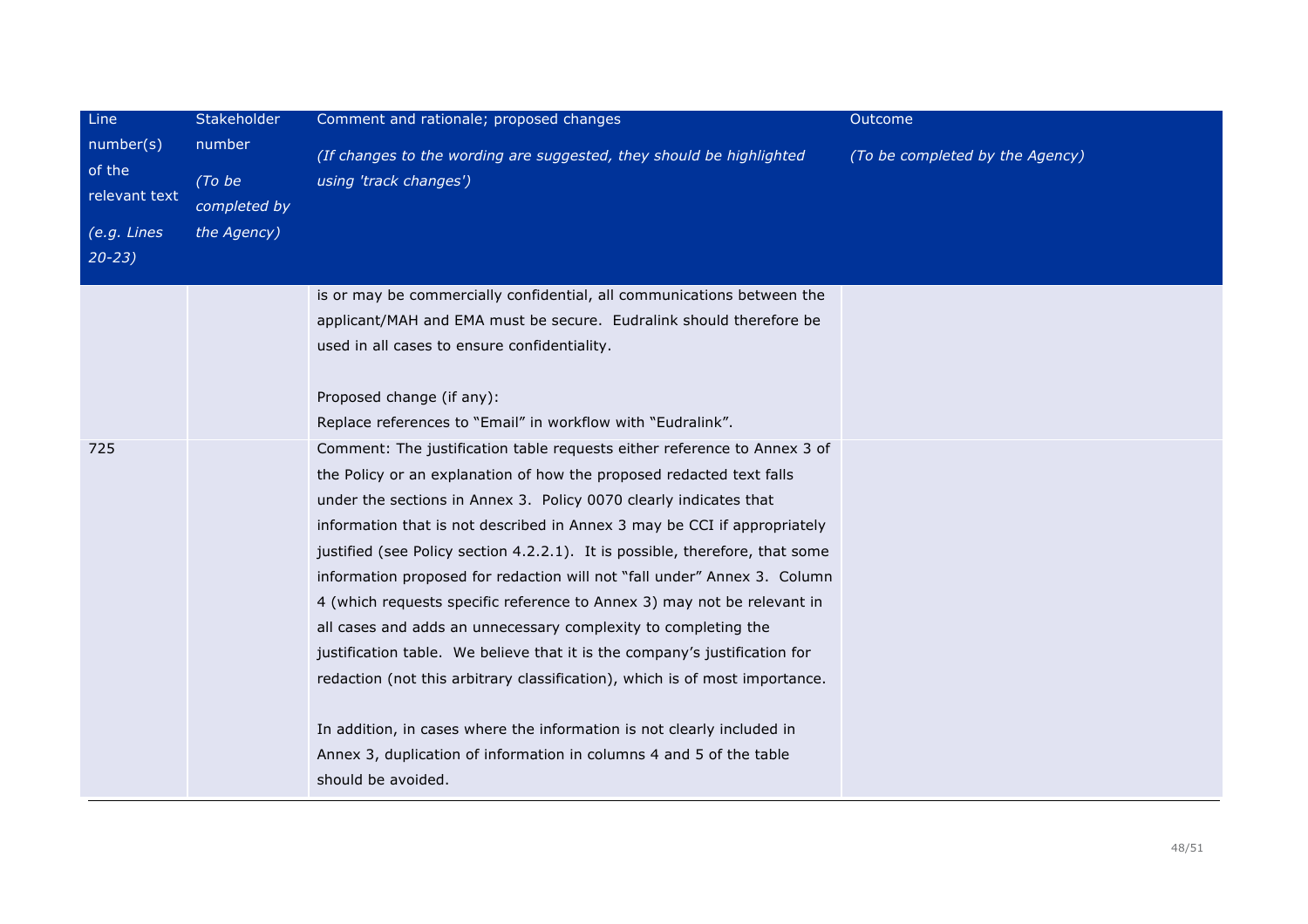| Line                                                             | Stakeholder                                     | Comment and rationale; proposed changes                                                                                                                                                                                                                                                                                                                                                                                                                                                                                                                                                                                                         | Outcome                         |
|------------------------------------------------------------------|-------------------------------------------------|-------------------------------------------------------------------------------------------------------------------------------------------------------------------------------------------------------------------------------------------------------------------------------------------------------------------------------------------------------------------------------------------------------------------------------------------------------------------------------------------------------------------------------------------------------------------------------------------------------------------------------------------------|---------------------------------|
| number(s)<br>of the<br>relevant text<br>(e.g. Lines<br>$20 - 23$ | number<br>(To be<br>completed by<br>the Agency) | (If changes to the wording are suggested, they should be highlighted<br>using 'track changes')                                                                                                                                                                                                                                                                                                                                                                                                                                                                                                                                                  | (To be completed by the Agency) |
|                                                                  |                                                 | Proposed change (if any):<br>Remove column 4 from the justification table.<br>If column 4 remains, revise its header:<br>"Applicant/MAH to reference the section(s) of the Annex 3 of Policy 0070<br>on which the redaction is based.<br>(If not straightforward obvious please briefly explain how the proposed<br>redacted text falls under this/these particular section(s) of Policy 0070<br>and is/are relevant for the text that is proposed to be redacted. If<br>information proposed for redaction is not included in the examples in<br>Annex 3, state "Not applicable" and provide a full justification in the<br>following column." |                                 |
| 725                                                              |                                                 | Comment: It would be helpful to companies if the EMA could provide<br>some examples to illustrate the information and level of detail that is<br>expected in column 5 of the justification table.<br>Proposed change (if any):<br>At the end of these comments, EFPIA has proposed some examples that<br>EMA could consider for inclusion.                                                                                                                                                                                                                                                                                                      |                                 |
| 729-730                                                          |                                                 | Comment: In the redaction consultation process flowchart, the                                                                                                                                                                                                                                                                                                                                                                                                                                                                                                                                                                                   |                                 |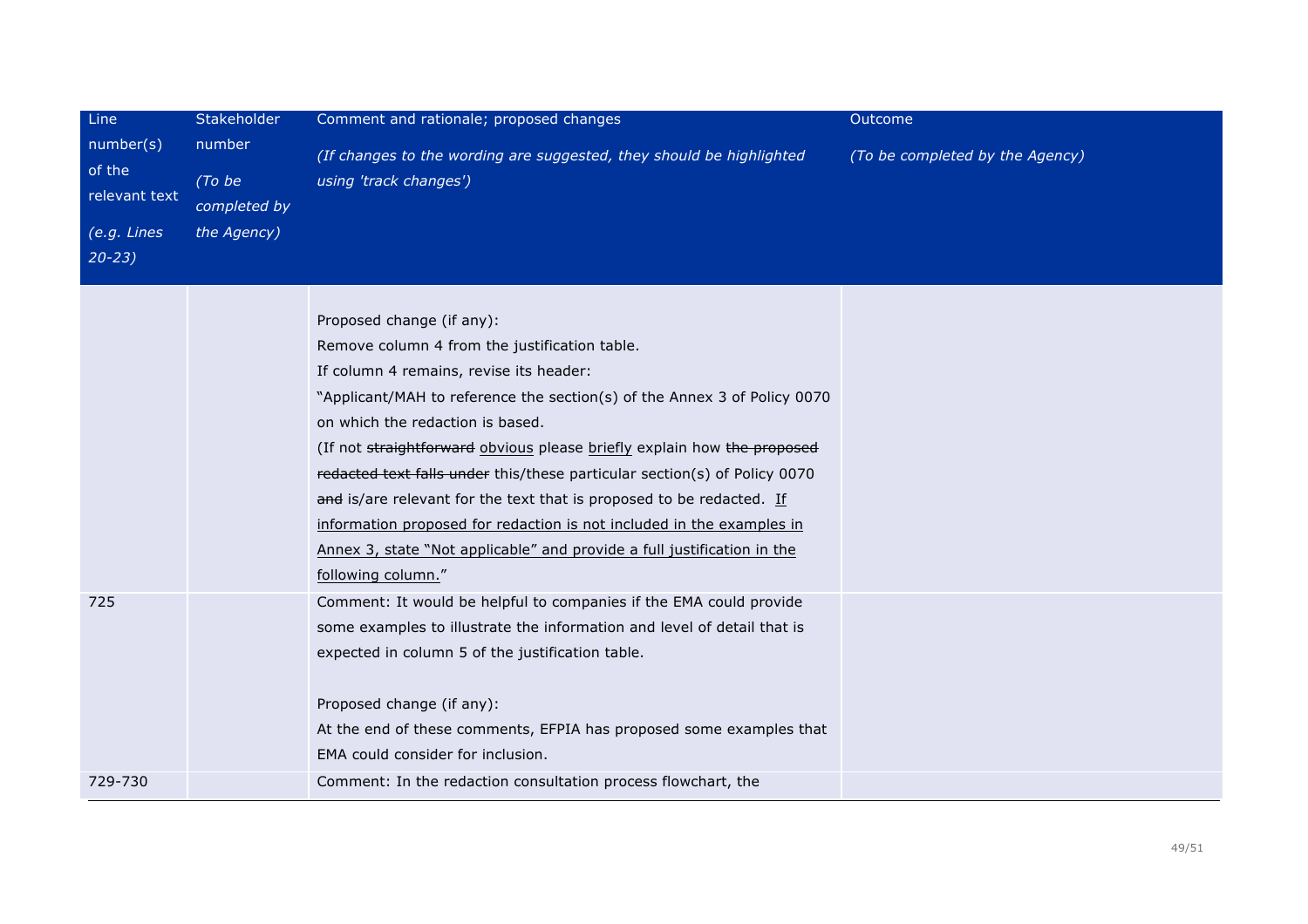| Line                                                             | Stakeholder                                     | Comment and rationale; proposed changes                                                                                                                                                                                                                                                                                                                | Outcome                         |
|------------------------------------------------------------------|-------------------------------------------------|--------------------------------------------------------------------------------------------------------------------------------------------------------------------------------------------------------------------------------------------------------------------------------------------------------------------------------------------------------|---------------------------------|
| number(s)<br>of the<br>relevant text<br>(e.g. Lines<br>$20 - 23$ | number<br>(To be<br>completed by<br>the Agency) | (If changes to the wording are suggested, they should be highlighted<br>using 'track changes')                                                                                                                                                                                                                                                         | (To be completed by the Agency) |
|                                                                  |                                                 | explanation for the validation step of the justification table is misleading.<br>As stated in lines 314-316, the Agency will not assess the content of the<br>justifications in this step but only the more practical aspects.<br>Proposed change:<br>Please delete the text in parentheses, i.e. "(meaningful or not, was the<br>guidance followed)". |                                 |
| 729                                                              |                                                 | Comment: The timeline in this flowchart (total 47 days) does not match<br>the timeline for the redaction consultation in Appendix 5.9.<br>Proposed change (if any):<br>Please confirm the correct timeline and amend appendices to be<br>consistent.                                                                                                   |                                 |

Please add more rows if needed